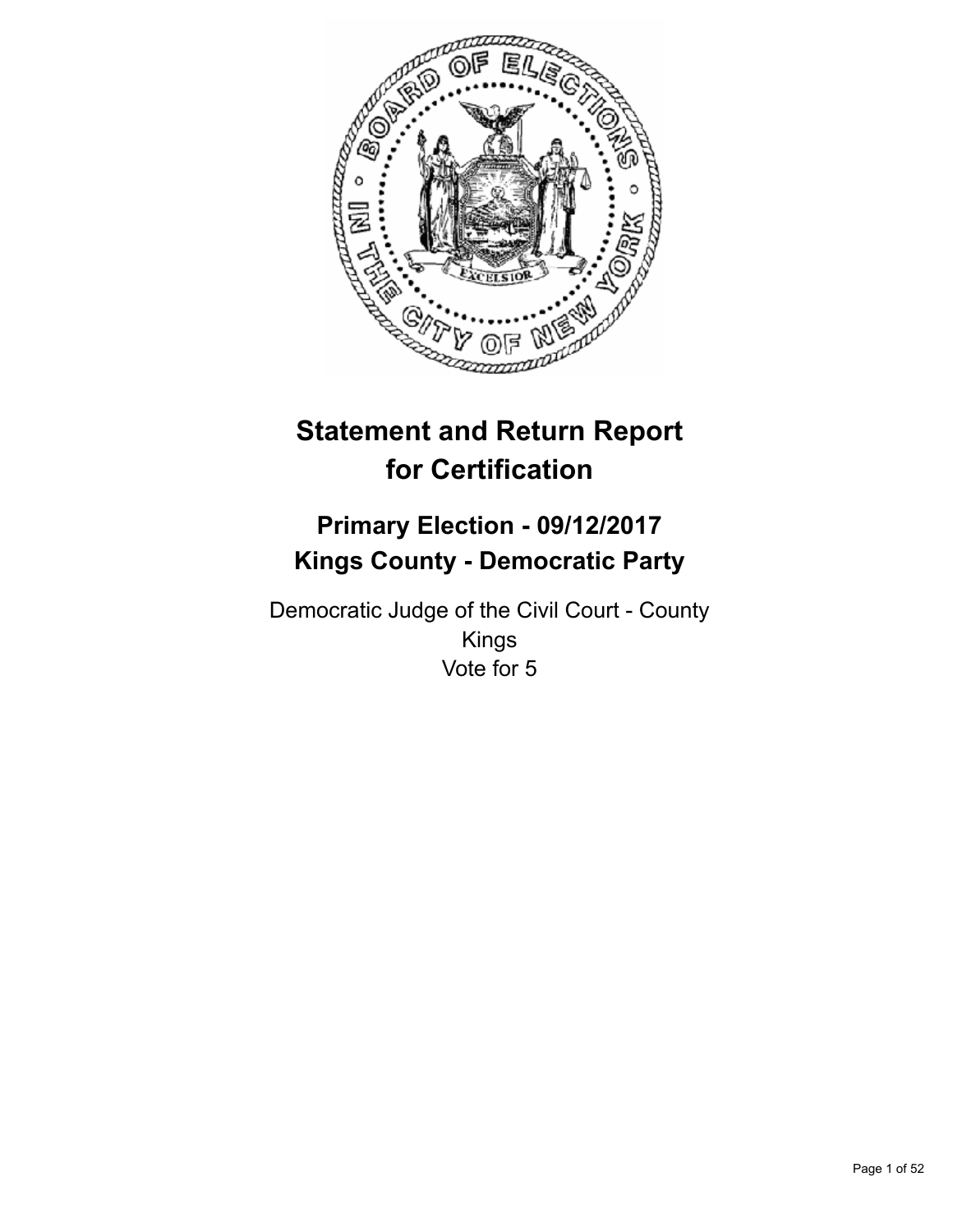

| PUBLIC COUNTER                                           | 5,534        |
|----------------------------------------------------------|--------------|
| MANUALLY COUNTED EMERGENCY                               | 0            |
| <b>ABSENTEE / MILITARY</b>                               | 241          |
| <b>AFFIDAVIT</b>                                         | 19           |
| <b>Total Ballots</b>                                     | 5,794        |
| Less - Inapplicable Federal/Special Presidential Ballots | 0            |
| <b>Total Applicable Ballots</b>                          | 5,794        |
| <b>ROBIN K. SHEARES</b>                                  | 2,498        |
| JOHN K. O'HARA                                           | 1,212        |
| PATRICK J. HAYES                                         | 1,776        |
| <b>FREDERICK C. ARRIAGA</b>                              | 1,463        |
| DAVID C. PEPPER                                          | 1,977        |
| CONNIE M. MELENDEZ                                       | 2,476        |
| PATRIA FRIAS-COLON                                       | 1,648        |
| SANDRA ELENA ROPER                                       | 1,708        |
| ELLEN E. EDWARDS                                         | 1,868        |
| <b>ISIRIS ISELA ISAAC</b>                                | 801          |
| THOMAS J. KENNEDY                                        | 1,709        |
| ABRAHAM MAYERFELD (WRITE-IN)                             | 1            |
| AHMED ALGABBARI (WRITE-IN)                               | $\mathbf{1}$ |
| ALLEN KARACHUN (WRITE-IN)                                | 1            |
| ARTHUR EDWARDS (WRITE-IN)                                | 2            |
| ARTHUR GRUENER (WRITE-IN)                                | $\mathbf{1}$ |
| CHRIS FAZZALARA (WRITE-IN)                               | 1            |
| CODY WILSON (WRITE-IN)                                   | 1            |
| CONSTAND VILIJOEN (WRITE-IN)                             | 1            |
| DANIEL HO JAY (WRITE-IN)                                 | 1            |
| DAVID HERSHKOWITZ (WRITE-IN)                             | 1            |
| DAVID KATZENSTEIN (WRITE-IN)                             | $\mathbf{1}$ |
| DEREFIM NECKLES (WRITE-IN)                               | 1            |
| ELENA BARON (WRITE-IN)                                   | 7            |
| ELLIOT GOLDBERG (WRITE-IN)                               | 1            |
| ERROL LEWIS (WRITE-IN)                                   | 1            |
| ESTEE GELMAN (WRITE-IN)                                  | 1            |
| <b>GARY MARTON (WRITE-IN)</b>                            | 1            |
| GITTIE KLEIN (WRITE-IN)                                  | 1            |
| HANNY ABDULLAH (WRITE-IN)                                | 1            |
| HEMALEE PATEL (WRITE-IN)                                 | 1            |
| HENRY ROSENBERG (WRITE-IN)                               | 2            |
| ISAAC REISMAN (WRITE-IN)                                 | 1            |
| ISSAC MAYERFELD (WRITE-IN)                               | 1            |
| JACOB REISMAN (WRITE-IN)                                 | 1            |
| JOHN BIGOLSKI (WRITE-IN)                                 | 1            |
| JORDANA WOLF (WRITE-IN)                                  | 1            |
| JULIEN RODRIGUEZ (WRITE-IN)                              | 1            |
| LISA BERKE (WRITE-IN)                                    | 1            |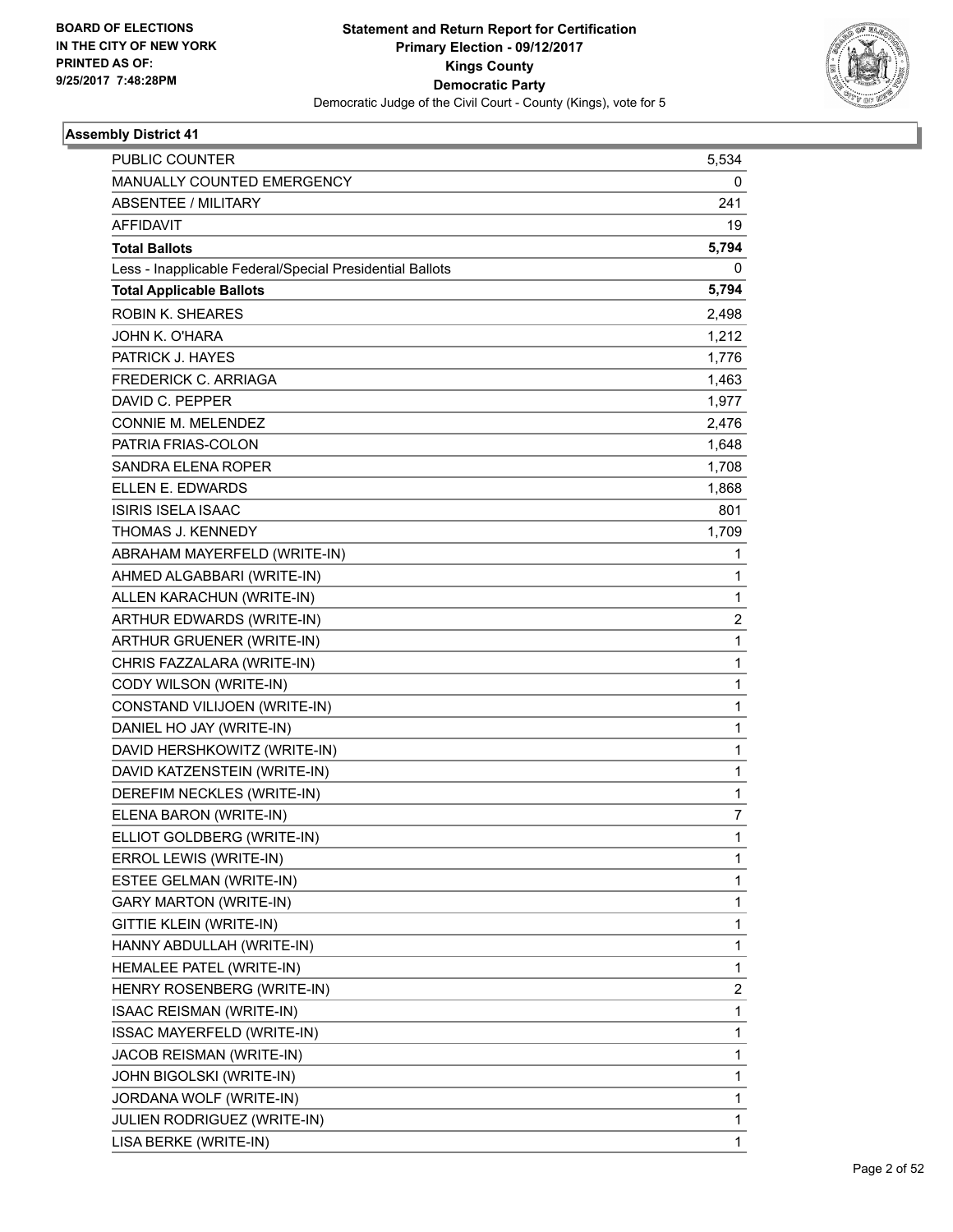

| MARCIA SIKOWITZ (WRITE-IN)         | 1              |
|------------------------------------|----------------|
| MAYER MAYERFELD (WRITE-IN)         | 1              |
| MIRIAM KLEIN (WRITE-IN)            | 1              |
| NED BERKE (WRITE-IN)               | 1              |
| NEIL PFEFFER (WRITE-IN)            | 1              |
| <b>ODESSA KENNEDY (WRITE-IN)</b>   | 1              |
| PAUL H. GURBURG (WRITE-IN)         | 1              |
| PAUL VAYGEN (WRITE-IN)             | 1              |
| PHILIP BRODY (WRITE-IN)            | 1              |
| RANA REISMAN (WRITE-IN)            | 1              |
| ROBERT GOODMAN (WRITE-IN)          | 1              |
| SAL GREENWALD (WRITE-IN)           | 1              |
| SANFORD SULNY (WRITE-IN)           | 1              |
| SHUMIL ZEND (WRITE-IN)             | 1              |
| STEPHANIE SANDLER (WRITE-IN)       | 1              |
| STEVE BANNON (WRITE-IN)            | 1              |
| TED KRISCHER (WRITE-IN)            | $\overline{2}$ |
| UNATTRIBUTABLE WRITE-IN (WRITE-IN) | 12             |
| WAYNE LAPIERRE (WRITE-IN)          | 1              |
| ZIPORA MAYERFELD (WRITE-IN)        | 1              |
| <b>Total Votes</b>                 | 19,204         |
| Unrecorded                         | 9.766          |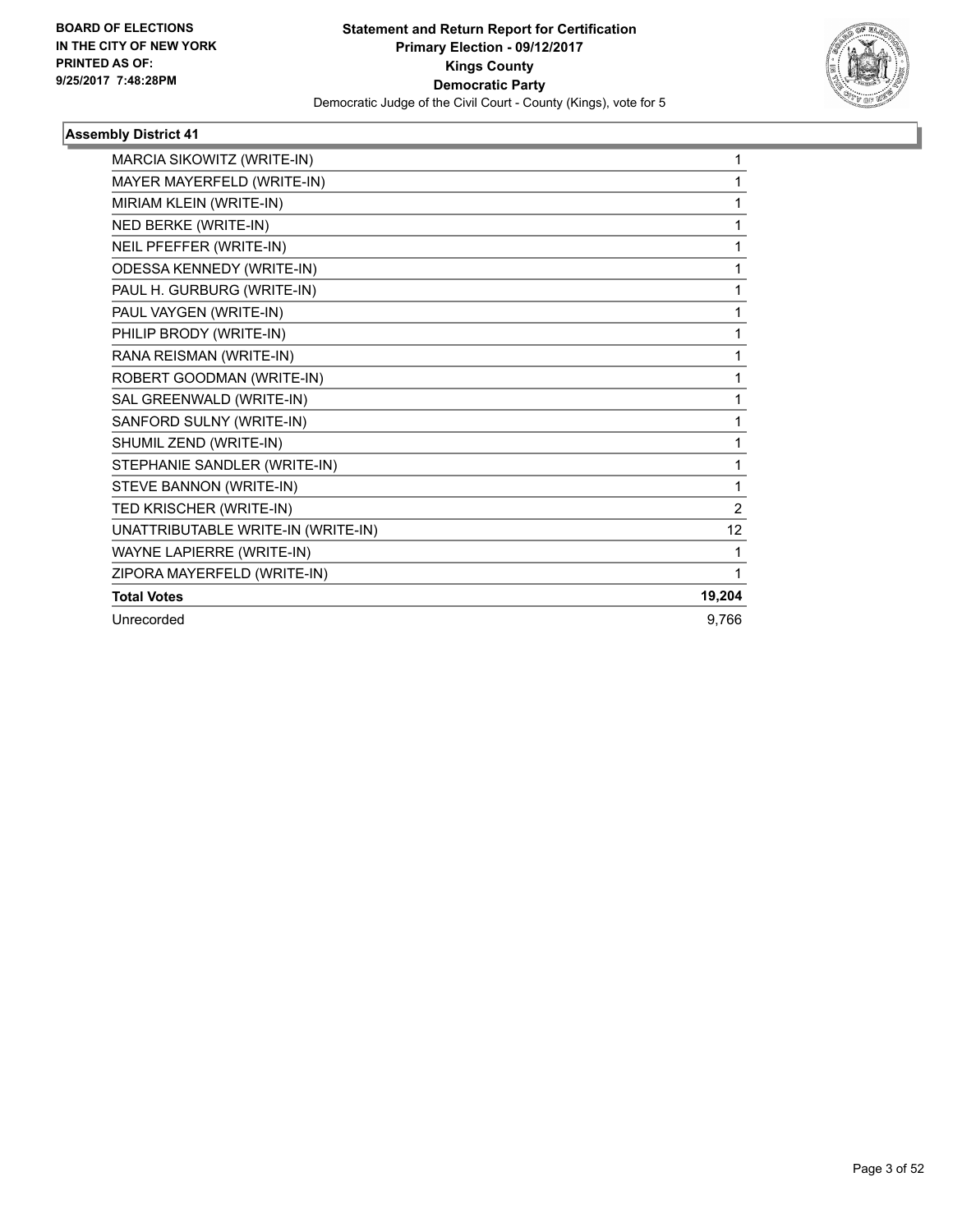

| <b>PUBLIC COUNTER</b>                                    | 9,305        |
|----------------------------------------------------------|--------------|
| MANUALLY COUNTED EMERGENCY                               | 0            |
| <b>ABSENTEE / MILITARY</b>                               | 217          |
| <b>AFFIDAVIT</b>                                         | 73           |
| <b>Total Ballots</b>                                     | 9,595        |
| Less - Inapplicable Federal/Special Presidential Ballots | 0            |
| <b>Total Applicable Ballots</b>                          | 9,595        |
| <b>ROBIN K. SHEARES</b>                                  | 3,760        |
| JOHN K. O'HARA                                           | 1,331        |
| PATRICK J. HAYES                                         | 2,737        |
| <b>FREDERICK C. ARRIAGA</b>                              | 2,336        |
| DAVID C. PEPPER                                          | 2,498        |
| CONNIE M. MELENDEZ                                       | 4,141        |
| PATRIA FRIAS-COLON                                       | 2,934        |
| SANDRA ELENA ROPER                                       | 3,170        |
| ELLEN E. EDWARDS                                         | 3,612        |
| <b>ISIRIS ISELA ISAAC</b>                                | 1,714        |
| THOMAS J. KENNEDY                                        | 2,618        |
| ADAM OBERMAUER (WRITE-IN)                                | 1            |
| AL SHARPTON (WRITE-IN)                                   | 1            |
| ALEX HEINEGG (WRITE-IN)                                  | 1            |
| ALEX HEINIGG (WRITE-IN)                                  | 1            |
| ARYEH ZRU STORCH (WRITE-IN)                              | 1            |
| <b>ASHAM PATEL (WRITE-IN)</b>                            | 1            |
| <b>ASHLEY SHARPTON (WRITE-IN)</b>                        | 2            |
| AVROHOM MICHELSON (WRITE-IN)                             | $\mathbf{1}$ |
| <b>BAO NGYUN (WRITE-IN)</b>                              | 1            |
| BENNY COHEN (WRITE-IN)                                   | 1            |
| BENYAMIN ZEV BENDIT (WRITE-IN)                           | 1            |
| <b>BETH BALTIMORE (WRITE-IN)</b>                         | 3            |
| BILL DE BLASIO (WRITE-IN)                                | 1            |
| BRADLEY C. GUNYOA (WRITE-IN)                             | 1            |
| CECILIA CORTEZ (WRITE-IN)                                | 1            |
| CHAIM DEUTSCH (WRITE-IN)                                 | 1            |
| DEREFIM NECKLES (WRITE-IN)                               | 3            |
| DYNISHAL GROSS (WRITE-IN)                                | 2            |
| ELENA BARON (WRITE-IN)                                   | 4            |
| ERIC GONZALEZ (WRITE-IN)                                 | 1            |
| HALUK SAVCI (WRITE-IN)                                   | 1            |
| HEMALEE PATEL (WRITE-IN)                                 | 1            |
| JASMINE ROGERS (WRITE-IN)                                | 1            |
| JUDGE MATHIS (WRITE-IN)                                  | 1            |
| KATHY LEVINE (WRITE-IN)                                  | 1            |
| KEVIN PARKER (WRITE-IN)                                  | 2            |
| KHADER EL-YATEEM (WRITE-IN)                              | 1            |
| KIM ORTIZ (WRITE-IN)                                     | 1            |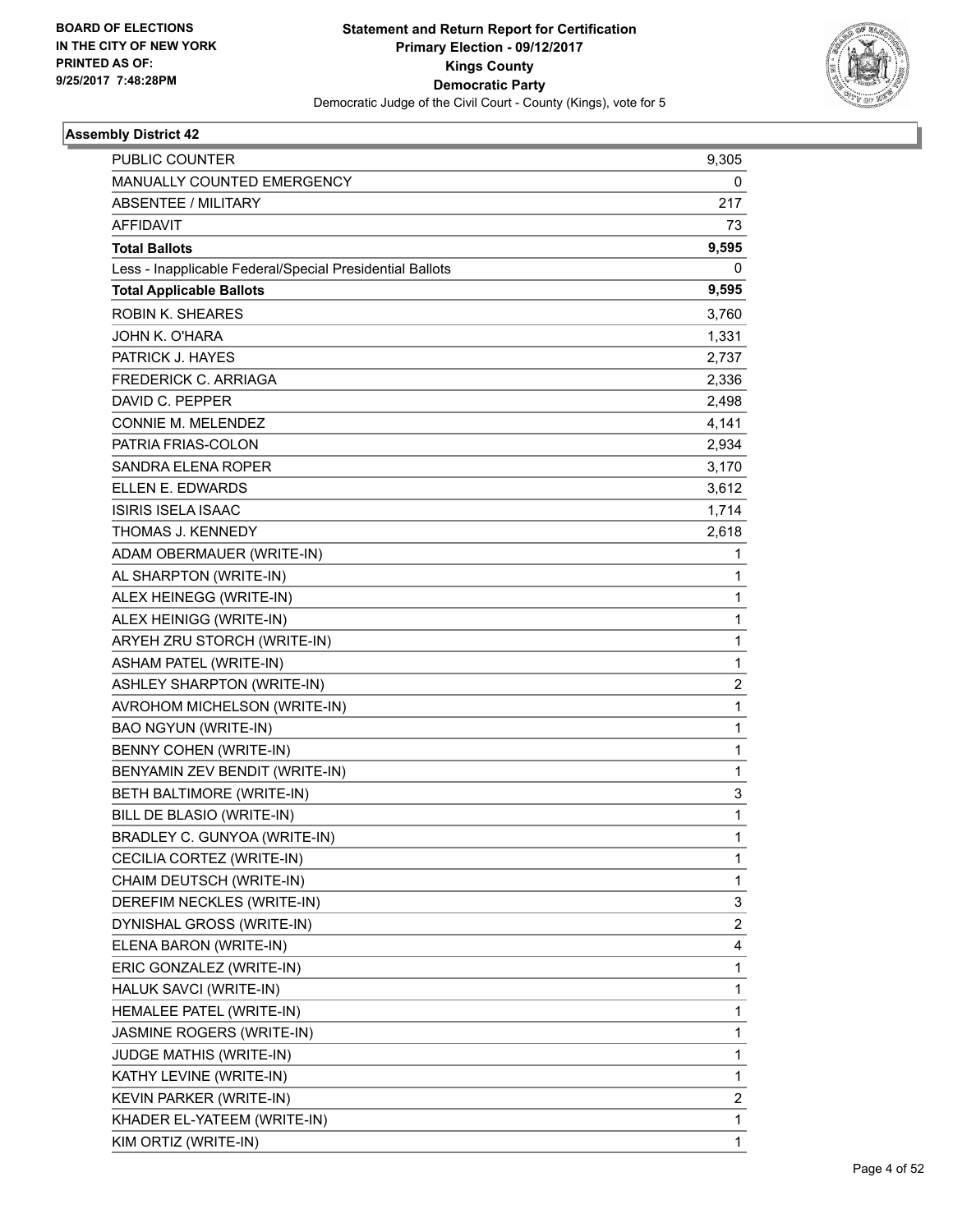

| LOUIS KLIEGER (WRITE-IN)                  |                |
|-------------------------------------------|----------------|
| MARK BERKOWITZ (WRITE-IN)                 |                |
| MARY E LUTZ (WRITE-IN)                    |                |
| MATHIEU EUGENE (WRITE-IN)                 |                |
| <b>MEGAN DEMARUS (WRITE-IN)</b>           |                |
| MICHAEL CHRISEMER (WRITE-IN)              | 1              |
| MICHELLE BENOIT (WRITE-IN)                | 1              |
| MOIRA MELTZER-COHEN (WRITE-IN)            | $\overline{2}$ |
| OLIVIA SCHMER ROSENBAUM (WRITE-IN)        | 1              |
| PETA MONTABELLO (WRITE-IN)                | 1              |
| PHIL ANDREWS (WRITE-IN)                   | 1              |
| ROY MITCHELL (WRITE-IN)                   | 1              |
| RUCHAMA CYNAMAN (WRITE-IN)                | 1              |
| RUPERT BARRY (WRITE-IN)                   | $\overline{2}$ |
| UNATTRIBUTABLE WRITE-IN (WRITE-IN)        | 24             |
| UNCOUNTED WRITE-IN PER STATUTE (WRITE-IN) | 6              |
| <b>Total Votes</b>                        | 30,935         |
| Unrecorded                                | 17,040         |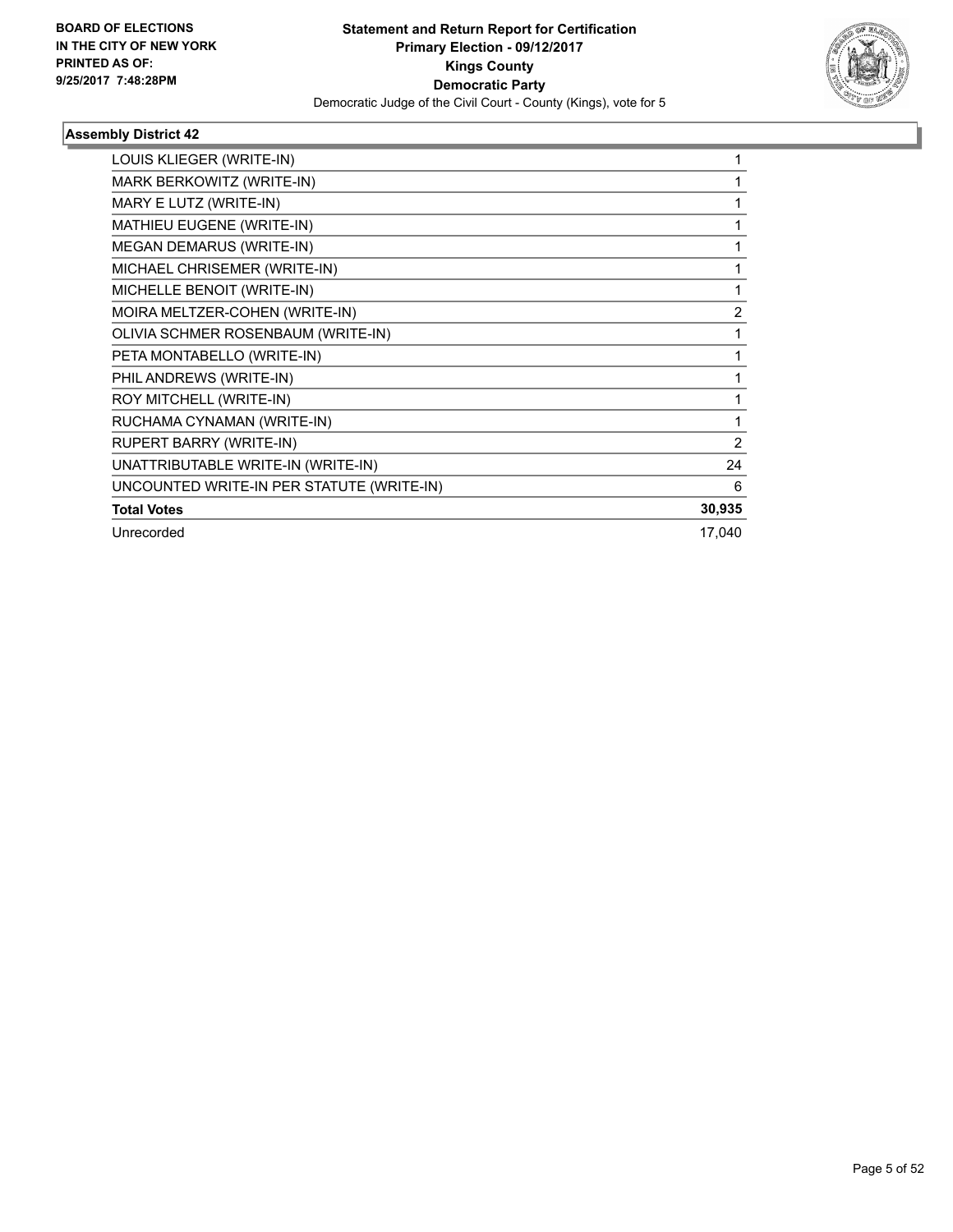

| PUBLIC COUNTER                                           | 11,883         |
|----------------------------------------------------------|----------------|
| MANUALLY COUNTED EMERGENCY                               | 0              |
| ABSENTEE / MILITARY                                      | 305            |
| <b>AFFIDAVIT</b>                                         | 122            |
| <b>Total Ballots</b>                                     | 12,310         |
| Less - Inapplicable Federal/Special Presidential Ballots | 0              |
| <b>Total Applicable Ballots</b>                          | 12,310         |
| <b>ROBIN K. SHEARES</b>                                  | 5,379          |
| JOHN K. O'HARA                                           | 1,492          |
| PATRICK J. HAYES                                         | 3,426          |
| <b>FREDERICK C. ARRIAGA</b>                              | 2,769          |
| DAVID C. PEPPER                                          | 2,686          |
| CONNIE M. MELENDEZ                                       | 5,510          |
| PATRIA FRIAS-COLON                                       | 3,926          |
| SANDRA ELENA ROPER                                       | 4,337          |
| ELLEN E. EDWARDS                                         | 4,868          |
| <b>ISIRIS ISELA ISAAC</b>                                | 2,548          |
| <b>THOMAS J. KENNEDY</b>                                 | 3,134          |
| AARON JUDGE (WRITE-IN)                                   | 1              |
| ASSATA SHAKUR (WRITE-IN)                                 | 1              |
| BARBARA L JAY (WRITE-IN)                                 | 1              |
| BARRY RUPENT (WRITE-IN)                                  | 1              |
| CAROLYN WADE (WRITE-IN)                                  | 1              |
| CHARLENE MCCRAY (WRITE-IN)                               | 1              |
| COLIN KAPERNICK (WRITE-IN)                               | 1              |
| <b>COLIN TULEY (WRITE-IN)</b>                            | 1              |
| DEREFIM NECKLES (WRITE-IN)                               | $\overline{2}$ |
| DIONNE FABIATES (WRITE-IN)                               | 1              |
| ELAINE SCHACK-RODRIGUEZ (WRITE-IN)                       | 1              |
| ERIC ADAMS (WRITE-IN)                                    | 1              |
| <b>GRAINNE O'NEILL (WRITE-IN)</b>                        | 1              |
| IGENIE F HARRIS-BLENMAN (WRITE-IN)                       | 1              |
| JABARI BRISPORT (WRITE-IN)                               | 2              |
| JOHN SMITH (WRITE-IN)                                    | 1              |
| KALMAN YAGER (WRITE-IN)                                  | 1              |
| KENDEA A. JOHNSON (WRITE-IN)                             | 1              |
| MARK VORKINK (WRITE-IN)                                  | 1              |
| MAXINE H. PARK (WRITE-IN)                                | 1              |
| MOREEN KING (WRITE-IN)                                   | 1              |
| OMAR GONZALEZ PAGAN (WRITE-IN)                           | 1              |
| RUPERT BARRY (WRITE-IN)                                  | 1              |
| RUPERT BERRY (WRITE-IN)                                  | 1              |
| SARAH L JAY (WRITE-IN)                                   | 1              |
| SCOTT A. HUTCHINS (WRITE-IN)                             | 1              |
| SIDNEY C BLASCO (WRITE-IN)                               | 1              |
| STEPHANIE CAMPBELL (WRITE-IN)                            | 1              |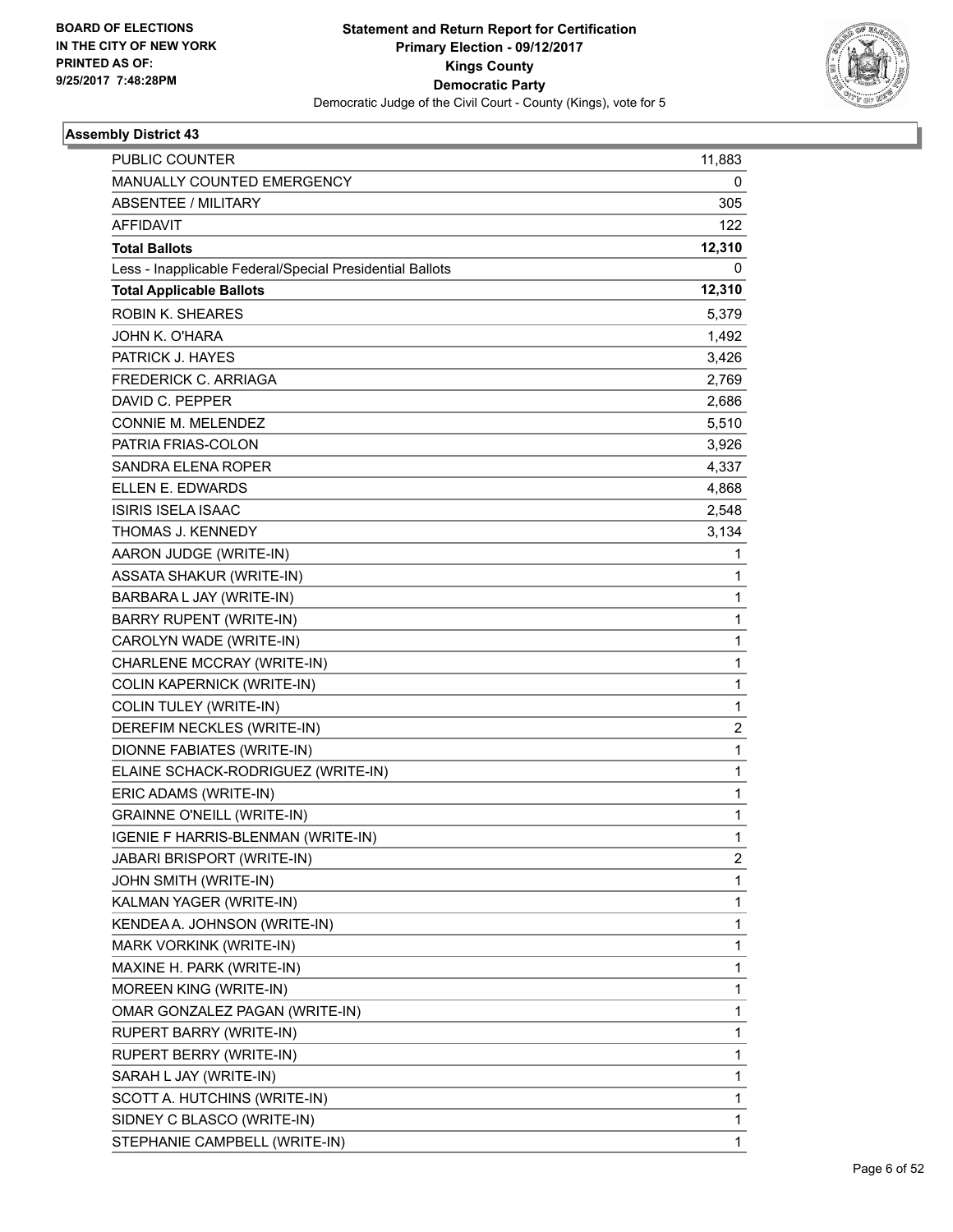

| UNATTRIBUTABLE WRITE-IN (WRITE-IN) | 44     |
|------------------------------------|--------|
| VIRGINIA HASS (WRITE-IN)           |        |
| <b>Total Votes</b>                 | 40.150 |
| Unrecorded                         | 21.400 |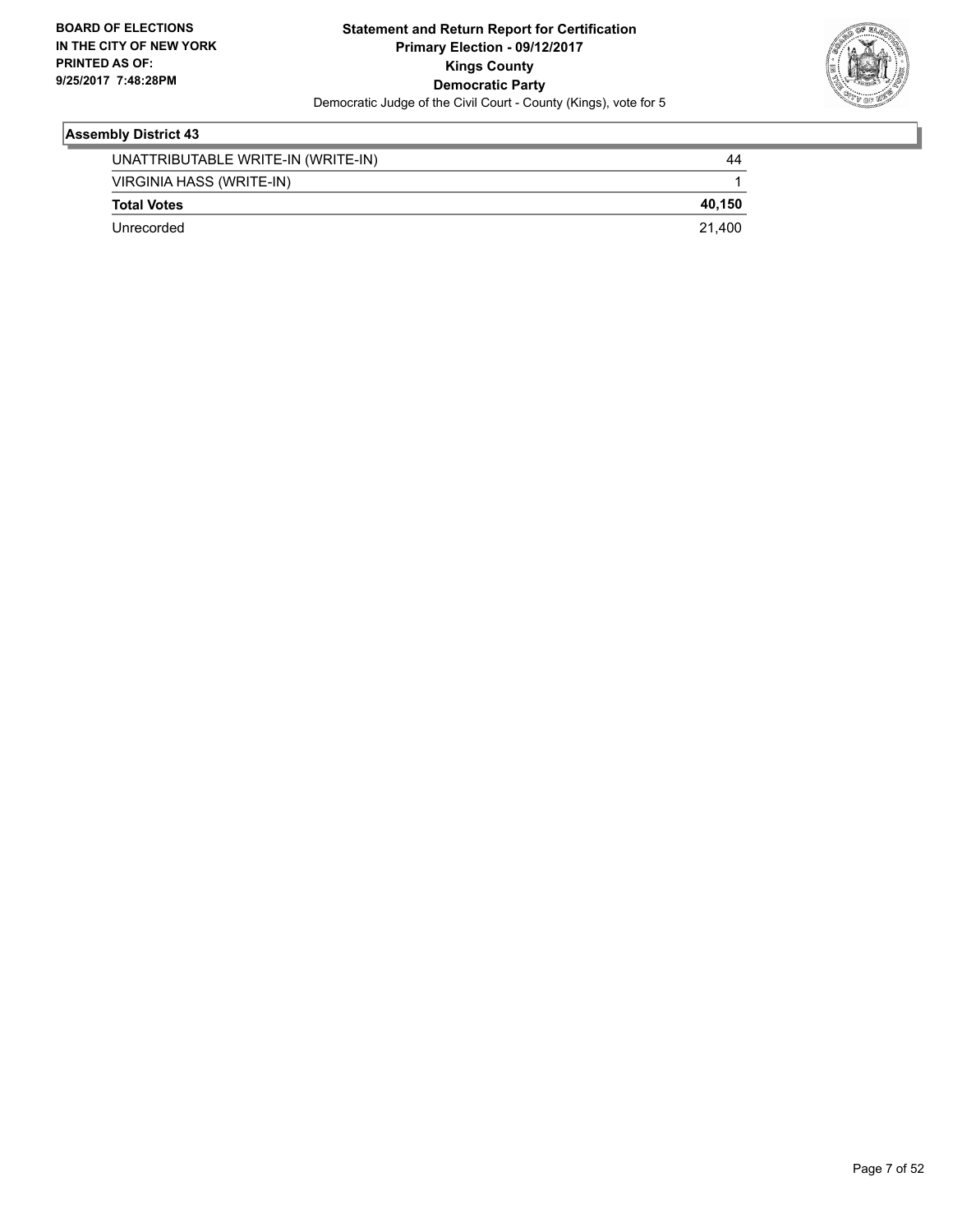

| <b>PUBLIC COUNTER</b>                                    | 10,573 |
|----------------------------------------------------------|--------|
| MANUALLY COUNTED EMERGENCY                               | 1.     |
| <b>ABSENTEE / MILITARY</b>                               | 175    |
| <b>AFFIDAVIT</b>                                         | 72     |
| <b>Total Ballots</b>                                     | 10,821 |
| Less - Inapplicable Federal/Special Presidential Ballots | 0      |
| <b>Total Applicable Ballots</b>                          | 10,821 |
| <b>ROBIN K. SHEARES</b>                                  | 5,036  |
| JOHN K. O'HARA                                           | 1,529  |
| PATRICK J. HAYES                                         | 2,049  |
| <b>FREDERICK C. ARRIAGA</b>                              | 4,248  |
| DAVID C. PEPPER                                          | 3,869  |
| CONNIE M. MELENDEZ                                       | 6,229  |
| PATRIA FRIAS-COLON                                       | 4,851  |
| SANDRA ELENA ROPER                                       | 3,405  |
| ELLEN E. EDWARDS                                         | 2,841  |
| <b>ISIRIS ISELA ISAAC</b>                                | 2,154  |
| THOMAS J. KENNEDY                                        | 2,311  |
| AARON TYK (WRITE-IN)                                     | 1      |
| ALLEGRA GLASSHAWSER (WRITE-IN)                           | 1      |
| AMANDA JACK (WRITE-IN)                                   | 1      |
| AMI SHANER (WRITE-IN)                                    | 1      |
| ANDREW MCGORY (WRITE-IN)                                 | 1      |
| ANRUM LAZER GOLDSTEIN (WRITE-IN)                         | 1      |
| ARON GRAUS (WRITE-IN)                                    | 1      |
| ARRON NAPARSTER (WRITE-IN)                               | 1      |
| <b>BARRY FISHMAN (WRITE-IN)</b>                          | 1      |
| BETH BALTIMORE (WRITE-IN)                                | 2      |
| BRIAN A. FOX (WRITE-IN)                                  | 1      |
| CANDALE CARPONTER (WRITE-IN)                             | 1      |
| CASEY WARZBACH (WRITE-IN)                                | 1      |
| CHARLES OAKLEY (WRITE-IN)                                | 1      |
| CHRISTOPHER CARTER (WRITE-IN)                            | 1      |
| CODY MCCONE (WRITE-IN)                                   | 1      |
| CRAIG KONIECEKO (WRITE-IN)                               | 1      |
| DAVID CARROLL (WRITE-IN)                                 | 1      |
| DAVID WEINRAUB (WRITE-IN)                                | 1      |
| DEREFIM NECKLES (WRITE-IN)                               | 2      |
| DONALD TRUMP, JR. (WRITE-IN)                             | 1      |
| DORNA LEVINE (WRITE-IN)                                  | 1      |
| ELENA BARON (WRITE-IN)                                   | 19     |
| ELENA ROPER (WRITE-IN)                                   | 1      |
| ELIZABETH DANIEL (WRITE-IN)                              | 1      |
| ERIC W MCCLURE (WRITE-IN)                                | 1      |
| EUGENE DEBB (WRITE-IN)                                   | 1      |
| FELIX ORTIZ (WRITE-IN)                                   | 1      |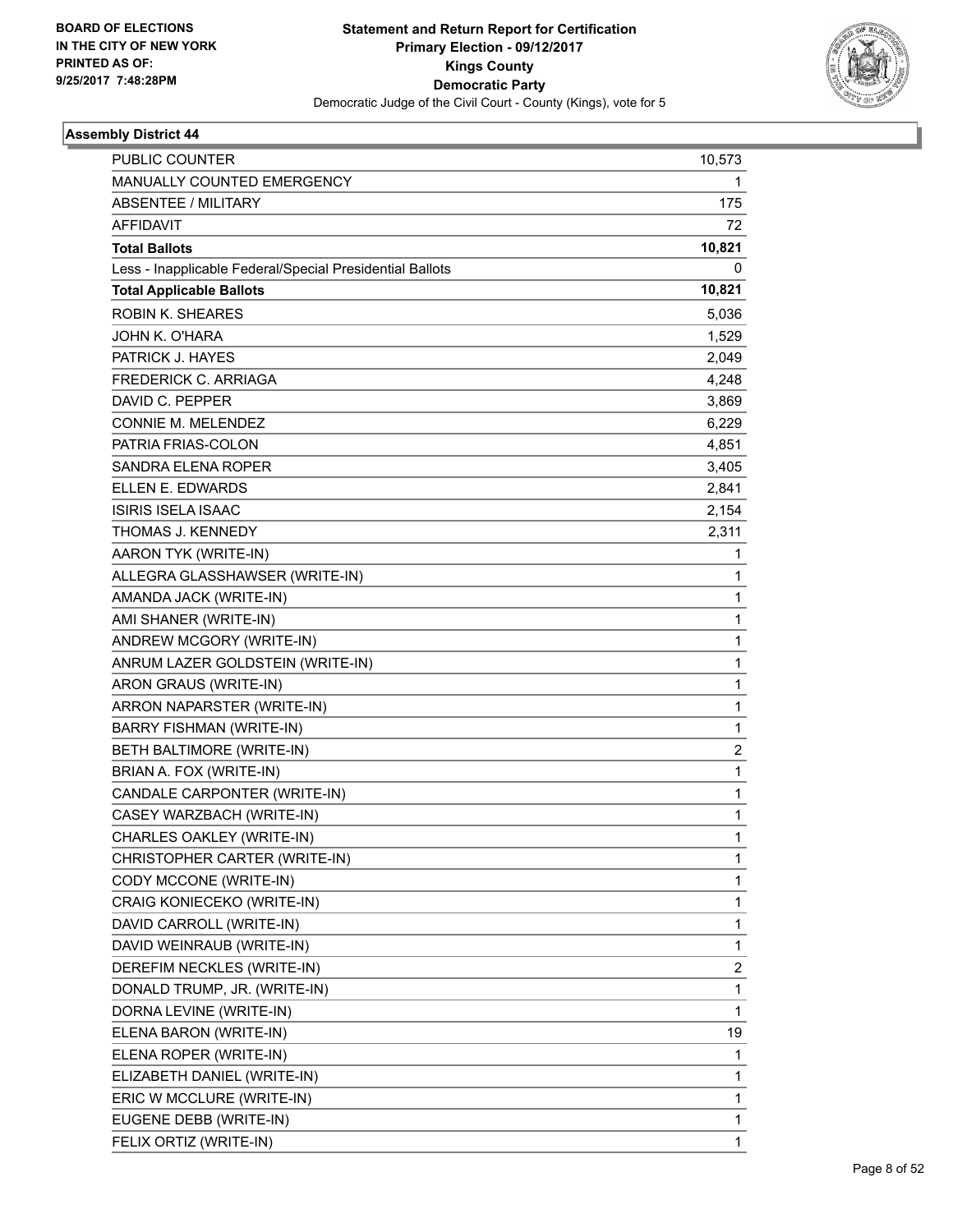

| FRAIDY MOSHEY WEISS (WRITE-IN)    | 1              |
|-----------------------------------|----------------|
| FRAN STREICH (WRITE-IN)           | 1              |
| FRANK WEISSE (WRITE-IN)           | 1              |
| FREYA ROSENSTEIN (WRITE-IN)       | 1              |
| <b>GARY SHAFFER (WRITE-IN)</b>    | 1              |
| <b>GEORGE SHEA (WRITE-IN)</b>     | 1              |
| <b>GERAD MCCABE (WRITE-IN)</b>    | 1              |
| <b>GERARD MCCABE (WRITE-IN)</b>   | 1              |
| <b>GERORD KEOGH (WRITE-IN)</b>    | 1              |
| <b>GERRY HATHAWAY (WRITE-IN)</b>  | 1              |
| <b>GRAINNE O'NEILL (WRITE-IN)</b> | 1              |
| <b>GREG WERSCHING (WRITE-IN)</b>  | 1              |
| HAROLD STONE (WRITE-IN)           | 1              |
| HARRY RUBIN-FAURE (WRITE-IN)      | 1              |
| HEMALEE PATEL (WRITE-IN)          | $\overline{2}$ |
| HOWARD SMITHS (WRITE-IN)          | 1              |
| ILENE RICHMOND (WRITE-IN)         | 1              |
| INGRID SCHOLZE (WRITE-IN)         | 1              |
| JACK STOLLER (WRITE-IN)           | 2              |
| JACQUELINE SHERMAN (WRITE-IN)     | 1              |
| JANE SMITHS (WRITE-IN)            | 1              |
| JENNIFER MELILLO (WRITE-IN)       | 1              |
| JESSIUO UIMPLE (WRITE-IN)         | 1              |
| JIMMY MCMILLAN (WRITE-IN)         | 1              |
| JOHN DOE (WRITE-IN)               | 1              |
| JOHN SMITHS (WRITE-IN)            | 1              |
| JORA CARROLL (WRITE-IN)           | 1              |
| JOSHUA JOSEPH LAX (WRITE-IN)      | 1              |
| JULIE KAY (WRITE-IN)              | 1              |
| JULIE ROSENBERG (WRITE-IN)        | 1              |
| KARIN ADAM (WRITE-IN)             | 1              |
| LEAH HIRTENFELD (WRITE-IN)        | 1              |
| LUMI MICHELLE ROLLEY (WRITE-IN)   | 1              |
| LUNA DROUBI (WRITE-IN)            | 1              |
| LYNNN CHANDHOK (WRITE-IN)         | 1              |
| MARC FINKLESTIEN (WRITE-IN)       | 1              |
| MARILYN ROTHSTEIN (WRITE-IN)      | 1              |
| MATTHEW ELIAS (WRITE-IN)          | 1              |
| MENT SABO (WRITE-IN)              | 1              |
| MICHAEL HILLER (WRITE-IN)         | 1              |
| MICHAEL KEOGH (WRITE-IN)          | 2              |
| MILES RAVITZ (WRITE-IN)           | 1              |
| MORDECHAI DECKELBAUM (WRITE-IN)   | 1              |
| MORDECHAI HIRTENFELD (WRITE-IN)   | 1              |
| MOSES GRAUS (WRITE-IN)            | 1              |
| MOSHE JACOBS (WRITE-IN)           | 1              |
|                                   |                |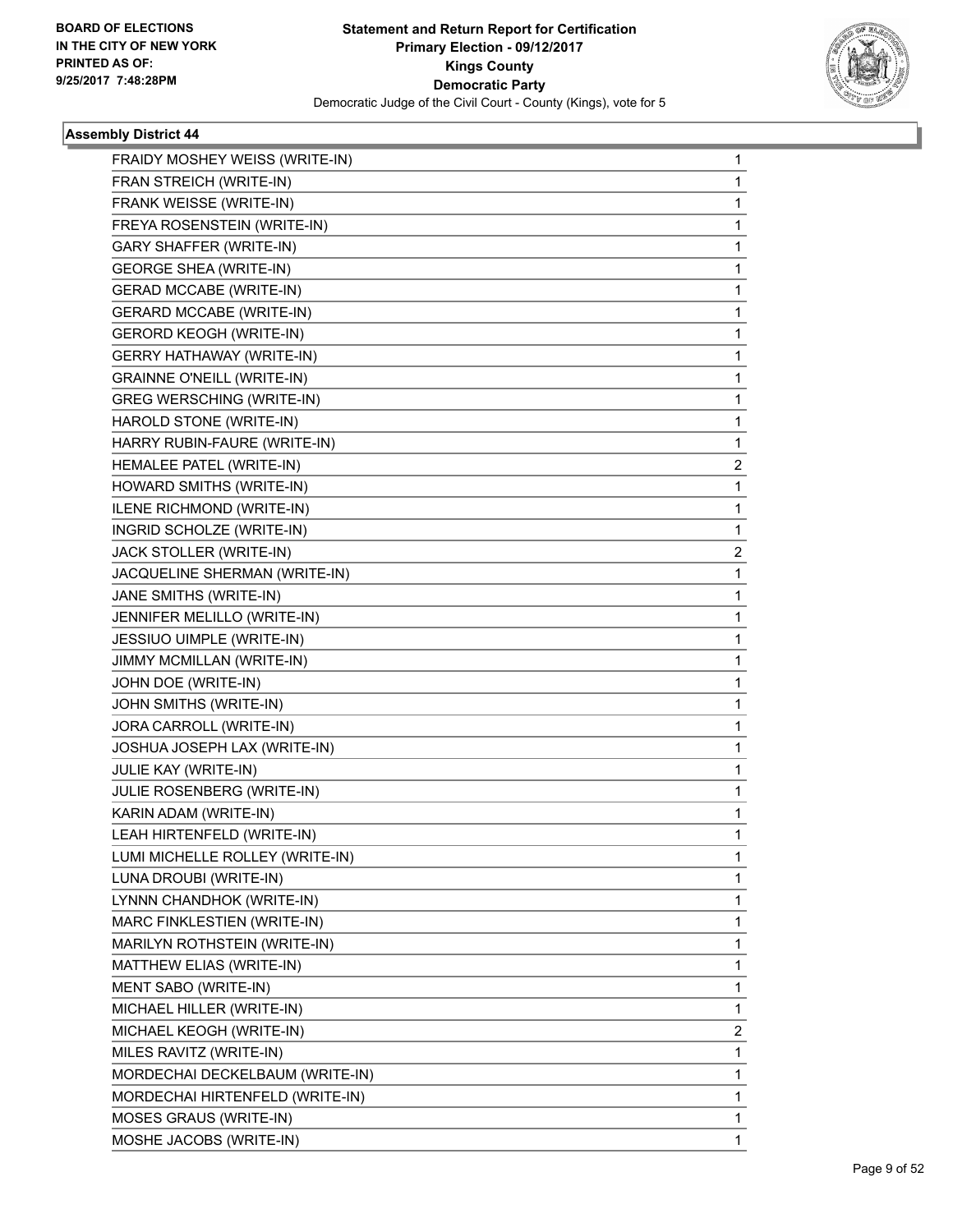

| NORA CARROLL (WRITE-IN)            | 1      |
|------------------------------------|--------|
| OSKAR ROSENSTEIN (WRITE-IN)        | 1      |
| PATRICIA GATTLING (WRITE-IN)       | 1      |
| PIERRE SCHUIMENN (WRITE-IN)        | 1      |
| RANDOLPH VISPREY (WRITE-IN)        | 1      |
| RANDY WAWGARTEN (WRITE-IN)         | 1      |
| SAM LEWIS (WRITE-IN)               | 1      |
| SAM SHAPIRO (WRITE-IN)             | 1      |
| STEPHEN COLBERT (WRITE-IN)         | 1      |
| SYLMAN J PERIS (WRITE-IN)          | 1      |
| THEA FENICHEL (WRITE-IN)           | 1      |
| THOMAS D MCGOLDEICK (WRITE-IN)     | 1      |
| THOMAS MCGOLDRICK (WRITE-IN)       | 1      |
| THURGOOD MARSHALL (WRITE-IN)       | 1      |
| TROY ODENDHAL (WRITE-IN)           | 1      |
| TZIREL GORDON (WRITE-IN)           | 1      |
| UNATTRIBUTABLE WRITE-IN (WRITE-IN) | 50     |
| VIVIAN LAZESON (WRITE-IN)          | 1      |
| YAKOV RUBAN (WRITE-IN)             | 1      |
| YOSHI STORLI (WRITE-IN)            | 1      |
| <b>Total Votes</b>                 | 38,688 |
| Unrecorded                         | 15,417 |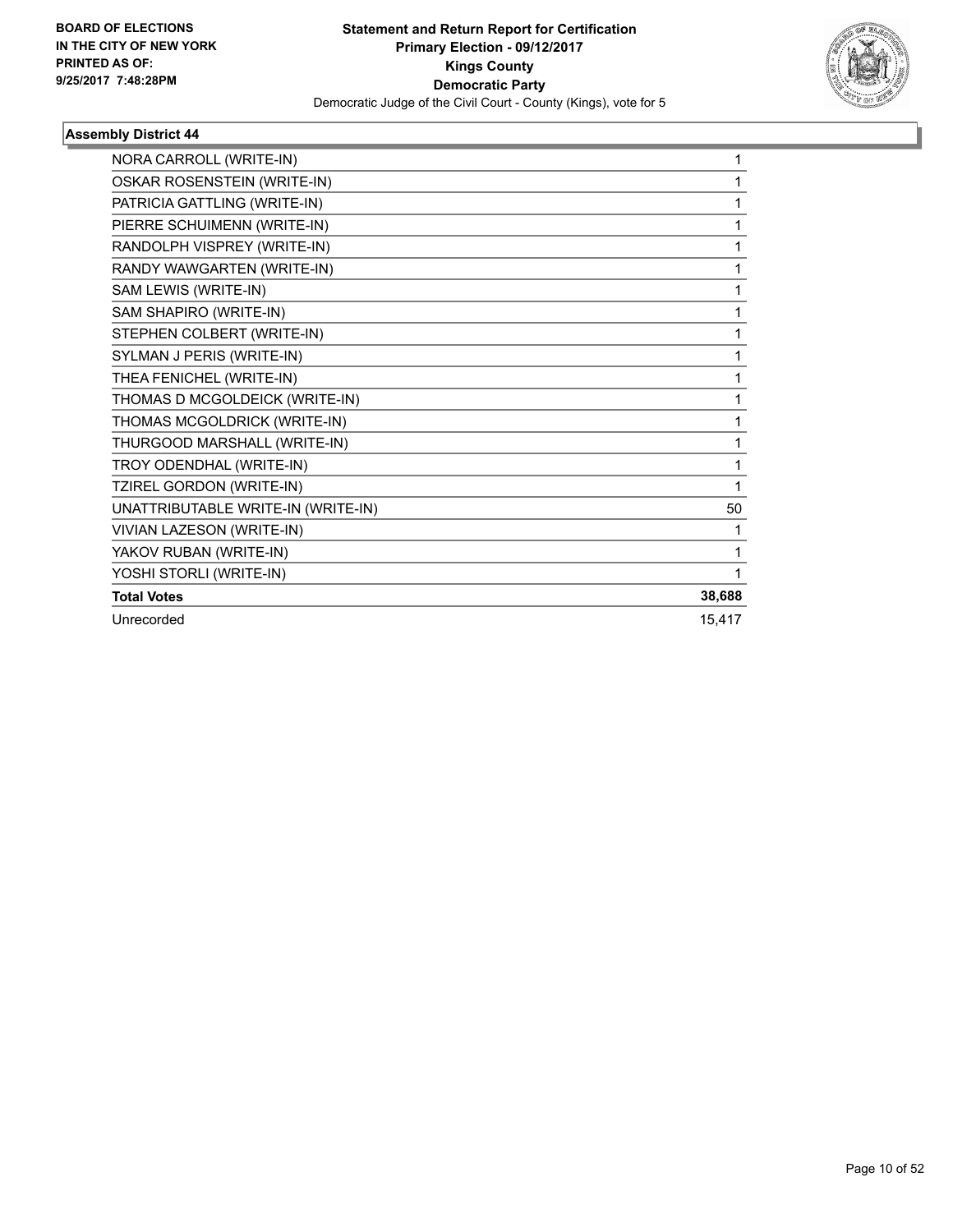

| PUBLIC COUNTER                                           | 3,095        |
|----------------------------------------------------------|--------------|
| MANUALLY COUNTED EMERGENCY                               | 0            |
| ABSENTEE / MILITARY                                      | 125          |
| <b>AFFIDAVIT</b>                                         | 17           |
| <b>Total Ballots</b>                                     | 3,237        |
| Less - Inapplicable Federal/Special Presidential Ballots | 0            |
| <b>Total Applicable Ballots</b>                          | 3,237        |
| <b>ROBIN K. SHEARES</b>                                  | 1,107        |
| JOHN K. O'HARA                                           | 747          |
| PATRICK J. HAYES                                         | 813          |
| <b>FREDERICK C. ARRIAGA</b>                              | 682          |
| DAVID C. PEPPER                                          | 1,196        |
| <b>CONNIE M. MELENDEZ</b>                                | 1,273        |
| PATRIA FRIAS-COLON                                       | 785          |
| SANDRA ELENA ROPER                                       | 775          |
| ELLEN E. EDWARDS                                         | 714          |
| <b>ISIRIS ISELA ISAAC</b>                                | 344          |
| <b>THOMAS J. KENNEDY</b>                                 | 810          |
| AARON BERGER (WRITE-IN)                                  | 1            |
| AARON JUDGE (WRITE-IN)                                   | 1            |
| AARON SILVERS (WRITE-IN)                                 | 1            |
| AMY BLUM (WRITE-IN)                                      | 1            |
| ANTHONY WEINER (WRITE-IN)                                | 1            |
| AUDREY EPSTIEN (WRITE-IN)                                | 1            |
| BERNIE SANDERS (WRITE-IN)                                | 1            |
| CARLOS MALGAR (WRITE-IN)                                 | 1            |
| CHASE FRIEDMAN (WRITE-IN)                                | 1            |
| CHEIM TWERSKY (WRITE-IN)                                 | 1            |
| DOV HIKIND (WRITE-IN)                                    | $\mathbf{1}$ |
| ELENA BARON (WRITE-IN)                                   | 10           |
| FELIX ORTIZ (WRITE-IN)                                   | 1            |
| IRA ZALCMAN (WRITE-IN)                                   | 1            |
| JON STEWART (WRITE-IN)                                   | 1            |
| KARI EPSTIEN (WRITE-IN)                                  | 1            |
| MARGARET PUTTERMAN (WRITE-IN)                            | 1            |
| MARK TREYGER (WRITE-IN)                                  | 1            |
| MICHAEL J. HIZME (WRITE-IN)                              | 1            |
| MILTON BLUM (WRITE-IN)                                   | 1            |
| ROCHELLE LEEY (WRITE-IN)                                 | 1            |
| SAM FRIEDMAN (WRITE-IN)                                  | 1            |
| STEVEN CYMBROWITZ (WRITE-IN)                             | 1            |
| UNATTRIBUTABLE WRITE-IN (WRITE-IN)                       | 23           |
| WILLIAM COLTON (WRITE-IN)                                | 1            |
| <b>Total Votes</b>                                       | 9,302        |
| Unrecorded                                               | 6,883        |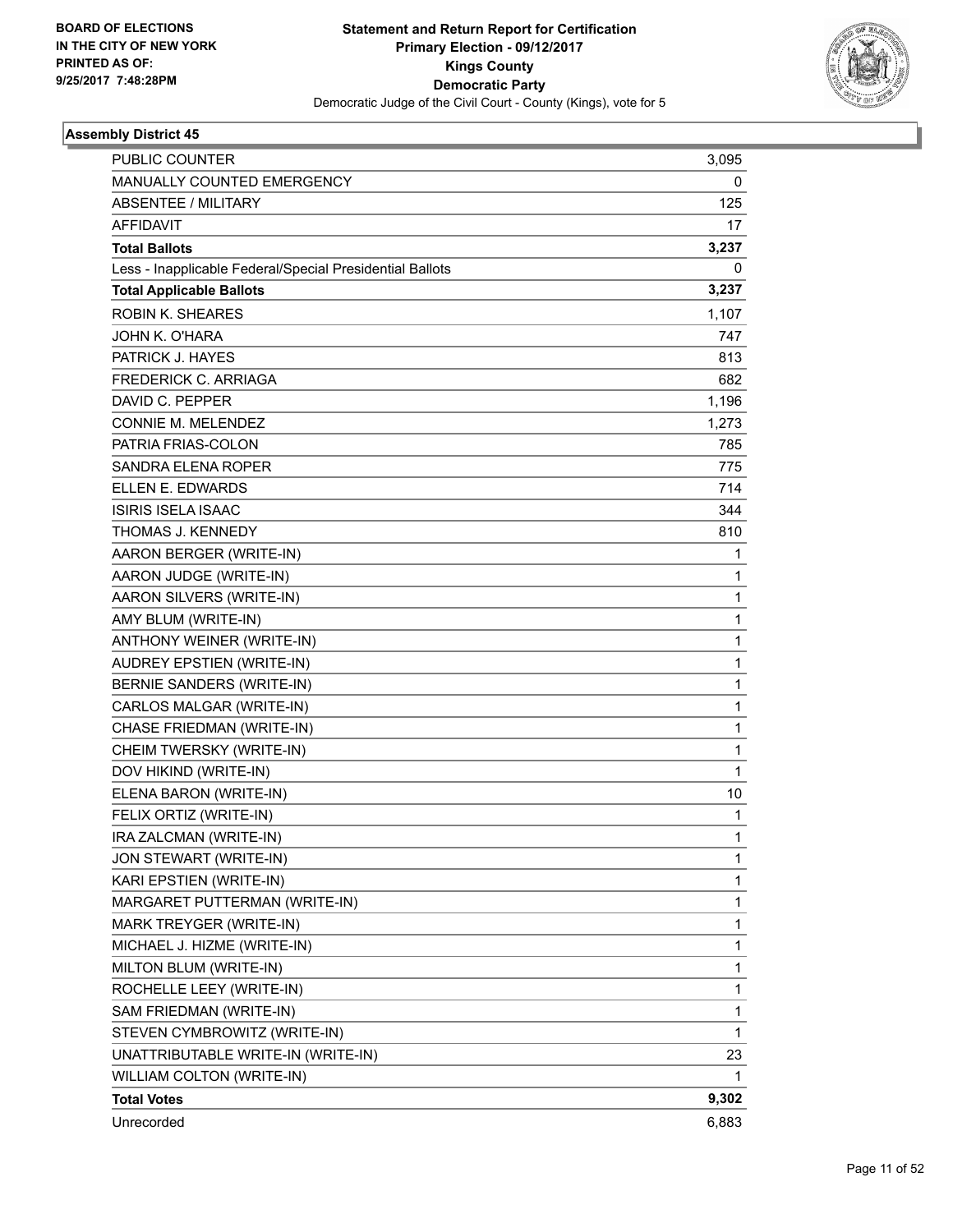

| <b>PUBLIC COUNTER</b>                                    | 6,418          |
|----------------------------------------------------------|----------------|
| MANUALLY COUNTED EMERGENCY                               | 0              |
| <b>ABSENTEE / MILITARY</b>                               | 261            |
| <b>AFFIDAVIT</b>                                         | 39             |
| <b>Total Ballots</b>                                     | 6,718          |
| Less - Inapplicable Federal/Special Presidential Ballots | 0              |
| <b>Total Applicable Ballots</b>                          | 6,718          |
| <b>ROBIN K. SHEARES</b>                                  | 2,080          |
| JOHN K. O'HARA                                           | 1,669          |
| PATRICK J. HAYES                                         | 1,870          |
| <b>FREDERICK C. ARRIAGA</b>                              | 1,194          |
| DAVID C. PEPPER                                          | 1,511          |
| CONNIE M. MELENDEZ                                       | 2,562          |
| PATRIA FRIAS-COLON                                       | 1,605          |
| <b>SANDRA ELENA ROPER</b>                                | 1,824          |
| ELLEN E. EDWARDS                                         | 1,742          |
| <b>ISIRIS ISELA ISAAC</b>                                | 834            |
| THOMAS J. KENNEDY                                        | 2,017          |
| ABDEL RAHEEM DOLAH (WRITE-IN)                            | 1              |
| AL FENG (WRITE-IN)                                       | 1              |
| ALBUS DUMBLEDORE (WRITE-IN)                              | 1              |
| AMANDA MAYER (WRITE-IN)                                  | 1              |
| AMANDA MAYU (WRITE-IN)                                   | $\mathbf{1}$   |
| CAROLYN WADE (WRITE-IN)                                  | 1              |
| CHRIS REID (WRITE-IN)                                    | $\overline{c}$ |
| CHRISTOPHER G REID (WRITE-IN)                            | $\overline{2}$ |
| DEREFIM NECKLES (WRITE-IN)                               | 2              |
| ELENA BARON (WRITE-IN)                                   | 9              |
| <b>GABRIEL GARCIA (WRITE-IN)</b>                         | $\mathbf{1}$   |
| <b>GABRIELA TULLY (WRITE-IN)</b>                         | 1              |
| <b>GREGORY DAVIDSON (WRITE-IN)</b>                       | 1              |
| JEROME HAYLER (WRITE-IN)                                 | 1              |
| JOHN A CALABRESE (WRITE-IN)                              | 1              |
| JOHN MAZZINI (WRITE-IN)                                  | 1              |
| JOHN SHEA (WRITE-IN)                                     | 1              |
| JOVAN SANTOPIETRO (WRITE-IN)                             | 1              |
| KELLY R HAGERTY (WRITE-IN)                               | 1              |
| KHADER EL-YATEEM (WRITE-IN)                              | 1              |
| LAUREN LOUKIA (WRITE-IN)                                 | 1              |
| LEE R SHUBERT (WRITE-IN)                                 | 1              |
| LEON OFMAN (WRITE-IN)                                    | 1              |
| MAUREEN GODWIN (WRITE-IN)                                | 2              |
| MICHAEL J. WASSER (WRITE-IN)                             | 1              |
| MINERVA MCGONAGALL (WRITE-IN)                            | 1              |
| POPPY POMFREY (WRITE-IN)                                 | 1              |
| ROY BEANS (WRITE-IN)                                     | 1              |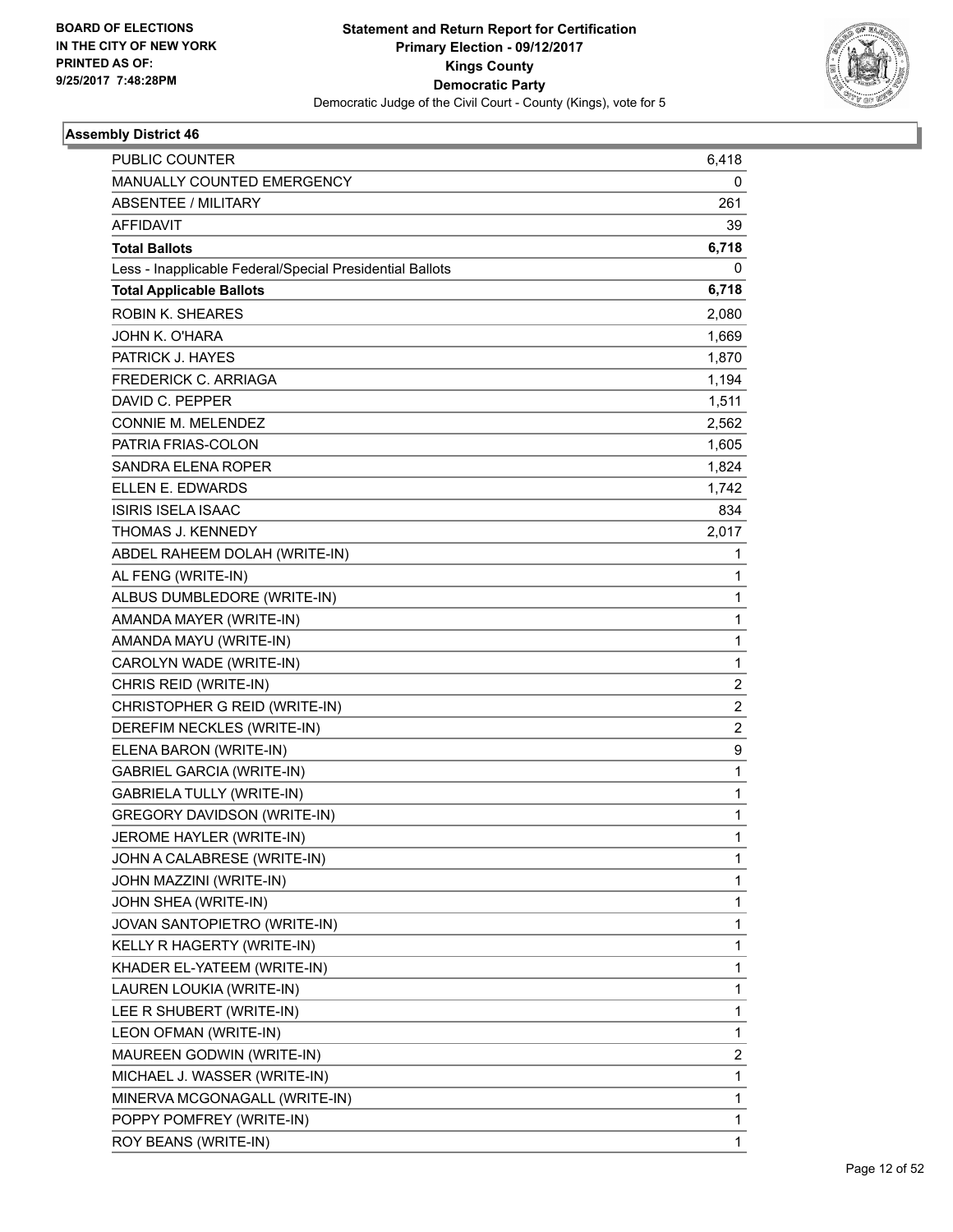

| SAL ALBANESE (WRITE-IN)            |        |
|------------------------------------|--------|
| SARA WESTON-SHEA (WRITE-IN)        |        |
| SEVERUS SNAPE (WRITE-IN)           |        |
| STEPHANIE SUARAZ (WRITE-IN)        |        |
| SUNDUS SEIF (WRITE-IN)             | 2      |
| SYBILL TRELAWNEY (WRITE-IN)        |        |
| TAMRA CRONIN (WRITE-IN)            |        |
| THOMAS J.R. STADNIK (WRITE-IN)     |        |
| UNATTRIBUTABLE WRITE-IN (WRITE-IN) | 45     |
| VINCENT GENTILE (WRITE-IN)         |        |
| <b>Total Votes</b>                 | 19,003 |
| Unrecorded                         | 14.587 |

| <b>PUBLIC COUNTER</b>                                    | 3,185          |
|----------------------------------------------------------|----------------|
| <b>MANUALLY COUNTED EMERGENCY</b>                        | 0              |
| ABSENTEE / MILITARY                                      | 158            |
| <b>AFFIDAVIT</b>                                         | 14             |
| <b>Total Ballots</b>                                     | 3,357          |
| Less - Inapplicable Federal/Special Presidential Ballots | 0              |
| <b>Total Applicable Ballots</b>                          | 3,357          |
| <b>ROBIN K. SHEARES</b>                                  | 1,037          |
| JOHN K. O'HARA                                           | 952            |
| PATRICK J. HAYES                                         | 1,037          |
| <b>FREDERICK C. ARRIAGA</b>                              | 744            |
| DAVID C. PEPPER                                          | 1,033          |
| <b>CONNIE M. MELENDEZ</b>                                | 1,243          |
| PATRIA FRIAS-COLON                                       | 769            |
| SANDRA ELENA ROPER                                       | 883            |
| ELLEN E. EDWARDS                                         | 824            |
| ISIRIS ISELA ISAAC                                       | 421            |
| THOMAS J. KENNEDY                                        | 1,104          |
| ANDREW NAPOLITANO (WRITE-IN)                             | 1              |
| ANDREW V BRIN (WRITE-IN)                                 | 1              |
| ANTONIETTA FUCCIO (WRITE-IN)                             | 1              |
| BETTY BONANNO (WRITE-IN)                                 | 1              |
| DAN BONANNO (WRITE-IN)                                   | $\overline{c}$ |
| ELENA BARON (WRITE-IN)                                   | $\mathbf 1$    |
| KADER ELDYATEEM (WRITE-IN)                               | 1              |
| KHADER EL-YATEEM (WRITE-IN)                              | $\overline{2}$ |
| NANCY TONG (WRITE-IN)                                    | 1              |
| UNATTRIBUTABLE WRITE-IN (WRITE-IN)                       | 14             |
| UNCOUNTED WRITE-IN PER STATUTE (WRITE-IN)                | 1              |
| <b>VINCE CHIRICO (WRITE-IN)</b>                          | 1              |
| WILLIAMS COLTON (WRITE-IN)                               | 1              |
| <b>Total Votes</b>                                       | 10,075         |
| Unrecorded                                               | 6,710          |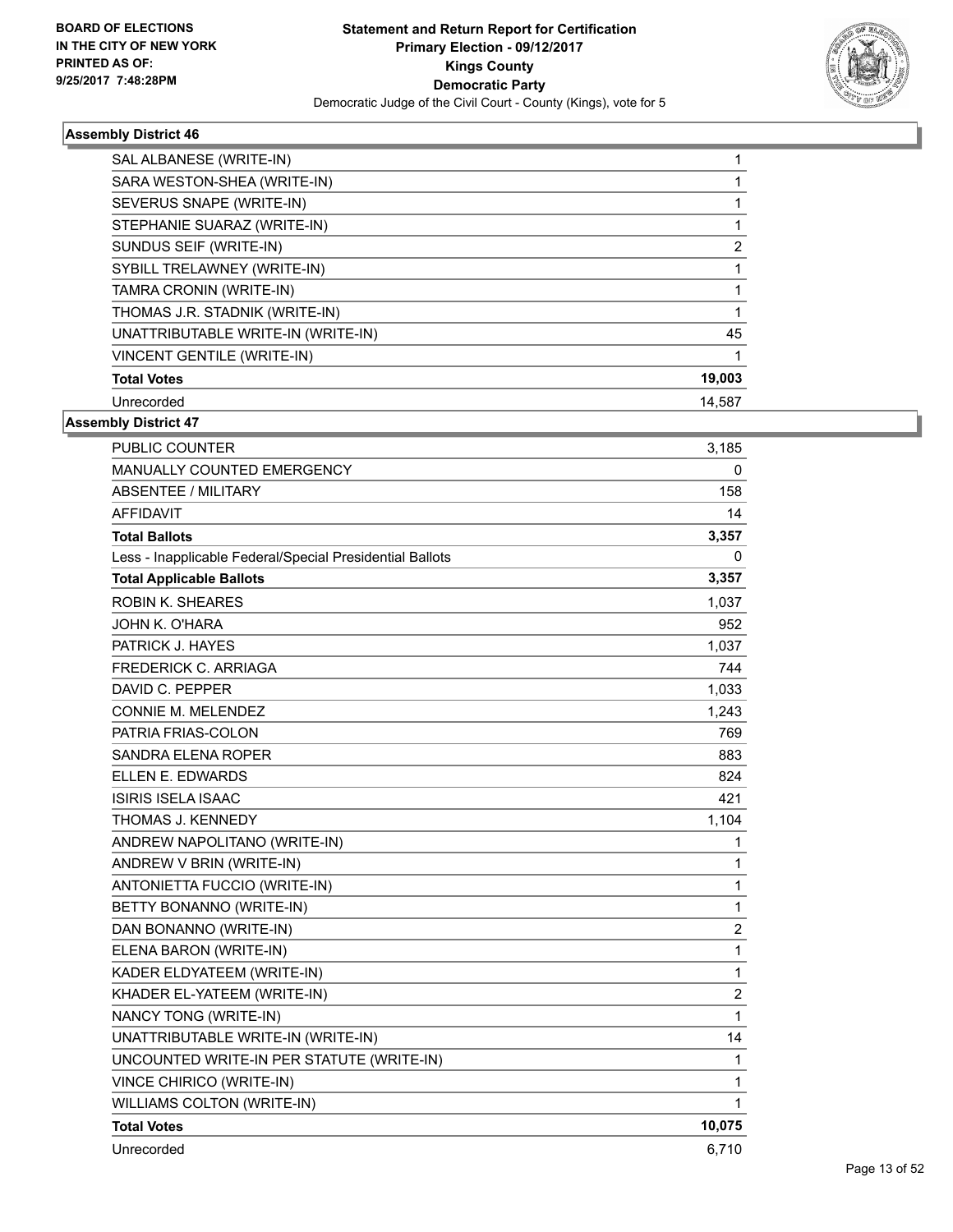

| PUBLIC COUNTER                                           | 2,791          |
|----------------------------------------------------------|----------------|
| MANUALLY COUNTED EMERGENCY                               | 0              |
| <b>ABSENTEE / MILITARY</b>                               | 93             |
| <b>AFFIDAVIT</b>                                         | 18             |
| <b>Total Ballots</b>                                     | 2,902          |
| Less - Inapplicable Federal/Special Presidential Ballots | 0              |
| <b>Total Applicable Ballots</b>                          | 2,902          |
| <b>ROBIN K. SHEARES</b>                                  | 1,167          |
| JOHN K. O'HARA                                           | 621            |
| PATRICK J. HAYES                                         | 686            |
| <b>FREDERICK C. ARRIAGA</b>                              | 895            |
| DAVID C. PEPPER                                          | 1,503          |
| <b>CONNIE M. MELENDEZ</b>                                | 1,237          |
| PATRIA FRIAS-COLON                                       | 910            |
| SANDRA ELENA ROPER                                       | 541            |
| ELLEN E. EDWARDS                                         | 575            |
| <b>ISIRIS ISELA ISAAC</b>                                | 319            |
| THOMAS J. KENNEDY                                        | 656            |
| ABE MARK (WRITE-IN)                                      | 1              |
| ALEX MARK (WRITE-IN)                                     | 1              |
| AMRAN KAHN (WRITE-IN)                                    | 1              |
| BINYAMIE KAHN (WRITE-IN)                                 | 1              |
| CHAIN BABMANN (WRITE-IN)                                 | $\mathbf{1}$   |
| CONNIE DUBAL (WRITE-IN)                                  | 1              |
| DAVID WEWBACH (WRITE-IN)                                 | 1              |
| DEVORAH KAHN (WRITE-IN)                                  | $\mathbf{1}$   |
| DONALD TRUMP (WRITE-IN)                                  | 1              |
| DOV HIKIND (WRITE-IN)                                    | $\overline{c}$ |
| ELENA BARON (WRITE-IN)                                   | 6              |
| EMMA WOHLBERG (WRITE-IN)                                 | 1              |
| ERIC TRUMP (WRITE-IN)                                    | 1              |
| <b>ESTHER REICH (WRITE-IN)</b>                           | 1              |
| FRED HOCHBAUM (WRITE-IN)                                 | 1              |
| FRUMET BRECHER (WRITE-IN)                                | 1              |
| HAROLD SCHWARTZ (WRITE-IN)                               | 1              |
| HENDY RAWICKI (WRITE-IN)                                 | 1              |
| IAN D. GIRSHEK (WRITE-IN)                                | 2              |
| <b>JAKE MARK (WRITE-IN)</b>                              | 1              |
| JOHN DUE (WRITE-IN)                                      | 1              |
| JOHN DUVAL (WRITE-IN)                                    | 1              |
| JONATHAN HAGLER (WRITE-IN)                               | 1              |
| JUDY MARK (WRITE-IN)                                     | 1              |
| KATALIN SZANTE (WRITE-IN)                                | 1              |
| LEAH FAIGA KAHN (WRITE-IN)                               | 1              |
| LEAH KLEIN (WRITE-IN)                                    | 1              |
| LEAH ROTTENBERG (WRITE-IN)                               | 1              |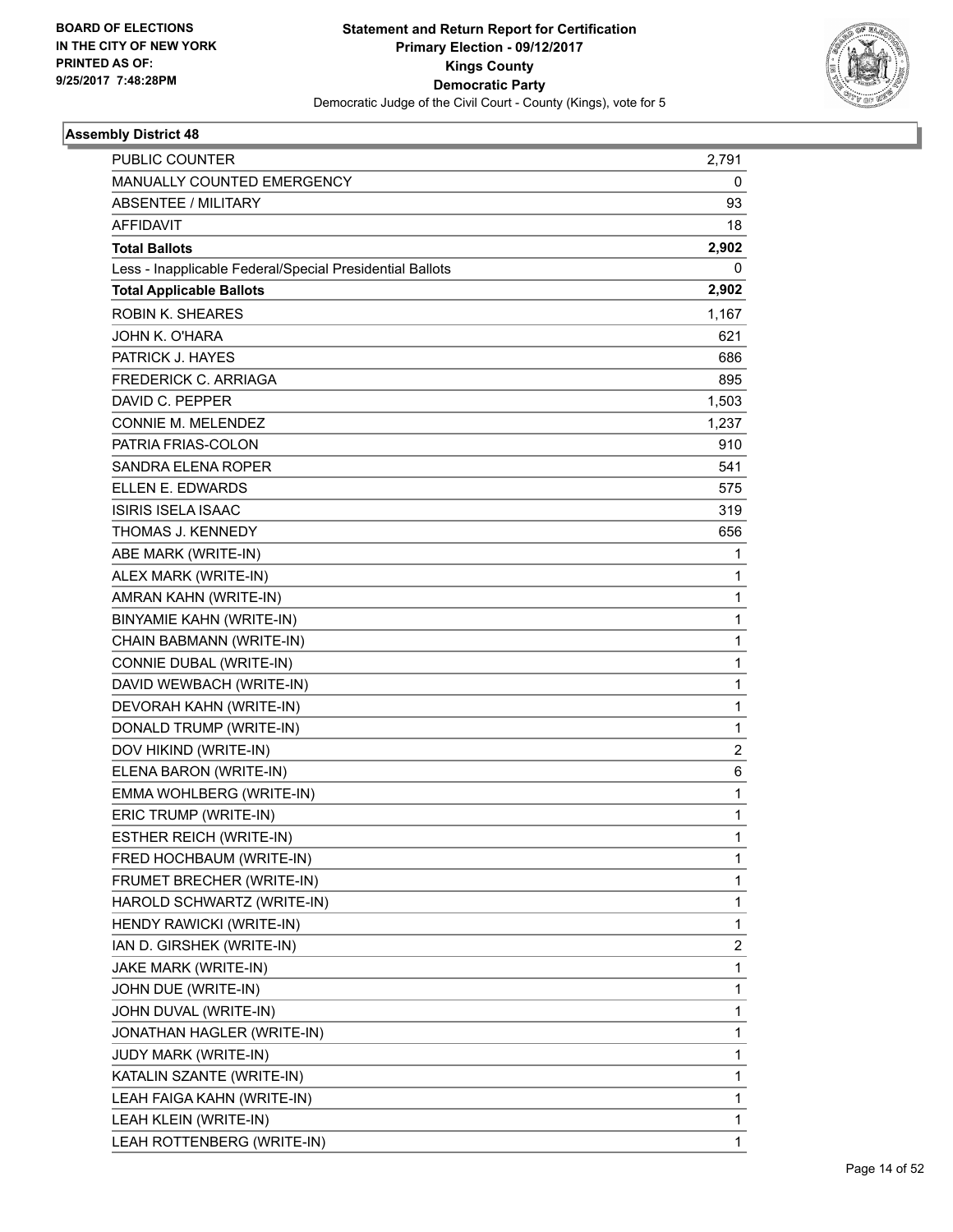

| MASON SAGEL (WRITE-IN)             | 1            |
|------------------------------------|--------------|
| MICHAEL SPREI (WRITE-IN)           | 1            |
| MICHELLE HAGLER (WRITE-IN)         | 1            |
| MIRIAM DAVES PARDO (WRITE-IN)      | 1            |
| MORTON AUIGDOR (WRITE-IN)          | 1            |
| MOSHE KAHN (WRITE-IN)              | $\mathbf 1$  |
| <b>MYER LAUFER (WRITE-IN)</b>      | 2            |
| NACHMAN HEIMFELD (WRITE-IN)        | $\mathbf{1}$ |
| NEIL WOHLBERG (WRITE-IN)           | 1            |
| NOACH DEAR (WRITE-IN)              | 1            |
| PAUL DANN (WRITE-IN)               | 1            |
| PINCUS GLAUBER (WRITE-IN)          | $\mathbf{1}$ |
| R'ALMORON CHEOBBER (WRITE-IN)      | 1            |
| RANDI GREEN (WRITE-IN)             | 1            |
| RIVKY BERGER (WRITE-IN)            | 1            |
| ROBB F. MILLER (WRITE-IN)          | 1            |
| ROBB MILLER (WRITE-IN)             | 1            |
| ROCHEL FRIER (WRITE-IN)            | 1            |
| RONALD REAGAN (WRITE-IN)           | 1            |
| RUPERT BARRY (WRITE-IN)            | 1            |
| SHALOM IZRAILEV (WRITE-IN)         | 1            |
| SHAYA MANNE (WRITE-IN)             | 1            |
| SHMUEL FREIER (WRITE-IN)           | 1            |
| SHOVL HALMER (WRITE-IN)            | 1            |
| SOPHIA DUVAL (WRITE-IN)            | 1            |
| TARDIS JOHNSON (WRITE-IN)          | 1            |
| TED CRUZ (WRITE-IN)                | 1            |
| UNATTRIBUTABLE WRITE-IN (WRITE-IN) | 22           |
| YONA RAPAPORT (WRITE-IN)           | 1            |
| YOSSI GESTEINER (WRITE-IN)         | 1            |
| ZECHARIA BELSKY (WRITE-IN)         | 1            |
| <b>Total Votes</b>                 | 9,198        |
| Unrecorded                         | 5,312        |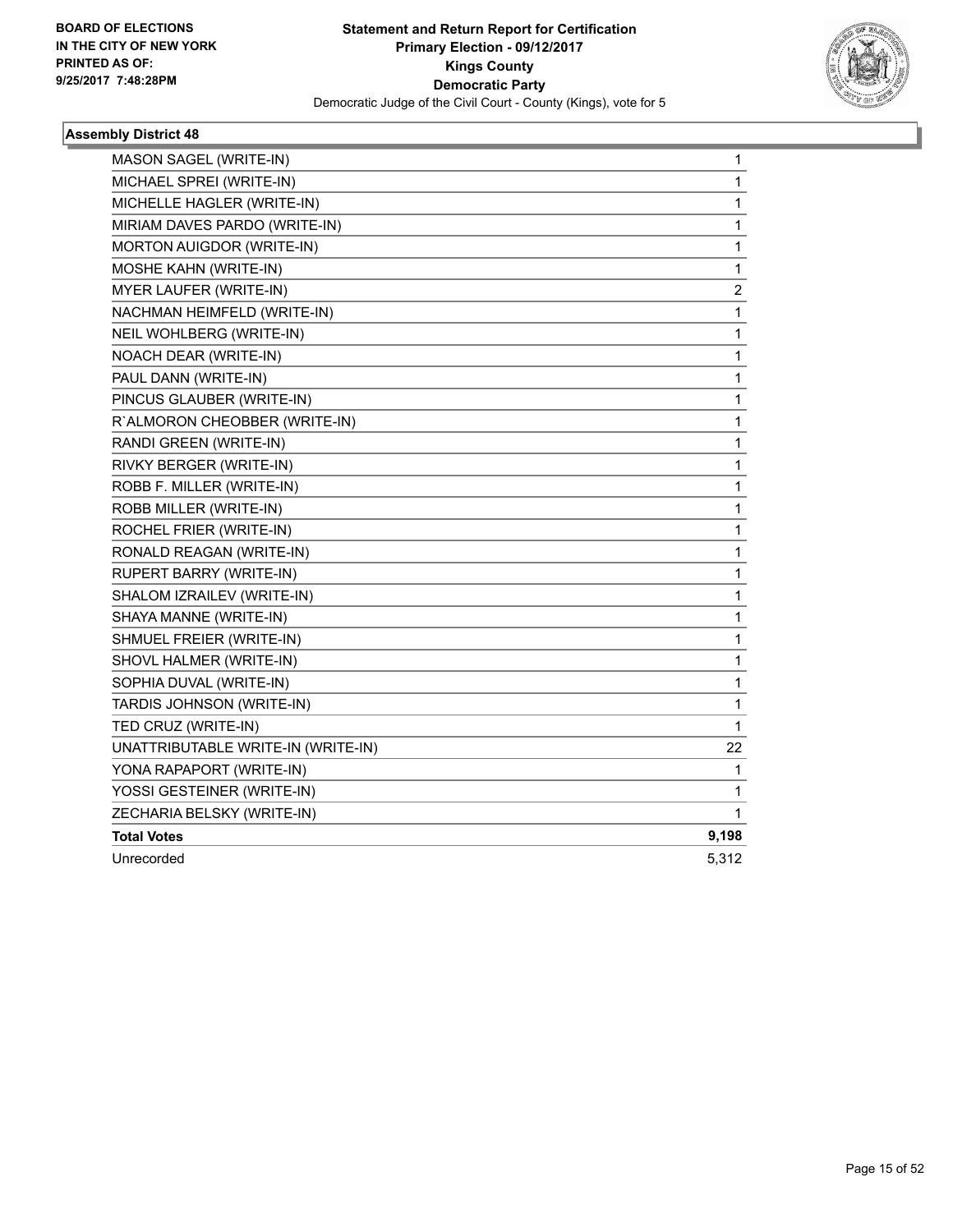

| PUBLIC COUNTER                                           | 3,154 |
|----------------------------------------------------------|-------|
| MANUALLY COUNTED EMERGENCY                               | 0     |
| <b>ABSENTEE / MILITARY</b>                               | 80    |
| <b>AFFIDAVIT</b>                                         | 20    |
| <b>Total Ballots</b>                                     | 3,254 |
| Less - Inapplicable Federal/Special Presidential Ballots | 0     |
| <b>Total Applicable Ballots</b>                          | 3,254 |
| <b>ROBIN K. SHEARES</b>                                  | 905   |
| JOHN K. O'HARA                                           | 1,002 |
| PATRICK J. HAYES                                         | 950   |
| <b>FREDERICK C. ARRIAGA</b>                              | 695   |
| DAVID C. PEPPER                                          | 896   |
| CONNIE M. MELENDEZ                                       | 1,209 |
| PATRIA FRIAS-COLON                                       | 725   |
| SANDRA ELENA ROPER                                       | 855   |
| ELLEN E. EDWARDS                                         | 818   |
| <b>ISIRIS ISELA ISAAC</b>                                | 394   |
| THOMAS J. KENNEDY                                        | 1,083 |
| BERNIE SANDERS (WRITE-IN)                                | 1     |
| CHARLES HAEUSSLER (WRITE-IN)                             | 1     |
| DONALD TRUMP (WRITE-IN)                                  | 1     |
| ELENA BARON (WRITE-IN)                                   | 2     |
| ELI MANNING (WRITE-IN)                                   | 1     |
| FELIPE PEREZ (WRITE-IN)                                  | 1     |
| FELIX ORTIZ (WRITE-IN)                                   | 1     |
| <b>ISUSIN ISAAR (WRITE-IN)</b>                           | 1     |
| JOHN H. LARSEN (WRITE-IN)                                | 1     |
| MAMI GANFRIED (WRITE-IN)                                 | 1     |
| NANCY TONG (WRITE-IN)                                    | 1     |
| NINA HAEUSSLER (WRITE-IN)                                | 1     |
| SAL AL (WRITE-IN)                                        | 1     |
| SANDRA ELENA (WRITE-IN)                                  | 1     |
| SHARON BARON (WRITE-IN)                                  | 1     |
| THOMAS KENNDEY (WRITE-IN)                                | 1     |
| UNATTRIBUTABLE WRITE-IN (WRITE-IN)                       | 5     |
| UNCOUNTED WRITE-IN PER STATUTE (WRITE-IN)                | 1     |
| YADIRA HADLETT (WRITE-IN)                                | 1     |
| <b>Total Votes</b>                                       | 9,556 |
| Unrecorded                                               | 6,714 |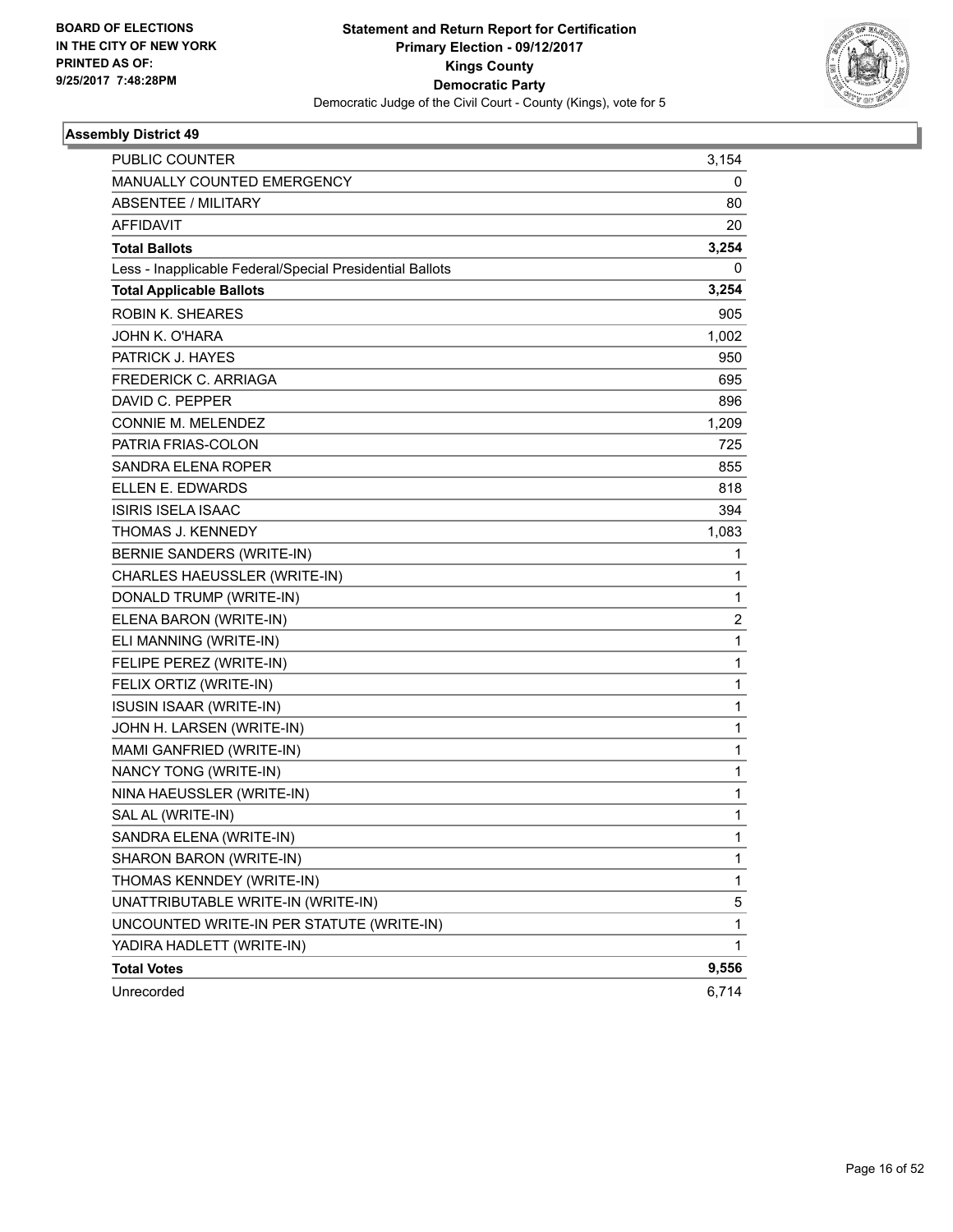

| <b>PUBLIC COUNTER</b>                                    | 6,535        |
|----------------------------------------------------------|--------------|
| MANUALLY COUNTED EMERGENCY                               | 11           |
| <b>ABSENTEE / MILITARY</b>                               | 67           |
| <b>AFFIDAVIT</b>                                         | 85           |
| <b>Total Ballots</b>                                     | 6,698        |
| Less - Inapplicable Federal/Special Presidential Ballots | 0            |
| <b>Total Applicable Ballots</b>                          | 6,698        |
| <b>ROBIN K. SHEARES</b>                                  | 2,583        |
| JOHN K. O'HARA                                           | 772          |
| PATRICK J. HAYES                                         | 858          |
| <b>FREDERICK C. ARRIAGA</b>                              | 1,828        |
| DAVID C. PEPPER                                          | 1,437        |
| <b>CONNIE M. MELENDEZ</b>                                | 3,669        |
| PATRIA FRIAS-COLON                                       | 2,684        |
| <b>SANDRA ELENA ROPER</b>                                | 2,177        |
| ELLEN E. EDWARDS                                         | 1,863        |
| <b>ISIRIS ISELA ISAAC</b>                                | 1,277        |
| THOMAS J. KENNEDY                                        | 1,129        |
| ALEX CACIOPPO (WRITE-IN)                                 | 1            |
| ALICKA AMPRY-SAMUEL (WRITE-IN)                           | 1            |
| ANTONIO REYNOSA (WRITE-IN)                               | 1            |
| BERNIE SANDERS (WRITE-IN)                                | 2            |
| <b>BOB PINCUS (WRITE-IN)</b>                             | $\mathbf{1}$ |
| <b>BRANY NEIBU (WRITE-IN)</b>                            | 1            |
| BRANY NEIMAN (WRITE-IN)                                  | 1            |
| BRIAN CUNNINGHAM (WRITE-IN)                              | 1            |
| CHARLES J. TAFOYA (WRITE-IN)                             | 1            |
| CHARLES LIU (WRITE-IN)                                   | 1            |
| DANIEL JUDE CLARK (WRITE-IN)                             | $\mathbf{1}$ |
| DAVID BALLY (WRITE-IN)                                   | 1            |
| DAVID NIDERMAN (WRITE-IN)                                | 1            |
| DAVID WEISS (WRITE-IN)                                   | 1            |
| DONALD MATEO (WRITE-IN)                                  | 1            |
| DONALD TRUMP (WRITE-IN)                                  | 5            |
| DOV NOVE (WRITE-IN)                                      | 1            |
| ELENA BARON (WRITE-IN)                                   | 4            |
| EMMA GOLDMAN (WRITE-IN)                                  | 1            |
| ETHAN CHAISSON (WRITE-IN)                                | 1            |
| GEOFF BEAR EDWARDS (WRITE-IN)                            | 1            |
| GRAHAM MAJORHART (WRITE-IN)                              | 1            |
| GREGG STUFF (WRITE-IN)                                   | 1            |
| HENRY BUTLER (WRITE-IN)                                  | 1            |
| HERSHEL NEIMAN (WRITE-IN)                                | 1            |
| INEZ D. BARRON (WRITE-IN)                                | 1            |
| ISAAC FREUND (WRITE-IN)                                  | 1            |
| JACK BROWN (WRITE-IN)                                    | 1            |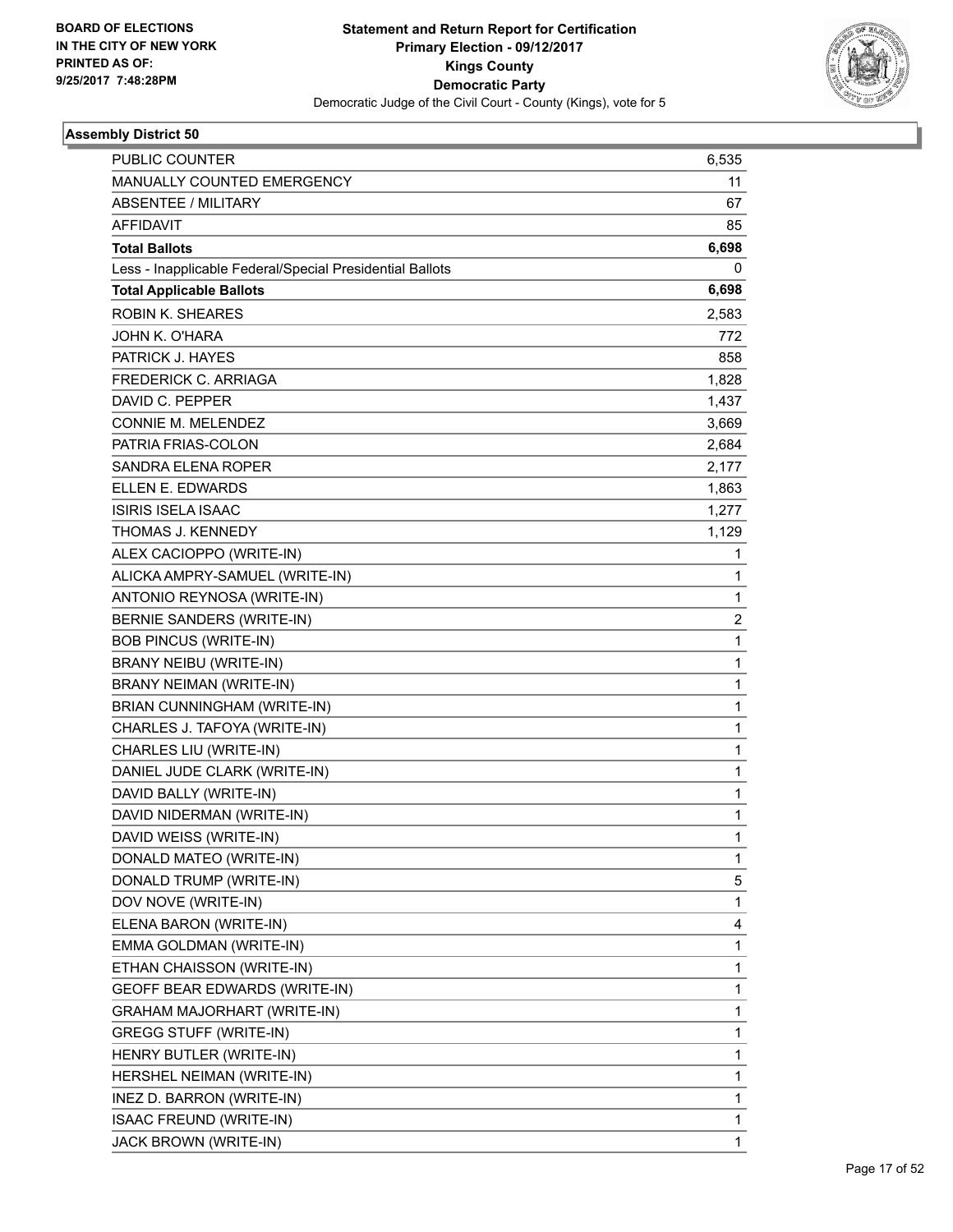

| JACK EMERY (WRITE-IN)                     | 1              |
|-------------------------------------------|----------------|
| JAMES D. MARION (WRITE-IN)                | 1              |
| JAMES MORRISON (WRITE-IN)                 | 1              |
| <b>JIM MORRISON (WRITE-IN)</b>            | 1              |
| <b>JOIUS BLUICH (WRITE-IN)</b>            | 1              |
| <b>JOSH REISBERG (WRITE-IN)</b>           | 1              |
| LEAH WENBERGER (WRITE-IN)                 | 1              |
| LEOPOLD GLUCK (WRITE-IN)                  | 1              |
| LIYA WEISS (WRITE-IN)                     | 1              |
| MARCOS MAGRI (WRITE-IN)                   | 1              |
| MENDEL WEISS (WRITE-IN)                   | 1              |
| MICHAEL LEE (WRITE-IN)                    | 1              |
| MOSES FREUND (WRITE-IN)                   | 1              |
| RACHEL FREIER (WRITE-IN)                  | 1              |
| RIFKIE FREUND (WRITE-IN)                  | 1              |
| SAMUAL KEFECS (WRITE-IN)                  | 1              |
| SARA FREUND (WRITE-IN)                    | 1              |
| SARA REISBERG (WRITE-IN)                  | 1              |
| SCOTT STRINGER (WRITE-IN)                 | 1              |
| <b>SCRUFFY MCCLINTOCK (WRITE-IN)</b>      | 1              |
| SHAKE SMITH (WRITE-IN)                    | 1              |
| TROY MC NAMARA (WRITE-IN)                 | 1              |
| UNATTRIBUTABLE WRITE-IN (WRITE-IN)        | 32             |
| UNCOUNTED WRITE-IN PER STATUTE (WRITE-IN) | 5              |
| <b>VERONICA LOUIE (WRITE-IN)</b>          | 1              |
| VICTORIA MC COOL (WRITE-IN)               | 1              |
| WAYNE SIATTA (WRITE-IN)                   | $\overline{c}$ |
| WRINKLES ROBINSON (WRITE-IN)              | 1              |
| ZACHARI VERNOFF (WRITE-IN)                | 1              |
| <b>Total Votes</b>                        | 20,378         |
| Unrecorded                                | 13,112         |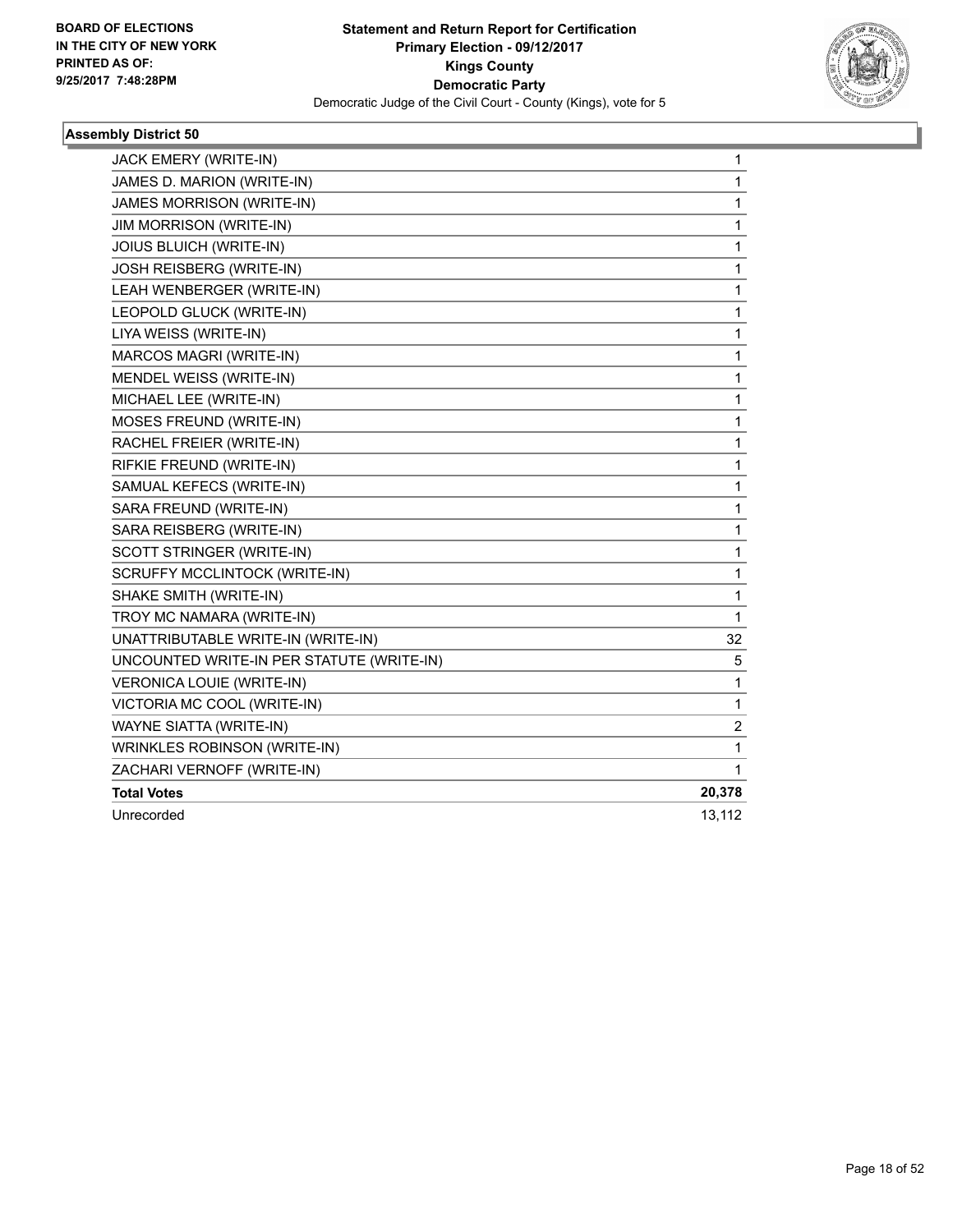

| PUBLIC COUNTER                                           | 8,162          |
|----------------------------------------------------------|----------------|
| MANUALLY COUNTED EMERGENCY                               | 2              |
| <b>ABSENTEE / MILITARY</b>                               | 87             |
| <b>AFFIDAVIT</b>                                         | 77             |
| <b>Total Ballots</b>                                     | 8,328          |
| Less - Inapplicable Federal/Special Presidential Ballots | 0              |
| <b>Total Applicable Ballots</b>                          | 8,328          |
| <b>ROBIN K. SHEARES</b>                                  | 2,288          |
| JOHN K. O'HARA                                           | 1,352          |
| PATRICK J. HAYES                                         | 1,707          |
| <b>FREDERICK C. ARRIAGA</b>                              | 1,886          |
| DAVID C. PEPPER                                          | 1,534          |
| <b>CONNIE M. MELENDEZ</b>                                | 4,181          |
| PATRIA FRIAS-COLON                                       | 2,622          |
| <b>SANDRA ELENA ROPER</b>                                | 2,421          |
| ELLEN E. EDWARDS                                         | 1,882          |
| <b>ISIRIS ISELA ISAAC</b>                                | 1,313          |
| THOMAS J. KENNEDY                                        | 1,766          |
| ADAM DILEO (WRITE-IN)                                    | 3              |
| ALEXANDER BOROGIN (WRITE-IN)                             | 1              |
| ANDRES RODRIGUEZ (WRITE-IN)                              | 1              |
| ARTHER FOGAL (WRITE-IN)                                  | 1              |
| BERNIE SANDERS (WRITE-IN)                                | 1              |
| CARLOS MENCHACA (WRITE-IN)                               | $\overline{2}$ |
| CHRISTIAN EDWARDS (WRITE-IN)                             | 1              |
| DIN NOISE (WRITE-IN)                                     | 1              |
| ELENA BARON (WRITE-IN)                                   | 5              |
| ELIEZER GRUEN (WRITE-IN)                                 | 1              |
| EMILY FURQUHARSON (WRITE-IN)                             | 1              |
| EVELYN GARCIA (WRITE-IN)                                 | 1              |
| HEIDI CESARE (WRITE-IN)                                  | 1              |
| HEMALEE PATEL (WRITE-IN)                                 | 2              |
| ISAAC TESSLER (WRITE-IN)                                 | 1              |
| JENNE WEJMEN (WRITE-IN)                                  | 1              |
| JESSE SOLOMON (WRITE-IN)                                 | 1              |
| JIM BOONE (WRITE-IN)                                     | 1              |
| JIM LENE (WRITE-IN)                                      | 1              |
| JOHN LEWIS (WRITE-IN)                                    | 1              |
| KHADER EL-YATEEM (WRITE-IN)                              | 2              |
| LESLIE GRUEN (WRITE-IN)                                  | 1              |
| LIAM MCCABE (WRITE-IN)                                   | 1              |
| LINDE PONCIANO (WRITE-IN)                                | 1              |
| LOUIS STAHL (WRITE-IN)                                   | 1              |
| LOYNETT SMITH (WRITE-IN)                                 | 1              |
| MALK STAHL (WRITE-IN)                                    | 1              |
| MARJORIE MIESNER (WRITE-IN)                              | 1              |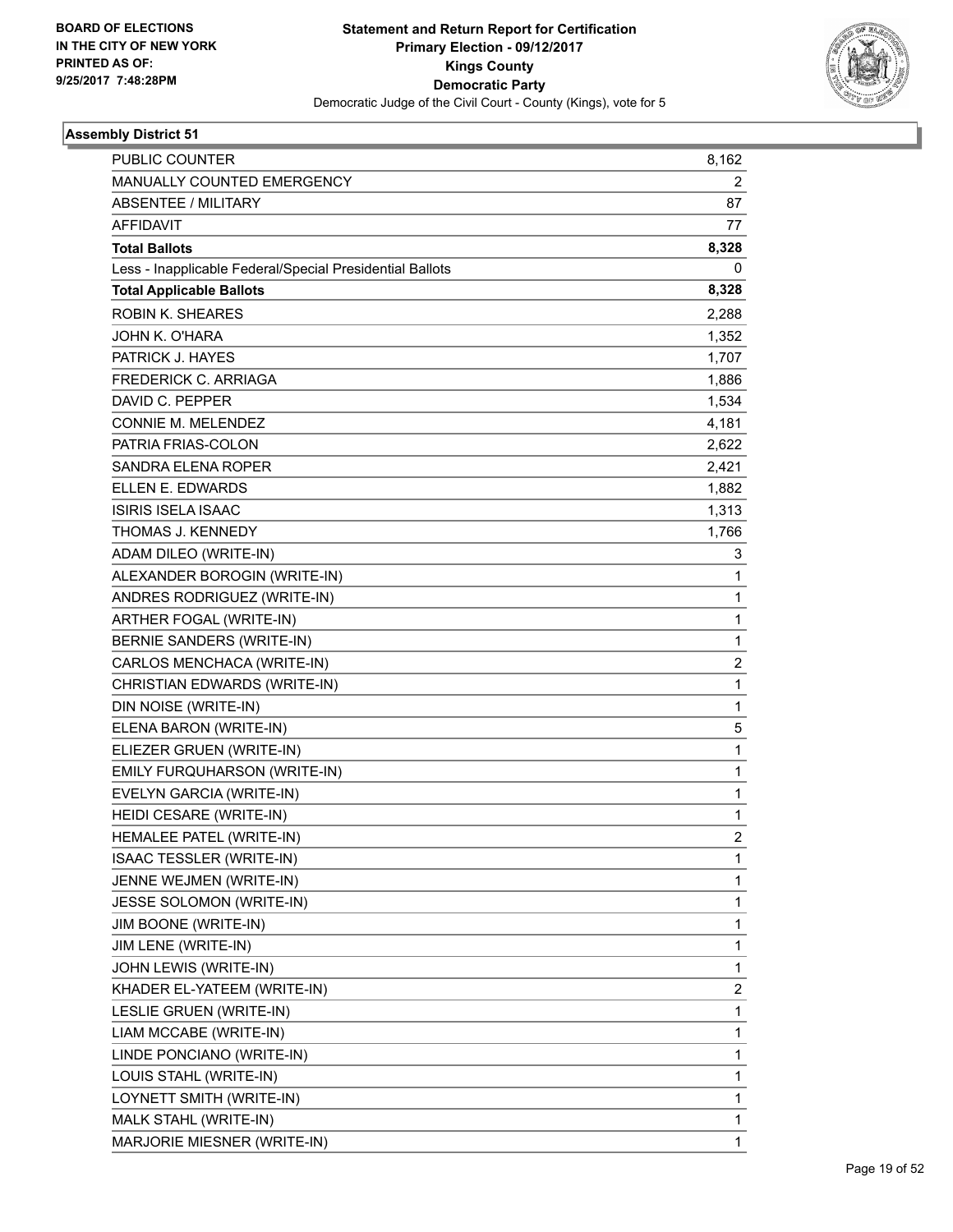

| MICHAEL EMMETT RYAN (WRITE-IN)            | 1      |
|-------------------------------------------|--------|
| MILY BALAKIREV (WRITE-IN)                 | 1      |
| MODEST MUDEORGFHY (WRITE-IN)              | 1      |
| NIKOLAI RIMSKY KORSAKOV (WRITE-IN)        | 1      |
| NORA PETITGAND (WRITE-IN)                 | 1      |
| PAT TUISL (WRITE-IN)                      | 1      |
| PENELOPE JUNE STERN (WRITE-IN)            | 1      |
| PEREL BERGMAN (WRITE-IN)                  | 1      |
| PESAR PUIC (WRITE-IN)                     | 1      |
| PETE CONNOLLY (WRITE-IN)                  | 1      |
| REBECCA BRADLEY (WRITE-IN)                | 1      |
| ROSS K. BAKER (WRITE-IN)                  | 1      |
| SALVADOR MORALES (WRITE-IN)               | 1      |
| SAMUEL LEWIS (WRITE-IN)                   | 1      |
| SAUL BERGMAN (WRITE-IN)                   | 1      |
| SEAN MULLIN (WRITE-IN)                    | 1      |
| SIMCHU FELDER (WRITE-IN)                  | 1      |
| SUE WILLIAMSON (WRITE-IN)                 | 1      |
| UNATTRIBUTABLE WRITE-IN (WRITE-IN)        | 25     |
| UNCOUNTED WRITE-IN PER STATUTE (WRITE-IN) | 1      |
| YEHOSHA FOGEL (WRITE-IN)                  | 1      |
| YISREAL STAHL (WRITE-IN)                  | 1      |
| ZALMAN KELBER (WRITE-IN)                  | 1      |
| <b>Total Votes</b>                        | 23,036 |
| Unrecorded                                | 18,604 |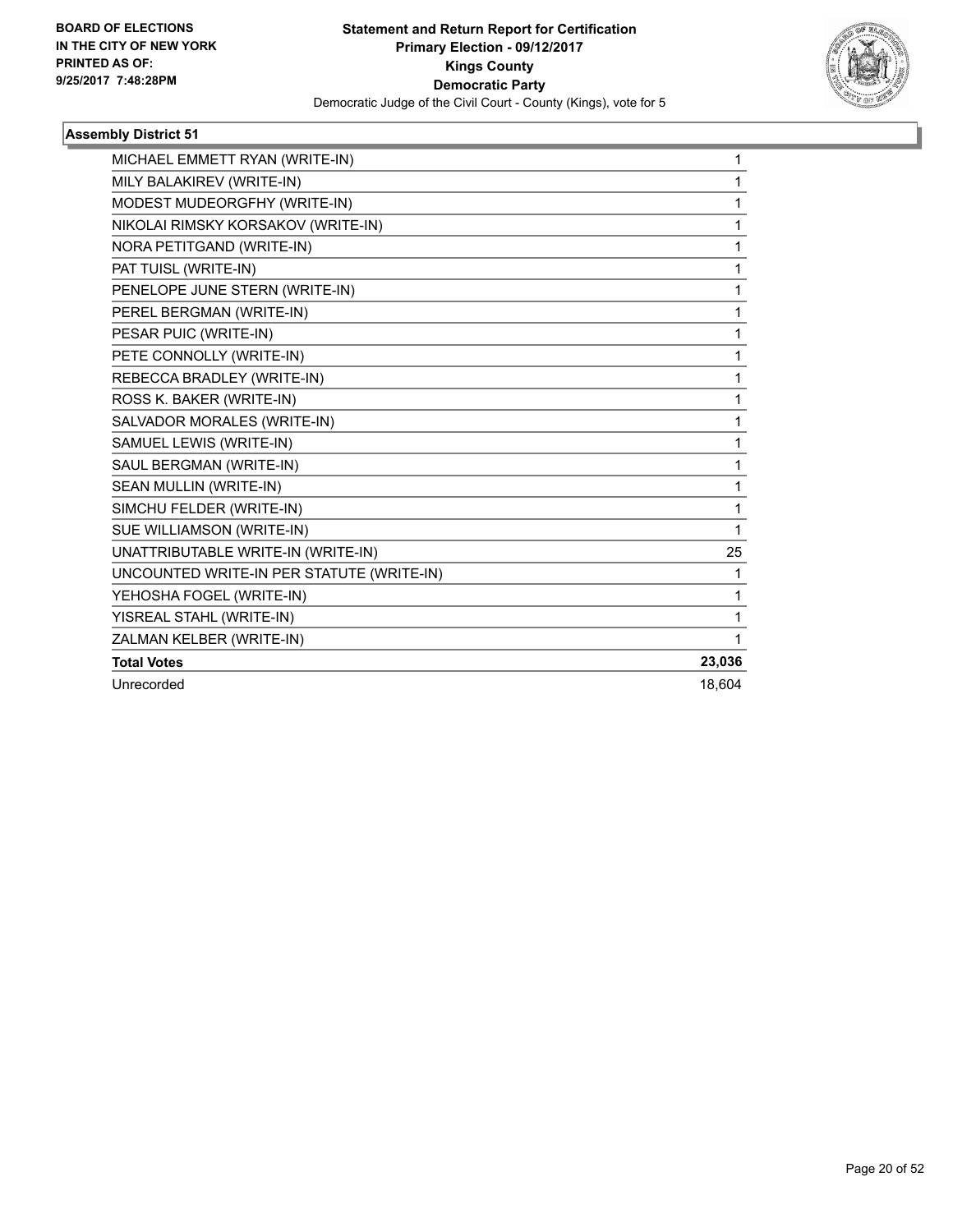

| PUBLIC COUNTER                                           | 15,444         |
|----------------------------------------------------------|----------------|
| MANUALLY COUNTED EMERGENCY                               | 0              |
| <b>ABSENTEE / MILITARY</b>                               | 331            |
| <b>AFFIDAVIT</b>                                         | 122            |
| <b>Total Ballots</b>                                     | 15,897         |
| Less - Inapplicable Federal/Special Presidential Ballots | 0              |
| <b>Total Applicable Ballots</b>                          | 15,897         |
| <b>ROBIN K. SHEARES</b>                                  | 7,252          |
| JOHN K. O'HARA                                           | 1,916          |
| PATRICK J. HAYES                                         | 2,778          |
| FREDERICK C. ARRIAGA                                     | 5,398          |
| DAVID C. PEPPER                                          | 4,762          |
| CONNIE M. MELENDEZ                                       | 9,649          |
| PATRIA FRIAS-COLON                                       | 6,844          |
| SANDRA ELENA ROPER                                       | 5,471          |
| ELLEN E. EDWARDS                                         | 4,826          |
| <b>ISIRIS ISELA ISAAC</b>                                | 3,491          |
| THOMAS J. KENNEDY                                        | 2,922          |
| AKIAWUMNI DUROJAIYE (WRITE-IN)                           | 1              |
| ALAN C. TRACHTRIAN (WRITE-IN)                            | $\mathbf{1}$   |
| ALAN CHEVAT (WRITE-IN)                                   | $\mathbf{1}$   |
| ALAN GARDNER (WRITE-IN)                                  | 1              |
| ALBERT DE LEON (WRITE-IN)                                | $\mathbf{1}$   |
| ALEX JONSSON (WRITE-IN)                                  | $\mathbf{1}$   |
| ALLIE MEIZHSCH (WRITE-IN)                                | 1              |
| ALOW LAWN (WRITE-IN)                                     | $\mathbf{1}$   |
| AMY GOODMAN (WRITE-IN)                                   | $\mathbf{1}$   |
| ANDREW SLOAT (WRITE-IN)                                  | 1              |
| ARTHUR AIDALA (WRITE-IN)                                 | $\mathbf{1}$   |
| ARTHUR SCHURR (WRITE-IN)                                 | $\mathbf{1}$   |
| AYN DUCAO (WRITE-IN)                                     | 1              |
| BASYA KASINIB (WRITE-IN)                                 | 1              |
| BEN MORRON (WRITE-IN)                                    | $\mathbf 1$    |
| BERNARD GRAHAM (WRITE-IN)                                | 1              |
| BETH HARROW (WRITE-IN)                                   | $\mathbf{1}$   |
| BRIAN MOONEY (WRITE-IN)                                  | 1              |
| BRIAN ZIMMEREMAN (WRITE-IN)                              | 1              |
| CAROLYN WADE (WRITE-IN)                                  | $\overline{2}$ |
| CHARLES R. SMITH (WRITE-IN)                              | 1              |
| CHASE GRAY (WRITE-IN)                                    | 1              |
| CHRIS HANNAH (WRITE-IN)                                  | $\mathbf{1}$   |
| CHRIS REID (WRITE-IN)                                    | 2              |
| CHRISTIAN KLOSSNER (WRITE-IN)                            | 1              |
| CHRISTOPHER WRIGHT (WRITE-IN)                            | $\mathbf{1}$   |
| CLAYTON CAPP (WRITE-IN)                                  | 1              |
| CLINTON HUGHES (WRITE-IN)                                | 1              |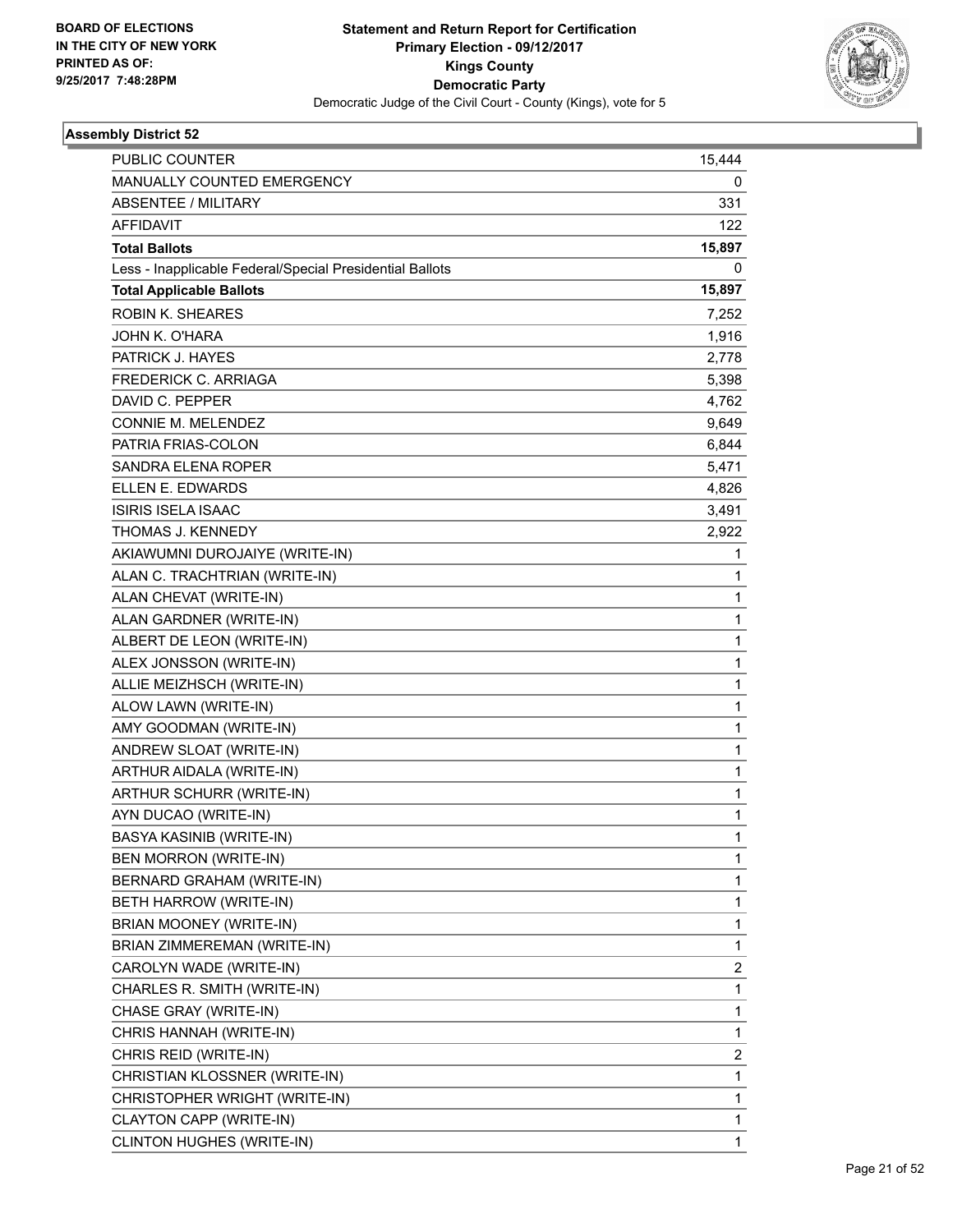

| CONSVELO MELENDEZ (WRITE-IN)         | $\mathbf 1$ |
|--------------------------------------|-------------|
| DAN TURBOW (WRITE-IN)                | 1           |
| DARNS WADIA (WRITE-IN)               | 1           |
| DAVID BABBOT-KLEIN (WRITE-IN)        | 1           |
| DEANA EDWARDS (WRITE-IN)             | 1           |
| DONALD J TRUMP (WRITE-IN)            | 1           |
| ELENA BARON (WRITE-IN)               | 28          |
| ELENG BURON (WRITE-IN)               | 1           |
| ELISE BLAWTEIN (WRITE-IN)            | 1           |
| EMMA HOWELL (WRITE-IN)               | 1           |
| ERIC ADAMS (WRITE-IN)                | 1           |
| ERIC GONZALEZ (WRITE-IN)             | 1           |
| FAISAL ALAM (WRITE-IN)               | 1           |
| FORD JOACHIM (WRITE-IN)              | 1           |
| FRANK HELLEN (WRITE-IN)              | 5           |
| <b>GABRIELLA RICHMAN (WRITE-IN)</b>  | 1           |
| <b>GREG GOMEZ (WRITE-IN)</b>         | 1           |
| <b>GREGORY GLIEDMAN (WRITE-IN)</b>   | 1           |
| <b>GREGORY R MITCHELL (WRITE-IN)</b> | 1           |
| HAL FRIEDMAN (WRITE-IN)              | 1           |
| HANNAH ALEXANDER (WRITE-IN)          | 1           |
| HEMALEE PATEL (WRITE-IN)             | 11          |
| HILLARY CLINTON (WRITE-IN)           | 2           |
| <b>ISABEL BURTON (WRITE-IN)</b>      | 1           |
| JAMES GRAHAM (WRITE-IN)              | 1           |
| JASON RENEE (WRITE-IN)               | 1           |
| JASON WIKER (WRITE-IN)               | 1           |
| JAVID C. PEPER (WRITE-IN)            | 1           |
| JENNIFER FARRELLY (WRITE-IN)         | 1           |
| JENNIFER LEVY (WRITE-IN)             | 1           |
| JESSICA GOLDTHWAITE (WRITE-IN)       | 1           |
| JO ANNE SIMON (WRITE-IN)             | 1           |
| JOAN MILLMAN (WRITE-IN)              | 1           |
| JOHN BUYSSE (WRITE-IN)               | 1           |
| JOHN OLIVER (WRITE-IN)               | 1           |
| JONATHAN SALTZMAN (WRITE-IN)         | 1           |
| JOSH SLALLER (WRITE-IN)              | 1           |
| JULIA FOLK (WRITE-IN)                | 1           |
| JULIE RENDELMAN (WRITE-IN)           | 1           |
| KATE GIESSEL (WRITE-IN)              | 1           |
| LAURA JACOBSON (WRITE-IN)            | 1           |
| LAURIE CUMBO (WRITE-IN)              | 2           |
| LAURIE TAMIS (WRITE-IN)              | 2           |
| LAWRENCE GOLDBERG (WRITE-IN)         | 1           |
| LETITIA JAMES (WRITE-IN)             | 1           |
| LILY GOETZ (WRITE-IN)                | 1           |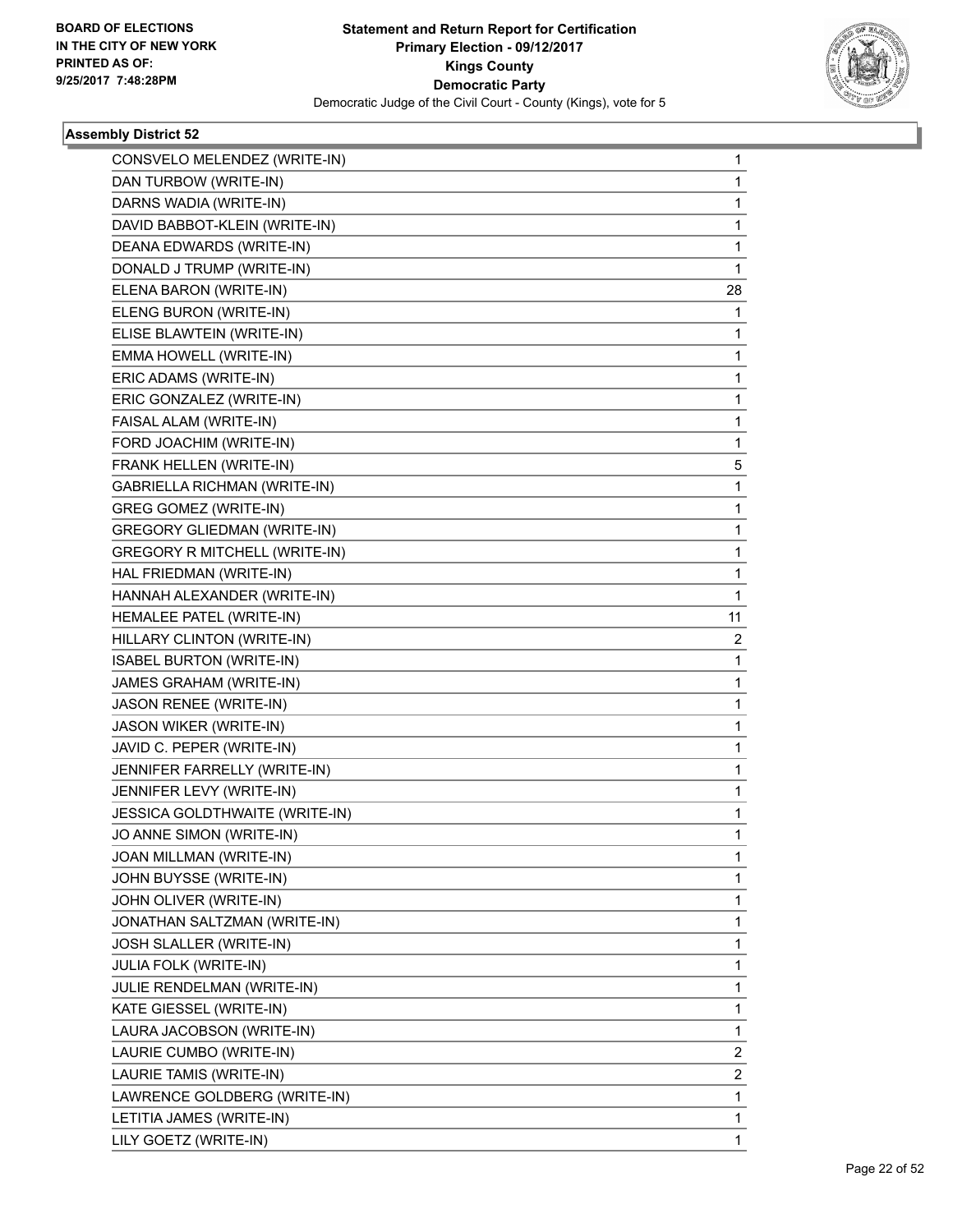

| LISE GIBBS (WRITE-IN)                     | 1      |
|-------------------------------------------|--------|
| LOEVRD JOCOBSON (WRITE-IN)                | 1      |
| LUCAS MICASLIN (WRITE-IN)                 | 1      |
| MARK PAGLIVCO (WRITE-IN)                  | 1      |
| MARLENE ZURACK (WRITE-IN)                 | 1      |
| MATT LURETT (WRITE-IN)                    | 1      |
| MATT VOLNER (WRITE-IN)                    | 1      |
| MATTHEW COWHERD (WRITE-IN)                | 1      |
| MICA SMITH (WRITE-IN)                     | 1      |
| MICHAEL KALT (WRITE-IN)                   | 1      |
| MICHELLE OBAMA (WRITE-IN)                 | 2      |
| MIRA KASINIB (WRITE-IN)                   | 1      |
| NANCY BURNS (WRITE-IN)                    | 1      |
| NANCY MARKOWITZ (WRITE-IN)                | 1      |
| NATHANIEL M. LEVINE (WRITE-IN)            | 1      |
| NEWMAN ROBERT (WRITE-IN)                  | 1      |
| PAMELA BUTELMAN (WRITE-IN)                | 1      |
| PAUL WELLSTONE (WRITE-IN)                 | 1      |
| PETER LAUGHTERE (WRITE-IN)                | 1      |
| PHILIP KASINIB (WRITE-IN)                 | 1      |
| ROBERT HERZ (WRITE-IN)                    | 1      |
| RUPERT BARRY (WRITE-IN)                   | 1      |
| RUTH BADER GINSBERG (WRITE-IN)            | 1      |
| SAM GITZ (WRITE-IN)                       | 1      |
| SAMUEL RUBINSTEIN (WRITE-IN)              | 1      |
| SAMUEL SPORN (WRITE-IN)                   | 1      |
| SARAH SOHYUN PARK (WRITE-IN)              | 1      |
| SARAH SOLON (WRITE-IN)                    | 1      |
| SAYA LONIAL (WRITE-IN)                    | 1      |
| SONIA SOROMAYOR (WRITE-IN)                | 1      |
| STANLEY K. SHAPIRO (WRITE-IN)             | 1      |
| STEPHANE ADAM (WRITE-IN)                  | 1      |
| STEVEN E. SHOVERS (WRITE-IN)              | 1      |
| STEVEN MICHELEN (WRITE-IN)                | 1      |
| STEWART D BARON (WRITE-IN)                | 1      |
| SUSAM K. LOPEZ (WRITE-IN)                 | 1      |
| TARA MATTESSICH (WRITE-IN)                | 1      |
| TAYLOR LOOLASINKI (WRITE-IN)              | 1      |
| UNATTRIBUTABLE WRITE-IN (WRITE-IN)        | 60     |
| UNCOUNTED WRITE-IN PER STATUTE (WRITE-IN) | 3      |
| WARREN W SHAW (WRITE-IN)                  | 1      |
| WILL MURRAY (WRITE-IN)                    | 1      |
| YVETTE CLARKE (WRITE-IN)                  | 1      |
| <b>Total Votes</b>                        | 55,534 |
| Unrecorded                                | 23,951 |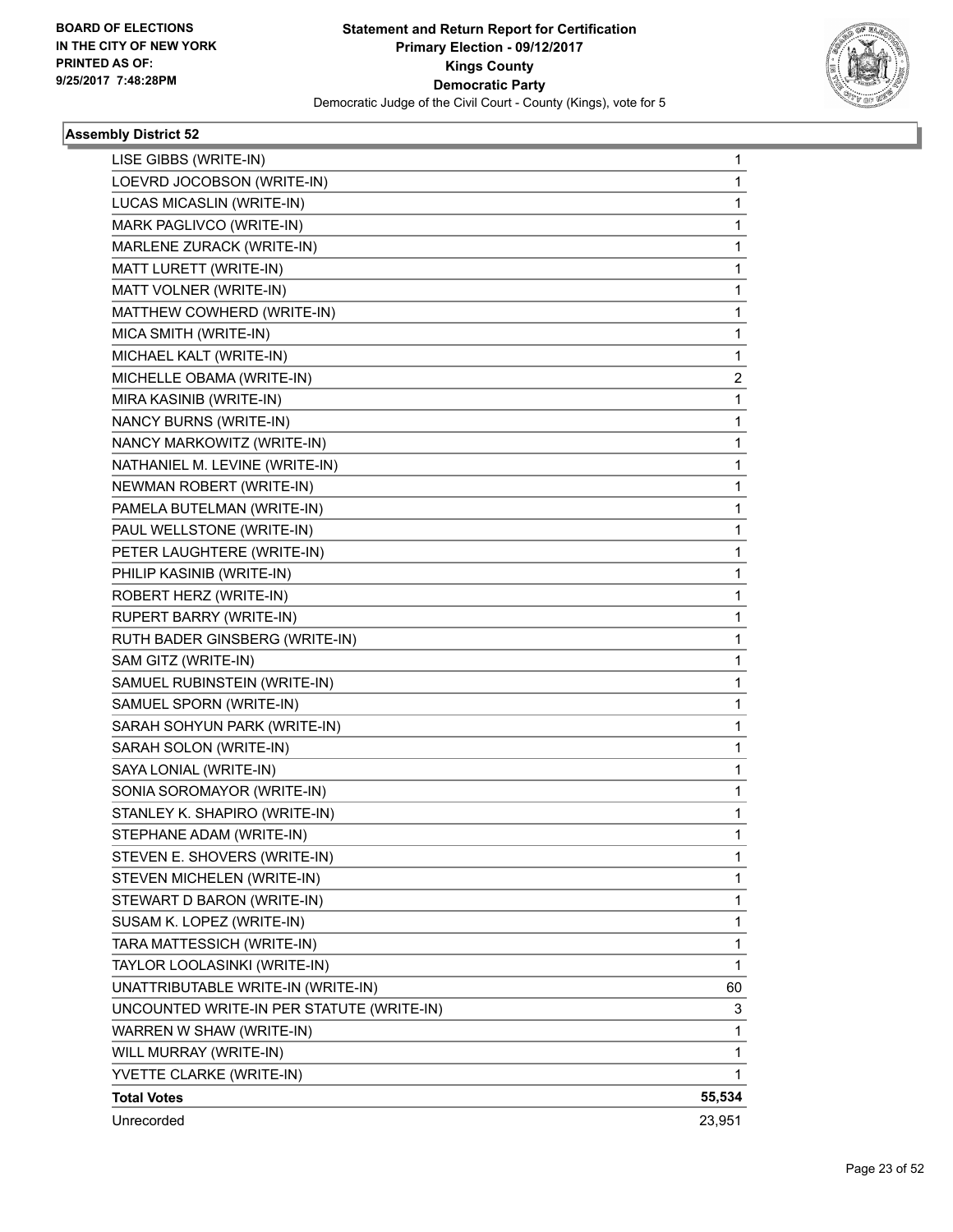

| PUBLIC COUNTER                                           | 8.748        |
|----------------------------------------------------------|--------------|
| MANUALLY COUNTED EMERGENCY                               | 4            |
| <b>ABSENTEE / MILITARY</b>                               | 82           |
| <b>AFFIDAVIT</b>                                         | 97           |
| <b>Total Ballots</b>                                     | 8,931        |
| Less - Inapplicable Federal/Special Presidential Ballots | 0            |
| <b>Total Applicable Ballots</b>                          | 8,931        |
| <b>ROBIN K. SHEARES</b>                                  | 2,350        |
| JOHN K. O'HARA                                           | 902          |
| PATRICK J. HAYES                                         | 1,363        |
| <b>FREDERICK C. ARRIAGA</b>                              | 2,070        |
| DAVID C. PEPPER                                          | 1,255        |
| <b>CONNIE M. MELENDEZ</b>                                | 4,710        |
| PATRIA FRIAS-COLON                                       | 3,091        |
| SANDRA ELENA ROPER                                       | 2,464        |
| ELLEN E. EDWARDS                                         | 1,898        |
| <b>ISIRIS ISELA ISAAC</b>                                | 1,391        |
| THOMAS J. KENNEDY                                        | 1,613        |
| ADAM WEST (WRITE-IN)                                     | 1            |
| AMANDA FARIAS (WRITE-IN)                                 | 1            |
| AMY COLE (WRITE-IN)                                      | 1            |
| ARTHUR WEINSTOCK (WRITE-IN)                              | 1            |
| <b>BEN CHADWICK (WRITE-IN)</b>                           | $\mathbf{1}$ |
| BERNIE SANDERS (WRITE-IN)                                | 2            |
| <b>BRIAN KELLEY (WRITE-IN)</b>                           | 1            |
| CHRIS REID (WRITE-IN)                                    | 1            |
| DANNY DEVITO (WRITE-IN)                                  | 1            |
| DAVID KWIAT KOWSKI (WRITE-IN)                            | 1            |
| DAVID PEREZ (WRITE-IN)                                   | $\mathbf{1}$ |
| DELROY LINDO (WRITE-IN)                                  | 1            |
| ELENA BARON (WRITE-IN)                                   | 1            |
| ERIC TOMSON (WRITE-IN)                                   | 1            |
| ETHAN PHILLIPS (WRITE-IN)                                | 1            |
| FRED HAMPTON (WRITE-IN)                                  | 1            |
| JABARI BRISPORT (WRITE-IN)                               | 1            |
| JESSE JACKSON (WRITE-IN)                                 | 1            |
| JOHN HODGMAN (WRITE-IN)                                  | 1            |
| <b>JUAN MORALES (WRITE-IN)</b>                           | 1            |
| JUDGE REINHOLD (WRITE-IN)                                | 1            |
| JUDY MORRIS SANCHEZ (WRITE-IN)                           | 1            |
| LIN-MAVEL MIRANDA (WRITE-IN)                             | 1            |
| MAY CHIN (WRITE-IN)                                      | 1            |
| MONICA HICKEY (WRITE-IN)                                 | 1            |
| RICHARD SERRA (WRITE-IN)                                 | 1            |
| RONNIE CHO (WRITE-IN)                                    | 5            |
| SAMUAL SEABURG (WRITE-IN)                                | $\mathbf{1}$ |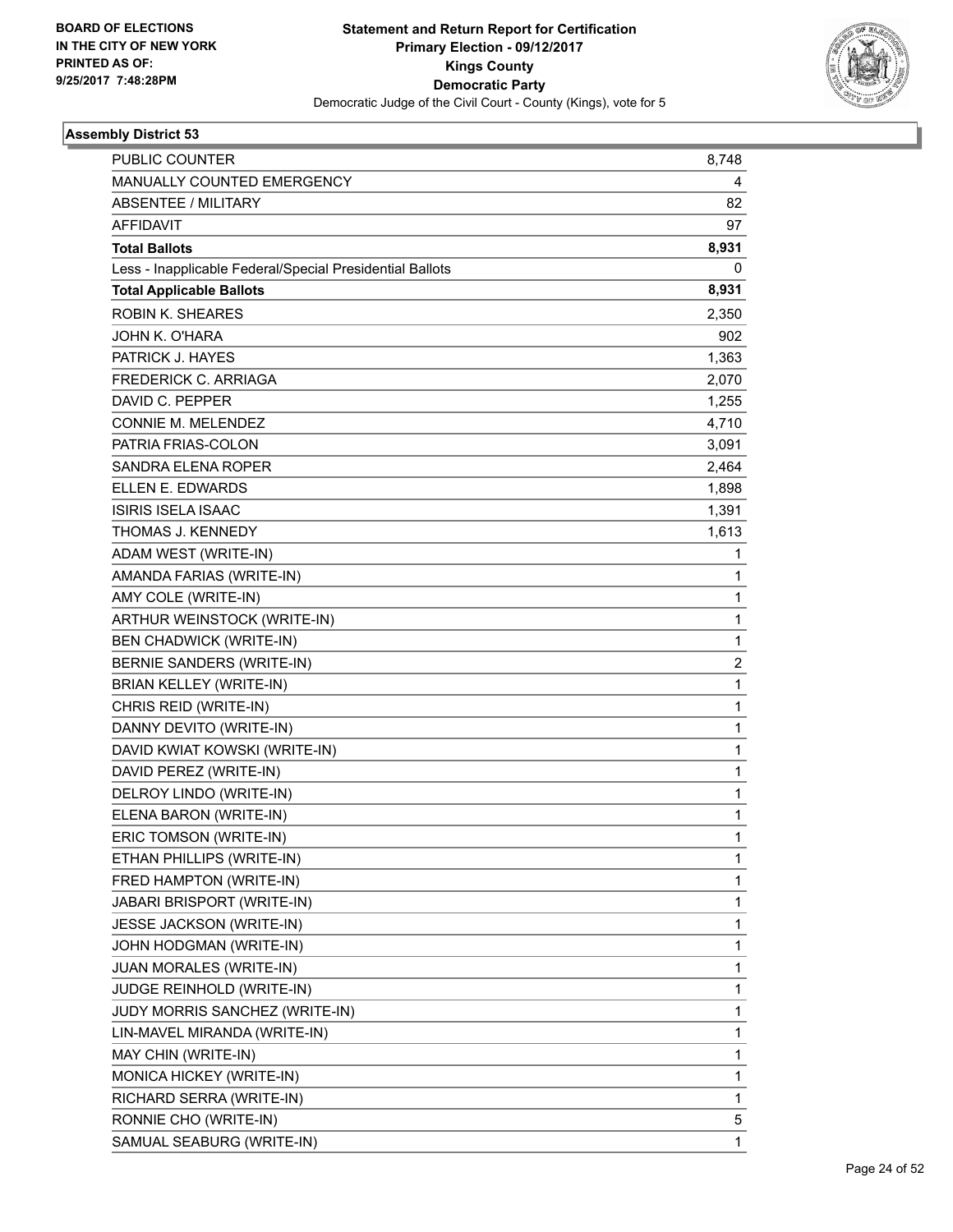

| SCOTT A HUTCHINS (WRITE-IN)               |        |
|-------------------------------------------|--------|
| SETH ROSENBERG (WRITE-IN)                 |        |
| SVETLIN BARDAROV (WRITE-IN)               |        |
| TIM JOHNSTON (WRITE-IN)                   |        |
| TIMM SNOW (WRITE-IN)                      |        |
| TOMMY TUNE (WRITE-IN)                     |        |
| UNATTRIBUTABLE WRITE-IN (WRITE-IN)        | 21     |
| UNCOUNTED WRITE-IN PER STATUTE (WRITE-IN) |        |
| ZACH HALL (WRITE-IN)                      |        |
| <b>Total Votes</b>                        | 23,169 |
| Unrecorded                                | 21.486 |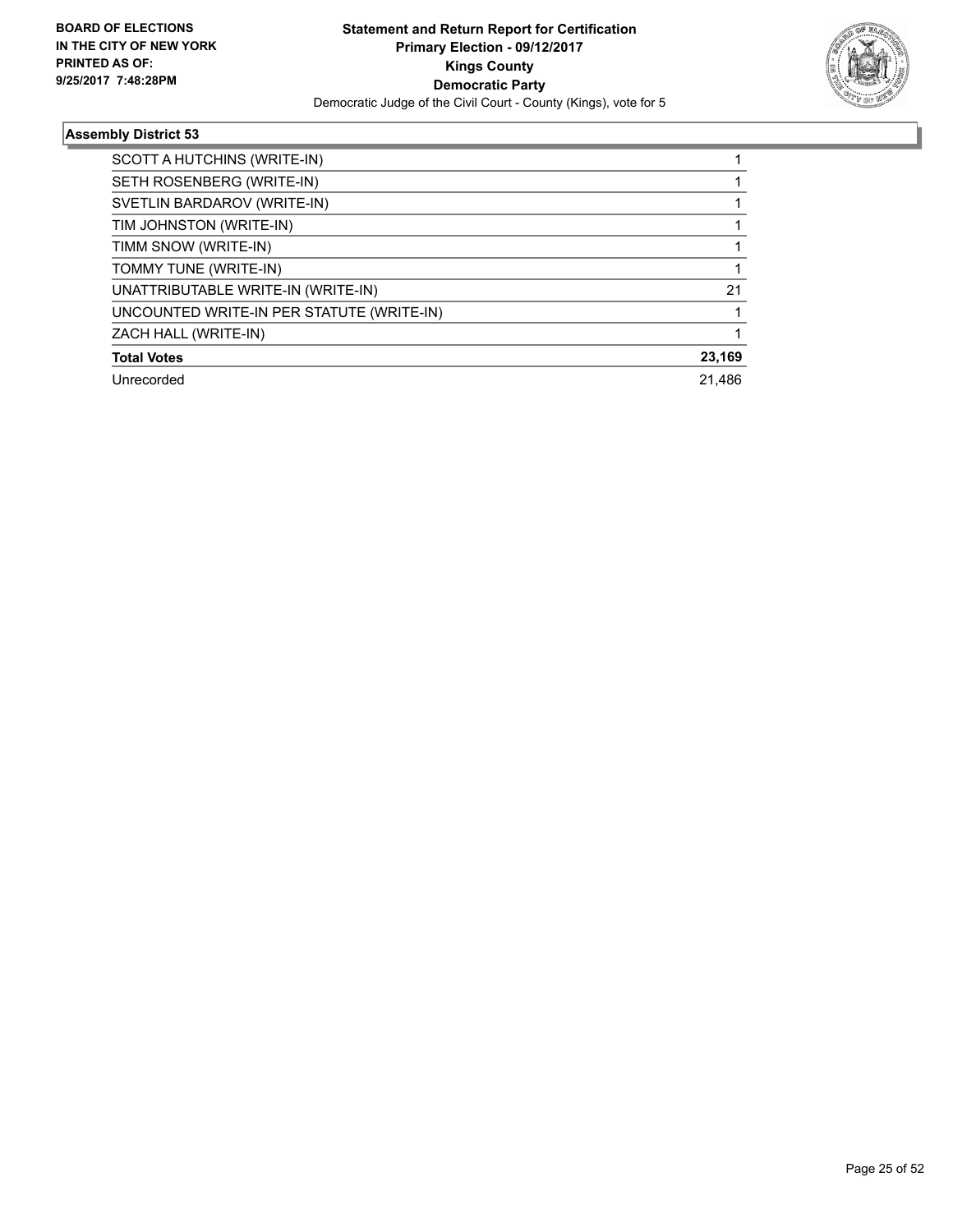

| <b>PUBLIC COUNTER</b>                                    | 5,184        |
|----------------------------------------------------------|--------------|
| <b>MANUALLY COUNTED EMERGENCY</b>                        | 0            |
| ABSENTEE / MILITARY                                      | 83           |
| <b>AFFIDAVIT</b>                                         | 47           |
| <b>Total Ballots</b>                                     | 5,314        |
| Less - Inapplicable Federal/Special Presidential Ballots | 0            |
| <b>Total Applicable Ballots</b>                          | 5,314        |
| <b>ROBIN K. SHEARES</b>                                  | 2,005        |
| JOHN K. O'HARA                                           | 683          |
| PATRICK J. HAYES                                         | 1,237        |
| FREDERICK C. ARRIAGA                                     | 1,415        |
| DAVID C. PEPPER                                          | 1,064        |
| <b>CONNIE M. MELENDEZ</b>                                | 2,802        |
| PATRIA FRIAS-COLON                                       | 2,176        |
| SANDRA ELENA ROPER                                       | 1,732        |
| ELLEN E. EDWARDS                                         | 1,445        |
| <b>ISIRIS ISELA ISAAC</b>                                | 846          |
| THOMAS J. KENNEDY                                        | 1,266        |
| ADAM FACE (WRITE-IN)                                     | 1            |
| <b>BERNICE WONCH (WRITE-IN)</b>                          | 1            |
| CHRIS REID (WRITE-IN)                                    | 1            |
| DANIEL SONCION (WRITE-IN)                                | 1            |
| DEREFIM NECKLES (WRITE-IN)                               | 1            |
| DOUGLAS BANKOR (WRITE-IN)                                | 1            |
| JOSEPH THOMAS (WRITE-IN)                                 | 1            |
| MICHAEL OPAK (WRITE-IN)                                  | $\mathbf 1$  |
| MICHAEL SPEARS (WRITE-IN)                                | $\mathbf{1}$ |
| MICHAEL TVEITE (WRITE-IN)                                | $\mathbf{1}$ |
| NAMI KIM (WRITE-IN)                                      | 1            |
| <b>NOLAN ELEY (WRITE-IN)</b>                             | 1            |
| SONAM UKYAB (WRITE-IN)                                   | 1            |
| UNATTRIBUTABLE WRITE-IN (WRITE-IN)                       | 12           |
| UNCOUNTED WRITE-IN PER STATUTE (WRITE-IN)                | 6            |
| WARREN WISE (WRITE-IN)                                   | 1            |
| <b>Total Votes</b>                                       | 16,703       |
| Unrecorded                                               | 9,867        |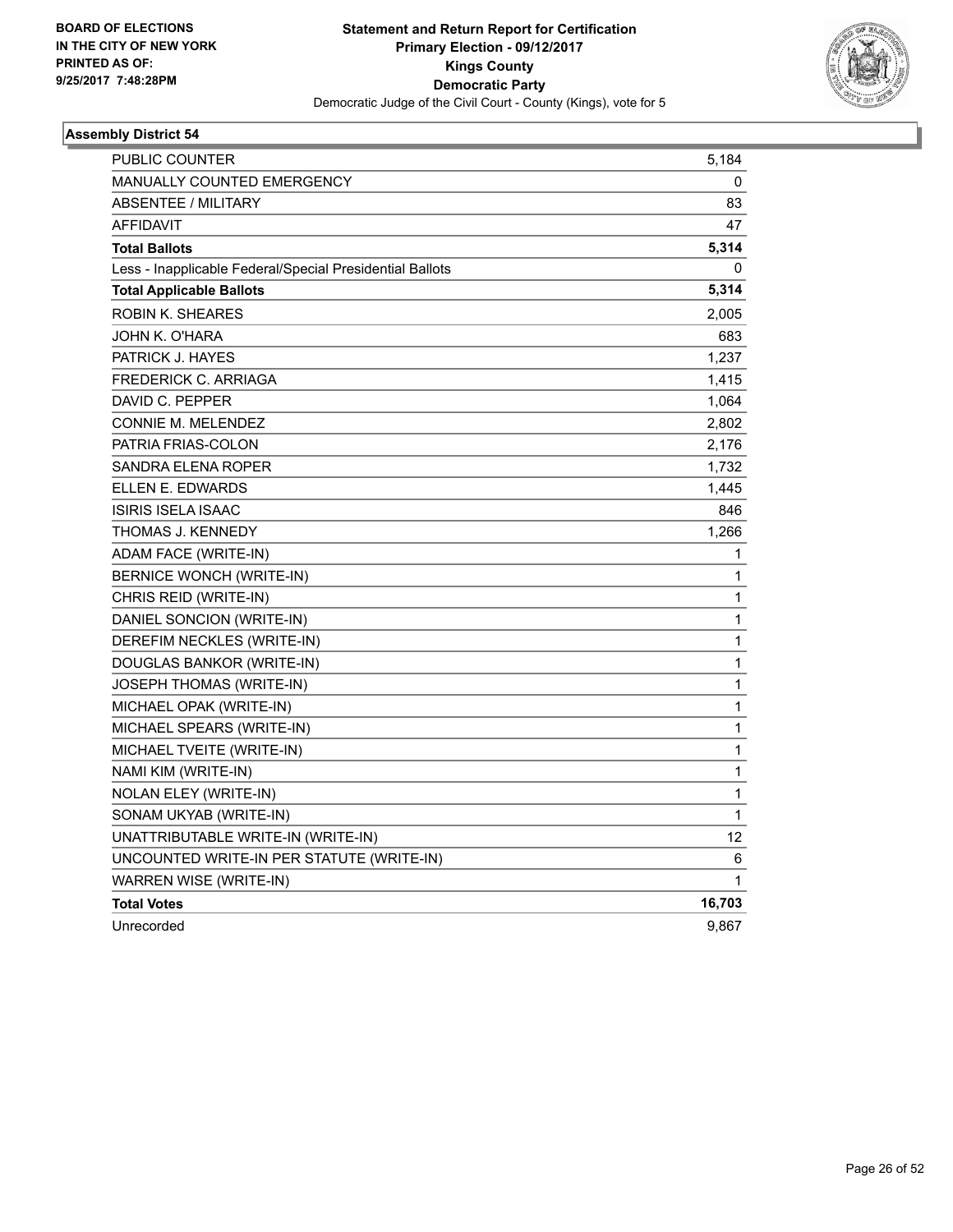

| <b>PUBLIC COUNTER</b>                                    | 8,080                   |
|----------------------------------------------------------|-------------------------|
| MANUALLY COUNTED EMERGENCY                               | 0                       |
| <b>ABSENTEE / MILITARY</b>                               | 167                     |
| <b>AFFIDAVIT</b>                                         | 66                      |
| <b>Total Ballots</b>                                     | 8,313                   |
| Less - Inapplicable Federal/Special Presidential Ballots | 0                       |
| <b>Total Applicable Ballots</b>                          | 8,313                   |
| <b>ROBIN K. SHEARES</b>                                  | 3,567                   |
| JOHN K. O'HARA                                           | 939                     |
| PATRICK J. HAYES                                         | 2,382                   |
| <b>FREDERICK C. ARRIAGA</b>                              | 1,551                   |
| DAVID C. PEPPER                                          | 1,702                   |
| CONNIE M. MELENDEZ                                       | 3,256                   |
| PATRIA FRIAS-COLON                                       | 2,134                   |
| <b>SANDRA ELENA ROPER</b>                                | 2,396                   |
| ELLEN E. EDWARDS                                         | 2,629                   |
| <b>ISIRIS ISELA ISAAC</b>                                | 1,146                   |
| THOMAS J. KENNEDY                                        | 2,152                   |
| AARON MARTEN (WRITE-IN)                                  | 2                       |
| ALICKA SAUNDERS (WRITE-IN)                               | 1                       |
| DAVID E. POLEN (WRITE-IN)                                | 1                       |
| DAVID O DANUENS (WRITE-IN)                               | 5                       |
| DEREFIM NECKLES (WRITE-IN)                               | $\overline{\mathbf{c}}$ |
| ELENA BARON (WRITE-IN)                                   | 3                       |
| HENRY BUTLER (WRITE-IN)                                  | 1                       |
| JOHN Q.E. EUBANKS 111 (WRITE-IN)                         | 1                       |
| <b>RUPERT BARRY (WRITE-IN)</b>                           | $\mathbf 1$             |
| SHAWNTE BOWDON (WRITE-IN)                                | 1                       |
| UNATTRIBUTABLE WRITE-IN (WRITE-IN)                       | 19                      |
| <b>Total Votes</b>                                       | 23,891                  |
| Unrecorded                                               | 17,674                  |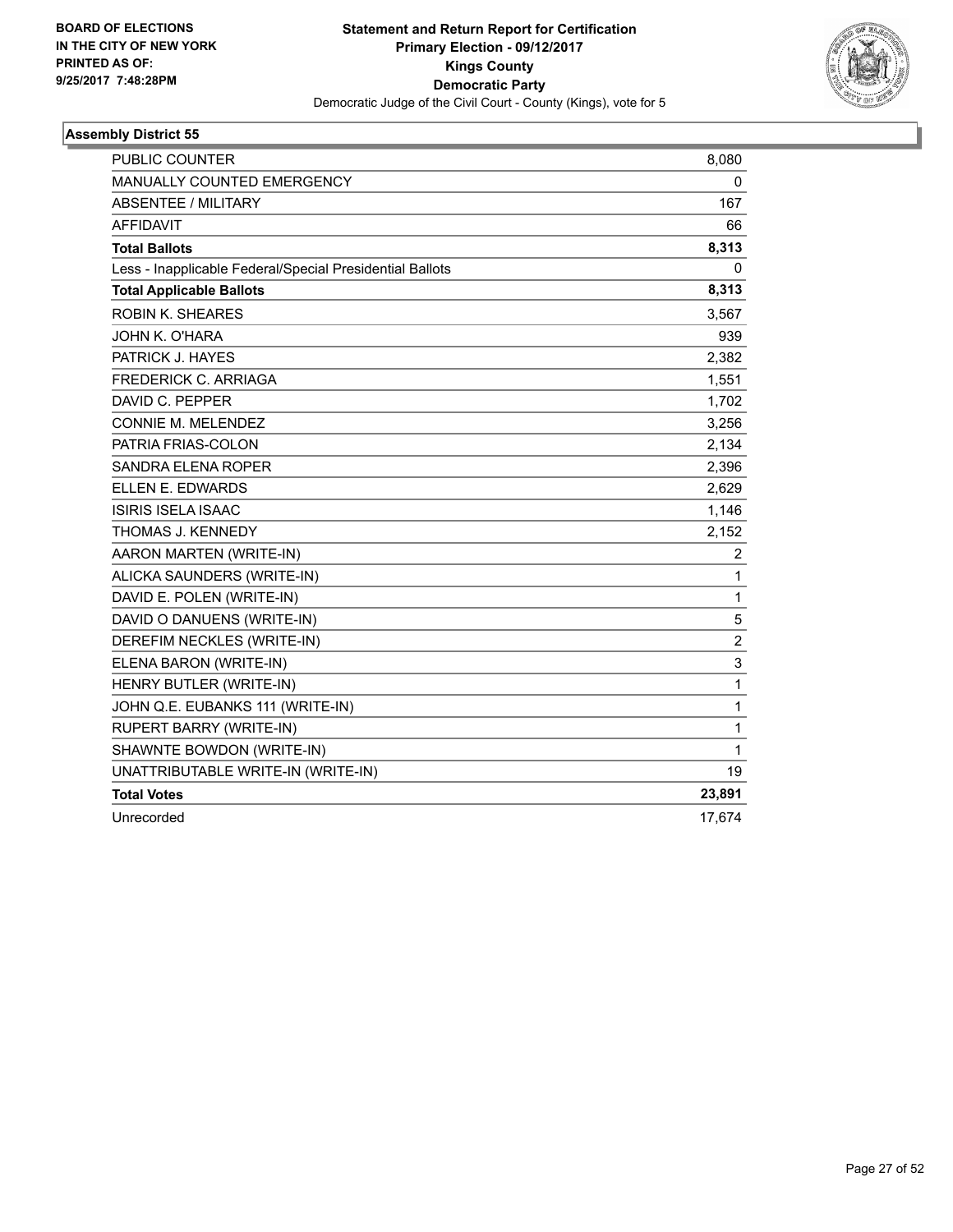

| PUBLIC COUNTER                                           | 10,034                  |
|----------------------------------------------------------|-------------------------|
| MANUALLY COUNTED EMERGENCY                               | 0                       |
| <b>ABSENTEE / MILITARY</b>                               | 204                     |
| AFFIDAVIT                                                | 115                     |
| <b>Total Ballots</b>                                     | 10,353                  |
| Less - Inapplicable Federal/Special Presidential Ballots | 0                       |
| <b>Total Applicable Ballots</b>                          | 10,353                  |
| <b>ROBIN K. SHEARES</b>                                  | 5,758                   |
| JOHN K. O'HARA                                           | 943                     |
| PATRICK J. HAYES                                         | 2,112                   |
| <b>FREDERICK C. ARRIAGA</b>                              | 2,368                   |
| DAVID C. PEPPER                                          | 1,954                   |
| CONNIE M. MELENDEZ                                       | 4,809                   |
| PATRIA FRIAS-COLON                                       | 3,458                   |
| <b>SANDRA ELENA ROPER</b>                                | 3,270                   |
| ELLEN E. EDWARDS                                         | 3,548                   |
| <b>ISIRIS ISELA ISAAC</b>                                | 1,671                   |
| THOMAS J. KENNEDY                                        | 1,993                   |
| AARON H. MADDOX (WRITE-IN)                               | 1                       |
| ALEX DRIMAL (WRITE-IN)                                   | $\mathbf{1}$            |
| ALICKA SAMUEL (WRITE-IN)                                 | 1                       |
| ANDREA BIBLE (WRITE-IN)                                  | 1                       |
| ANDREW WILLIAMS (WRITE-IN)                               | $\mathbf{1}$            |
| ANNETTE M ROBINSON (WRITE-IN)                            | 1                       |
| ANTOINE ROYSTON (WRITE-IN)                               | $\overline{\mathbf{c}}$ |
| BERNIE SANDERS (WRITE-IN)                                | $\mathbf{1}$            |
| CHRIS SINA (WRITE-IN)                                    | 1                       |
| DEREFIM NECKLES (WRITE-IN)                               | 1                       |
| ELENA BARON (WRITE-IN)                                   | $\mathbf{1}$            |
| EMILY KNIES (WRITE-IN)                                   | 1                       |
| FLOYD SR. BERNARD SORRNGER (WRITE-IN)                    | 1                       |
| <b>HENRY BUTLER (WRITE-IN)</b>                           | $\overline{2}$          |
| ILAWA GLAZER (WRITE-IN)                                  | 1                       |
| ISSA KOHLER-HAUSMANN (WRITE-IN)                          | 1                       |
| JACK UNDERWOOD (WRITE-IN)                                | 1                       |
| JACQUELINE E. GASKIN (WRITE-IN)                          | 1                       |
| JOHN CENA (WRITE-IN)                                     | 1                       |
| LISA HOYES (WRITE-IN)                                    | 1                       |
| LUKE SCHRAM (WRITE-IN)                                   | 1                       |
| MADISON MCFERRIN (WRITE-IN)                              | 1                       |
| MAGGIE SAALFIELD (WRITE-IN)                              | 1                       |
| MARK SOLOMON (WRITE-IN)                                  | 1                       |
| MARTIN GUGGENHEIM (WRITE-IN)                             | 1                       |
| MIA UNGER (WRITE-IN)                                     | 1                       |
| MICHAEL SCOTT (WRITE-IN)                                 | 1                       |
| NANCY MORAWITZ (WRITE-IN)                                | $\mathbf{1}$            |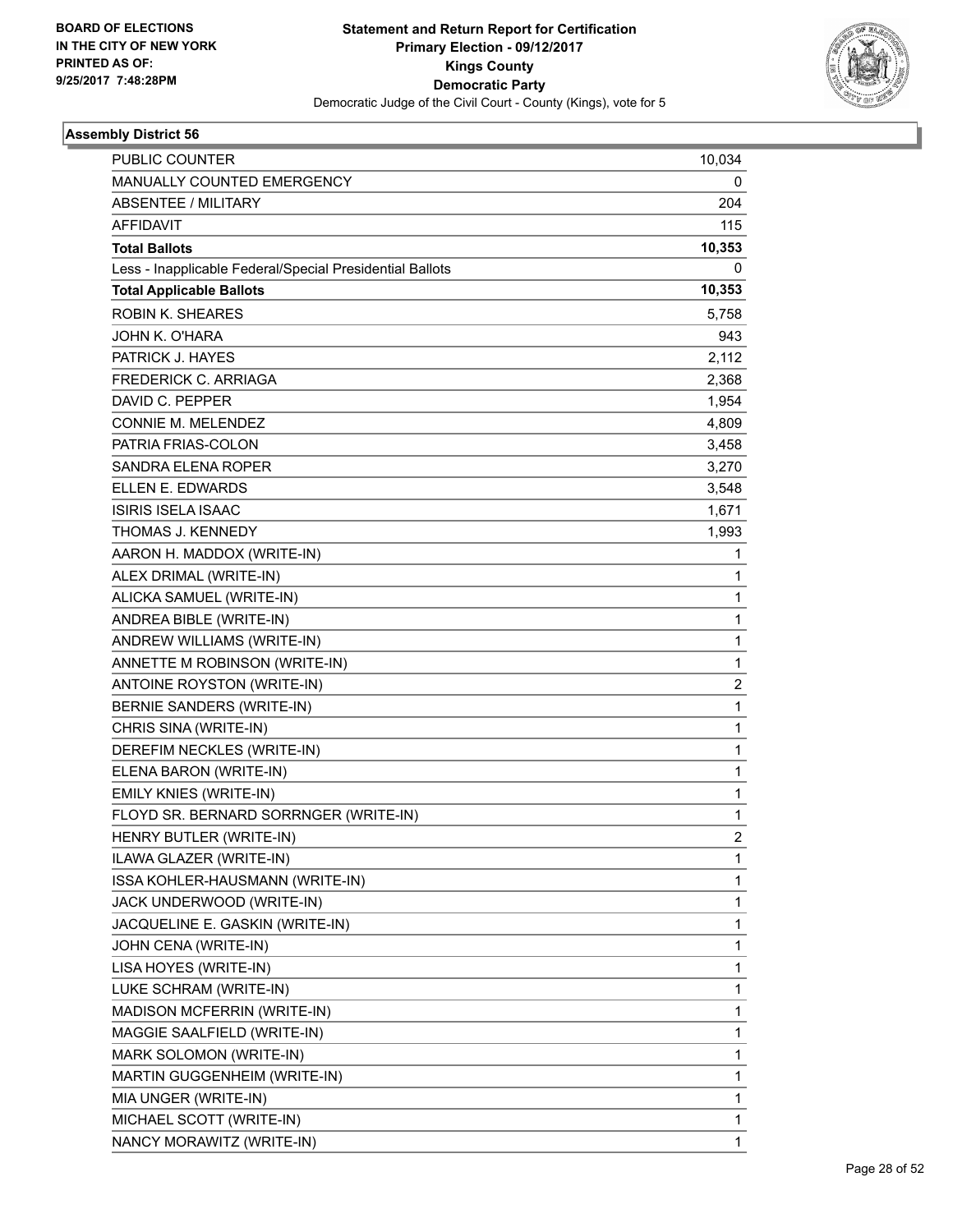

| NED LEVY JR (WRITE-IN)                    |        |
|-------------------------------------------|--------|
| RANDY HERTZ (WRITE-IN)                    |        |
| ROBERT CORNEGY JR. (WRITE-IN)             | 1      |
| ROBERTIE CORNEGY (WRITE-IN)               | 1      |
| RUPERT BARRY (WRITE-IN)                   | 3      |
| SARA WOLKENSDORFER (WRITE-IN)             | 1      |
| SHANTER JONES (WRITE-IN)                  |        |
| STEVEN SCOTT WILLIAMS (WRITE-IN)          |        |
| SUBARI BRISPORT (WRITE-IN)                |        |
| THURGOOD MARSHALL (WRITE-IN)              |        |
| TOMMY TORRES (WRITE-IN)                   | 3      |
| TREMAINE WRIGHT (WRITE-IN)                |        |
| UNATTRIBUTABLE WRITE-IN (WRITE-IN)        | 36     |
| UNCOUNTED WRITE-IN PER STATUTE (WRITE-IN) |        |
| VELMANETTE MONTGOMERY (WRITE-IN)          |        |
| <b>Total Votes</b>                        | 31,968 |
| Unrecorded                                | 19,797 |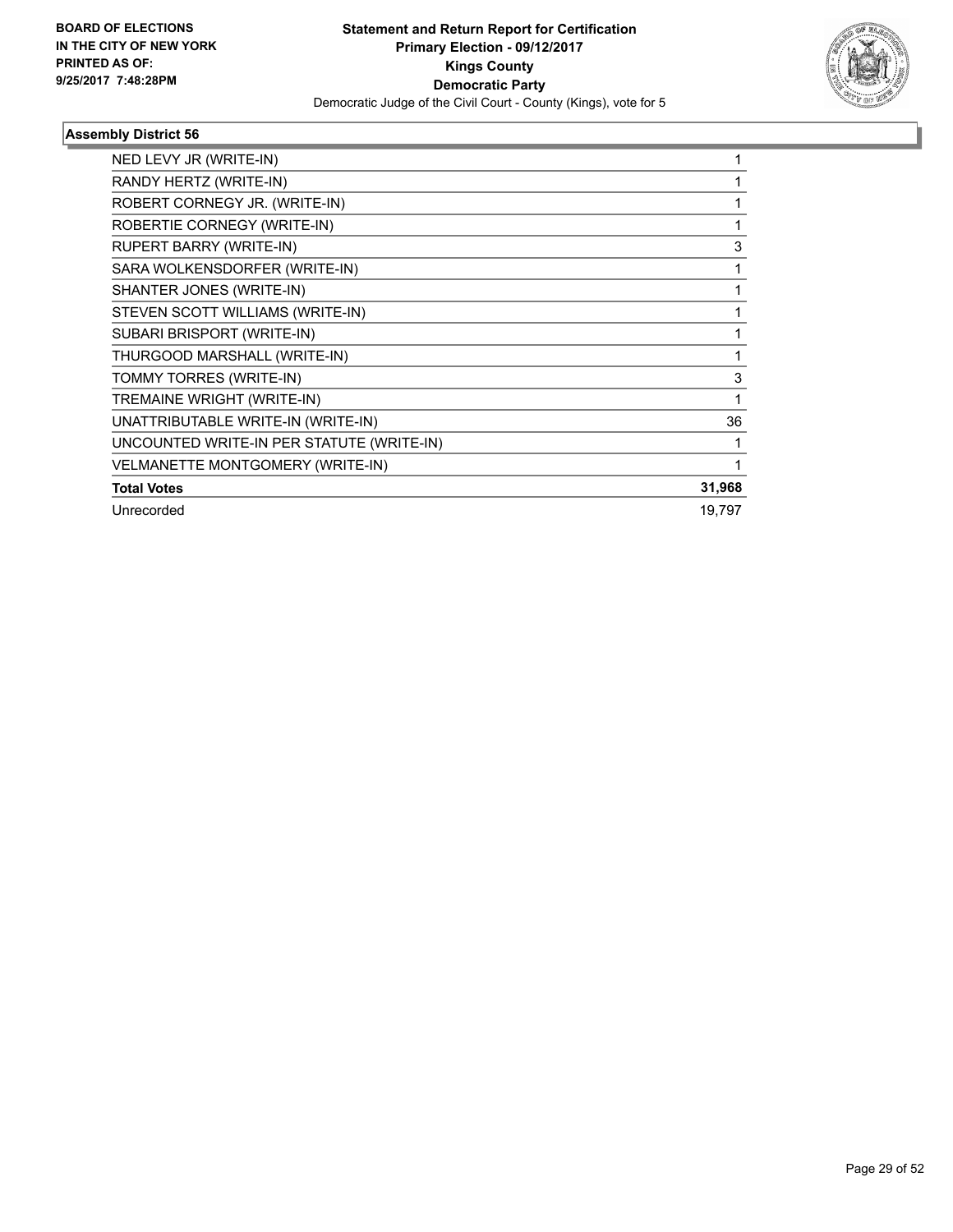

| <b>PUBLIC COUNTER</b>                                    | 15,966                  |
|----------------------------------------------------------|-------------------------|
| MANUALLY COUNTED EMERGENCY                               | 0                       |
| <b>ABSENTEE / MILITARY</b>                               | 356                     |
| AFFIDAVIT                                                | 175                     |
| <b>Total Ballots</b>                                     | 16,497                  |
| Less - Inapplicable Federal/Special Presidential Ballots | 0                       |
| <b>Total Applicable Ballots</b>                          | 16,497                  |
| <b>ROBIN K. SHEARES</b>                                  | 7,154                   |
| JOHN K. O'HARA                                           | 1,675                   |
| PATRICK J. HAYES                                         | 3,071                   |
| <b>FREDERICK C. ARRIAGA</b>                              | 3,964                   |
| DAVID C. PEPPER                                          | 3,071                   |
| <b>CONNIE M. MELENDEZ</b>                                | 8,301                   |
| PATRIA FRIAS-COLON                                       | 6,031                   |
| SANDRA ELENA ROPER                                       | 5,786                   |
| ELLEN E. EDWARDS                                         | 5,815                   |
| <b>ISIRIS ISELA ISAAC</b>                                | 4,225                   |
| THOMAS J. KENNEDY                                        | 3,189                   |
| ALFRED E. NEWMAN (WRITE-IN)                              | 1                       |
| ALICKA AMPREY (WRITE-IN)                                 | $\mathbf{1}$            |
| ALICKA SAMUEL (WRITE-IN)                                 | 1                       |
| ALLYSON FRANKLIN (WRITE-IN)                              | 1                       |
| ANDREW GREEN (WRITE-IN)                                  | $\mathbf{1}$            |
| ANDREW LISKO (WRITE-IN)                                  | 2                       |
| B. OBAMA (WRITE-IN)                                      | 1                       |
| <b>BEN COHEN (WRITE-IN)</b>                              | $\mathbf{1}$            |
| BERNIE SANDERS (WRITE-IN)                                | 1                       |
| <b>BOB SAGAT (WRITE-IN)</b>                              | 1                       |
| CARLINA RIVERA (WRITE-IN)                                | $\mathbf{1}$            |
| CAROLYN E WADE (WRITE-IN)                                | 2                       |
| CAROLYN WADE (WRITE-IN)                                  | $\overline{\mathbf{c}}$ |
| CORA CLUM (WRITE-IN)                                     | 1                       |
| COSMO FIJIYAUNA (WRITE-IN)                               | 1                       |
| DEBRA FENSTER (WRITE-IN)                                 | 1                       |
| DEREFIM NECKLES (WRITE-IN)                               | 4                       |
| ELENA BARON (WRITE-IN)                                   | 10                      |
| ELENA BROWN (WRITE-IN)                                   | 1                       |
| ELIZABETH ISAACS (WRITE-IN)                              | 1                       |
| EMILY WASSERMAN (WRITE-IN)                               | 1                       |
| EMMA KARASZ (WRITE-IN)                                   | 1                       |
| ERIC ADAMS (WRITE-IN)                                    | 3                       |
| ERIC SOHNSON (WRITE-IN)                                  | 1                       |
| ESTAJO KOSLOW (WRITE-IN)                                 | 1                       |
| FREDERICK PAREIAEA (WRITE-IN)                            | 1                       |
| <b>GEORGE WASHINGTON (WRITE-IN)</b>                      | 1                       |
| <b>GRYPH SHAPIRO (WRITE-IN)</b>                          | $\mathbf{1}$            |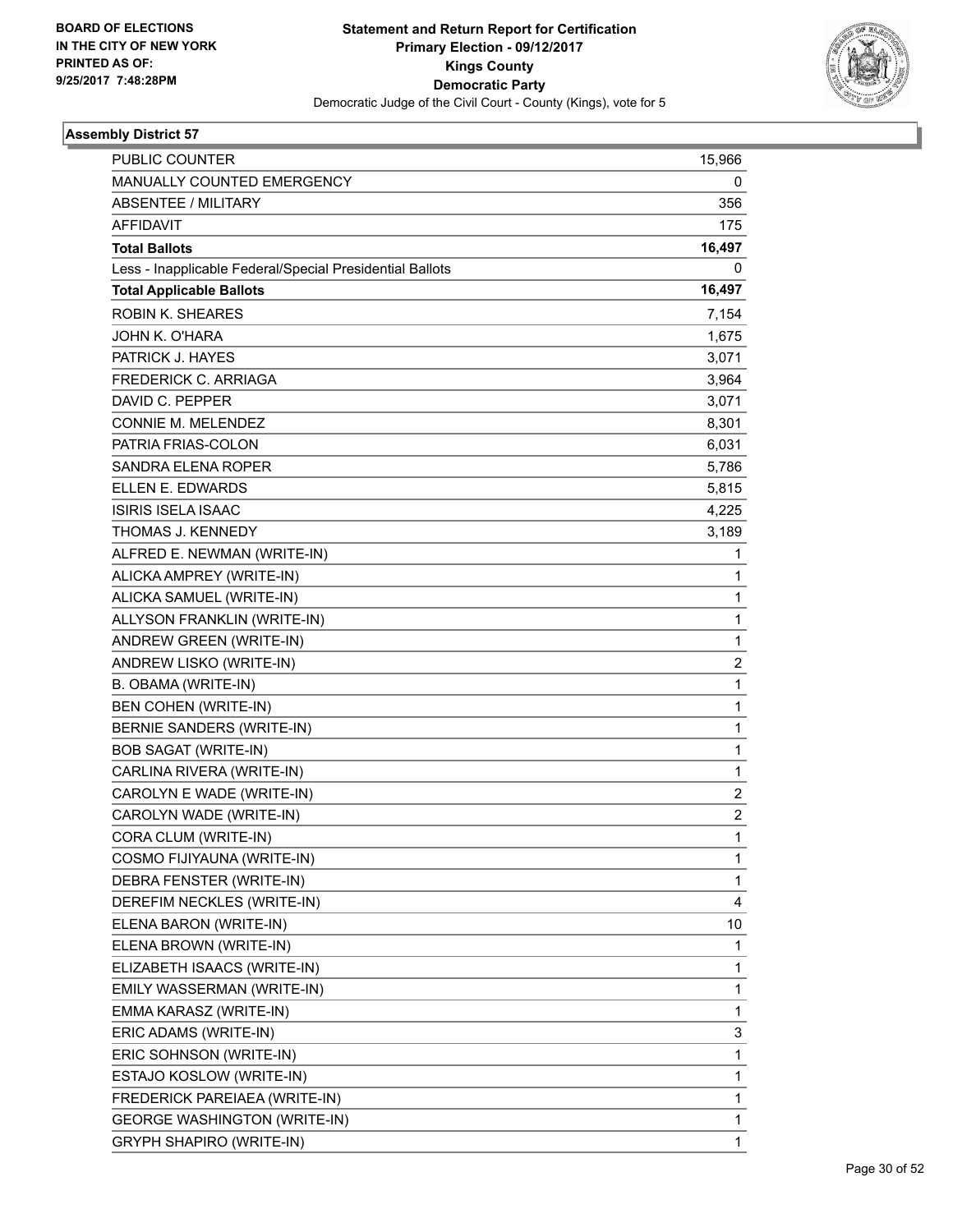

| HAKEEM JEFFRIES (WRITE-IN)         | $\overline{2}$ |
|------------------------------------|----------------|
| HEMALEE PATEL (WRITE-IN)           | 1              |
| HETTIE POWELL (WRITE-IN)           | 1              |
| HILLARY CLINTON (WRITE-IN)         | 1              |
| HOWARD RUDITZKY (WRITE-IN)         | 1              |
| JEFFREY FENSTER (WRITE-IN)         | 1              |
| JEREMY A HOFFMAN (WRITE-IN)        | 1              |
| JONAH BRUNO (WRITE-IN)             | 1              |
| JOSIE SCHIFFER (WRITE-IN)          | 1              |
| KATHERINE E POOR (WRITE-IN)        | 1              |
| KEITH POWERS (WRITE-IN)            | 1              |
| KIERA BARRY (WRITE-IN)             | 1              |
| KING FLIPPINIPS (WRITE-IN)         | 1              |
| LUNA DROUBI (WRITE-IN)             | 1              |
| MARK PARTNOW (WRITE-IN)            | 1              |
| MARY ASHTON BURGH (WRITE-IN)       | 1              |
| MATT COWHERD (WRITE-IN)            | 1              |
| MILES KENYON (WRITE-IN)            | 1              |
| MISNAN ROSALES (WRITE-IN)          | 1              |
| MONIQUE JACKSON HOWARD (WRITE-IN)  | 5              |
| NEEMA MASSIRI-MOTLAGH (WRITE-IN)   | 1              |
| NICK ROTF (WRITE-IN)               | 1              |
| NORMA ANDERSON (WRITE-IN)          | 1              |
| PATRICK FAGAN (WRITE-IN)           | 1              |
| RACHEL NICOTRA (WRITE-IN)          | 1              |
| RENATE LUNN (WRITE-IN)             | 1              |
| ROBERT RODRIGUEZ (WRITE-IN)        | 1              |
| ROBYN FISHER (WRITE-IN)            | 1              |
| RUPERT BARRY (WRITE-IN)            | 5              |
| RYAN BATHWAY (WRITE-IN)            | 1              |
| SAMWEL SHEPSON (WRITE-IN)          | 1              |
| SCOTT STRINGER (WRITE-IN)          | 1              |
| SHAWNDYA SIMPSON (WRITE-IN)        | 1              |
| STEPHEN BARNES (WRITE-IN)          | 1              |
| SUSAN T BECKER (WRITE-IN)          | 1              |
| TISH JAMES (WRITE-IN)              | 1              |
| TOM KENEDY (WRITE-IN)              | 1              |
| UNATTRIBUTABLE WRITE-IN (WRITE-IN) | 68             |
| WALTER MOSLEY (WRITE-IN)           | 2              |
| WILLIAM ROTH (WRITE-IN)            | 1              |
| YOLENE CHARLES (WRITE-IN)          | 1              |
| YVETTE CLARKE (WRITE-IN)           | 1              |
| <b>Total Votes</b>                 | 52,446         |
| Unrecorded                         | 30,039         |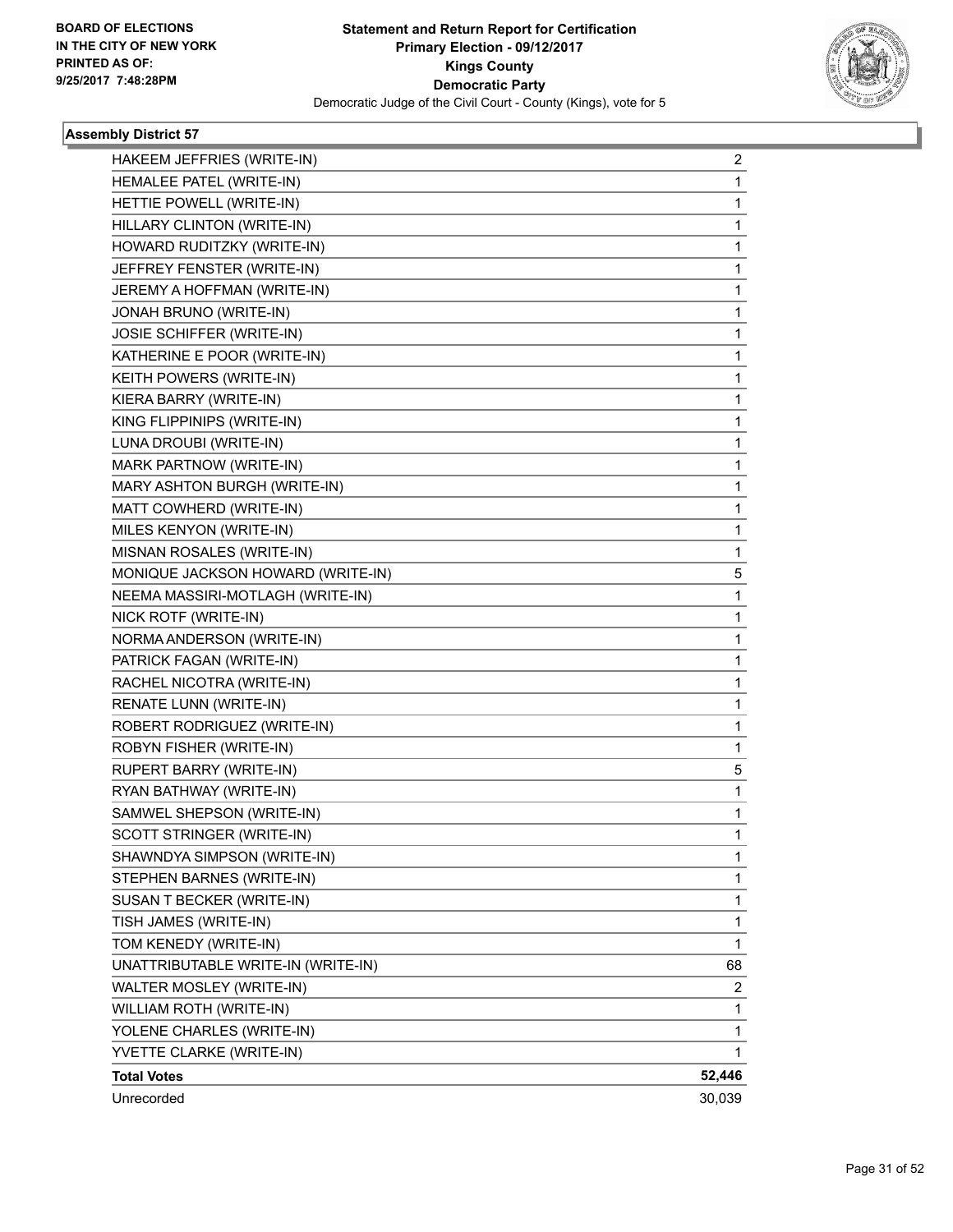

| <b>PUBLIC COUNTER</b>                                    | 9,730          |
|----------------------------------------------------------|----------------|
| MANUALLY COUNTED EMERGENCY                               | 0              |
| <b>ABSENTEE / MILITARY</b>                               | 286            |
| <b>AFFIDAVIT</b>                                         | 48             |
| <b>Total Ballots</b>                                     | 10,064         |
| Less - Inapplicable Federal/Special Presidential Ballots | 0              |
| <b>Total Applicable Ballots</b>                          | 10,064         |
| <b>ROBIN K. SHEARES</b>                                  | 4,574          |
| JOHN K. O'HARA                                           | 1,559          |
| PATRICK J. HAYES                                         | 3,761          |
| <b>FREDERICK C. ARRIAGA</b>                              | 2,459          |
| DAVID C. PEPPER                                          | 2.721          |
| CONNIE M. MELENDEZ                                       | 4,546          |
| PATRIA FRIAS-COLON                                       | 3,053          |
| <b>SANDRA ELENA ROPER</b>                                | 3,554          |
| ELLEN E. EDWARDS                                         | 4,289          |
| <b>ISIRIS ISELA ISAAC</b>                                | 1,578          |
| THOMAS J. KENNEDY                                        | 3,411          |
| ANDREW JACKSON (WRITE-IN)                                | 1              |
| CORY PROVOST (WRITE-IN)                                  | $\overline{c}$ |
| DANIELLE CASTOR (WRITE-IN)                               | 1              |
| DEREFIM NECKLES (WRITE-IN)                               | 15             |
| ERIC ADAMS (WRITE-IN)                                    | 1              |
| JAMES FYFLE (WRITE-IN)                                   | 1              |
| RUTH GINSBERG (WRITE-IN)                                 | 1              |
| SCOTT STRINGER (WRITE-IN)                                | 1              |
| STEVE CHADDIS (WRITE-IN)                                 | 1              |
| UNATTRIBUTABLE WRITE-IN (WRITE-IN)                       | 20             |
| UNCOUNTED WRITE-IN PER STATUTE (WRITE-IN)                | 5              |
| <b>Total Votes</b>                                       | 35,554         |
| Unrecorded                                               | 14,766         |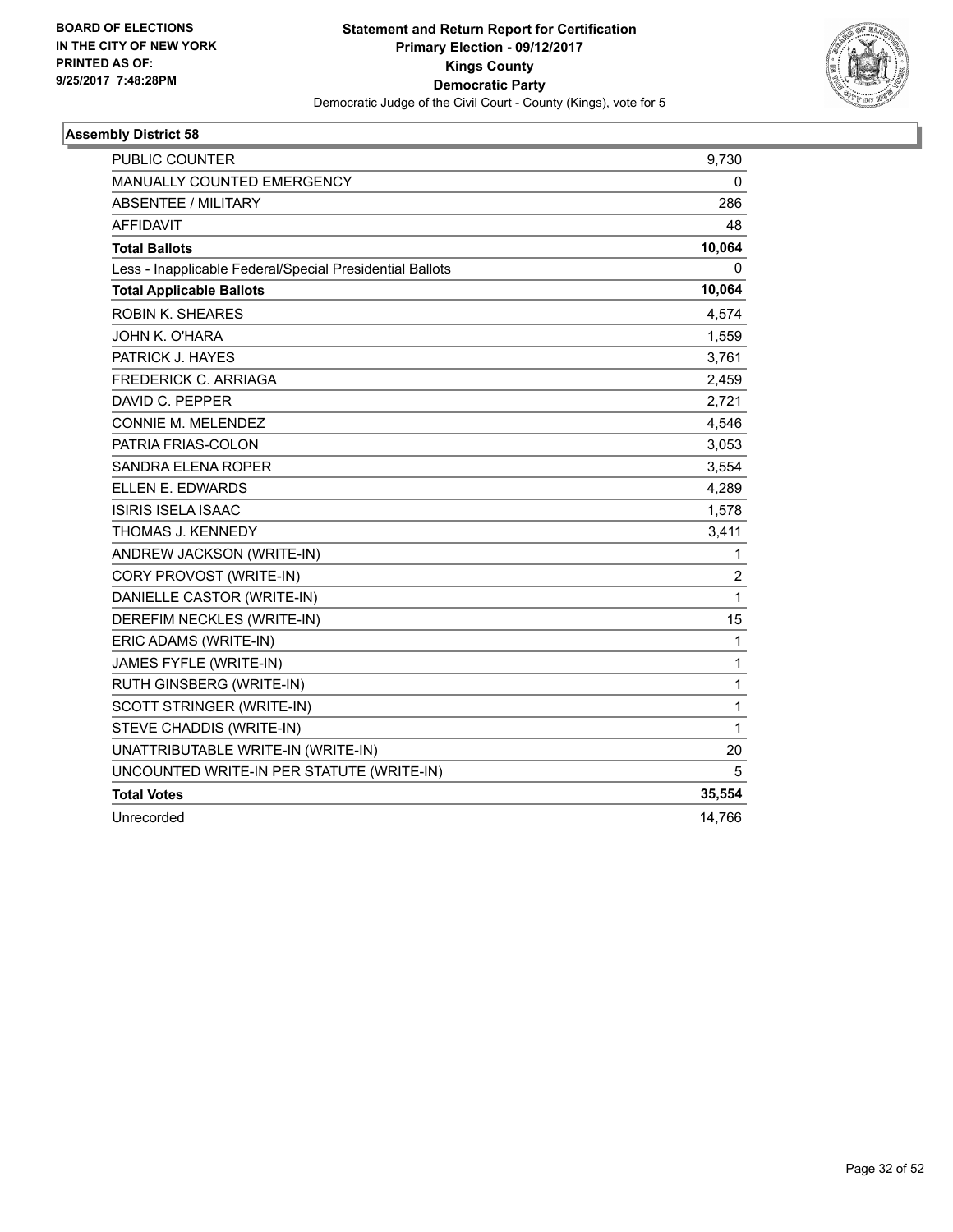

| <b>PUBLIC COUNTER</b>                                    | 6,663        |
|----------------------------------------------------------|--------------|
| MANUALLY COUNTED EMERGENCY                               | 0            |
| <b>ABSENTEE / MILITARY</b>                               | 153          |
| <b>AFFIDAVIT</b>                                         | 22           |
| <b>Total Ballots</b>                                     | 6,838        |
| Less - Inapplicable Federal/Special Presidential Ballots | 0            |
| <b>Total Applicable Ballots</b>                          | 6,838        |
| <b>ROBIN K. SHEARES</b>                                  | 3,631        |
| JOHN K. O'HARA                                           | 1,330        |
| PATRICK J. HAYES                                         | 2,192        |
| <b>FREDERICK C. ARRIAGA</b>                              | 2,500        |
| DAVID C. PEPPER                                          | 2,614        |
| CONNIE M. MELENDEZ                                       | 3,689        |
| PATRIA FRIAS-COLON                                       | 2,644        |
| <b>SANDRA ELENA ROPER</b>                                | 1,830        |
| ELLEN E. EDWARDS                                         | 2,073        |
| <b>ISIRIS ISELA ISAAC</b>                                | 749          |
| THOMAS J. KENNEDY                                        | 1,908        |
| <b>BONNIE BLONDELL (WRITE-IN)</b>                        | 1            |
| CHRIS OCONNOR (WRITE-IN)                                 | 1            |
| DENA DOUGLAS (WRITE-IN)                                  | 1            |
| DEREFIM NECKLES (WRITE-IN)                               | $\mathbf{1}$ |
| ERIC ADAMS (WRITE-IN)                                    | $\mathbf{1}$ |
| LEYA PONNANSKI (WRITE-IN)                                | 1            |
| RICHARD BROWN (WRITE-IN)                                 | 1            |
| STEWART B. MILSTEIN (WRITE-IN)                           | $\mathbf{1}$ |
| SVETLANA L. POMANSKY (WRITE-IN)                          | 5            |
| UNATTRIBUTABLE WRITE-IN (WRITE-IN)                       | 10           |
| <b>Total Votes</b>                                       | 25,183       |
| Unrecorded                                               | 9,007        |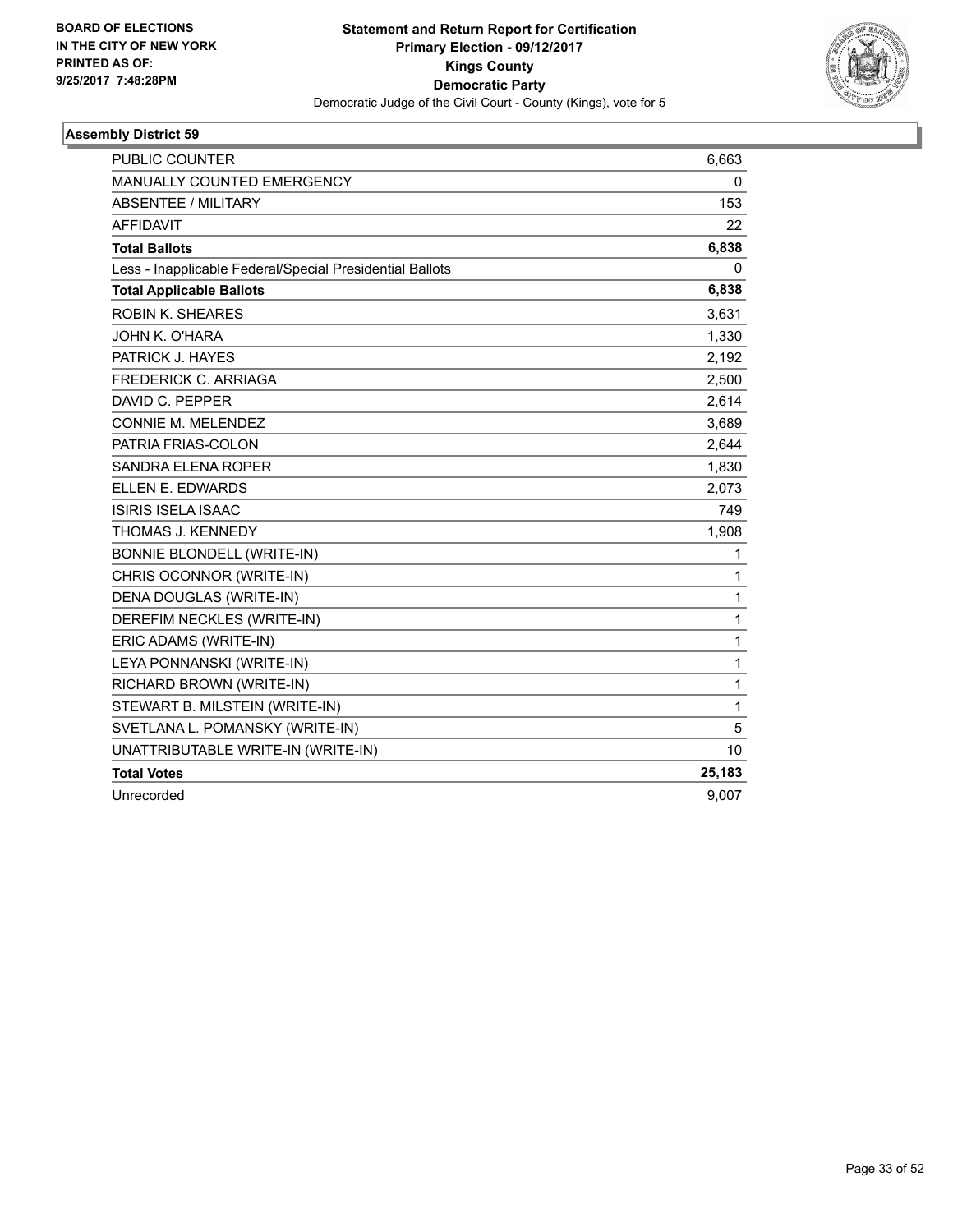

| <b>PUBLIC COUNTER</b>                                    | 8,338          |
|----------------------------------------------------------|----------------|
| MANUALLY COUNTED EMERGENCY                               | 1              |
| <b>ABSENTEE / MILITARY</b>                               | 153            |
| <b>AFFIDAVIT</b>                                         | 38             |
| <b>Total Ballots</b>                                     | 8,530          |
| Less - Inapplicable Federal/Special Presidential Ballots | 0              |
| <b>Total Applicable Ballots</b>                          | 8,530          |
| <b>ROBIN K. SHEARES</b>                                  | 3,409          |
| JOHN K. O'HARA                                           | 966            |
| PATRICK J. HAYES                                         | 2,420          |
| <b>FREDERICK C. ARRIAGA</b>                              | 1,693          |
| DAVID C. PEPPER                                          | 1,820          |
| <b>CONNIE M. MELENDEZ</b>                                | 3,405          |
| PATRIA FRIAS-COLON                                       | 2,127          |
| SANDRA ELENA ROPER                                       | 2,226          |
| ELLEN E. EDWARDS                                         | 2,280          |
| <b>ISIRIS ISELA ISAAC</b>                                | 1,208          |
| <b>THOMAS J. KENNEDY</b>                                 | 2,153          |
| ALICKA SAMUEL (WRITE-IN)                                 | 1              |
| ALLEN GREENE (WRITE-IN)                                  | $\mathbf{1}$   |
| <b>BLAKE KEASEY (WRITE-IN)</b>                           | $\mathbf{1}$   |
| CAROLYN WADE (WRITE-IN)                                  | $\overline{c}$ |
| CONNIE MELANDY (WRITE-IN)                                | $\mathbf{1}$   |
| ELENA BARON (WRITE-IN)                                   | 3              |
| HASSAN O BARKSDALE (WRITE-IN)                            | $\mathbf{1}$   |
| KAI O BARKSDALE (WRITE-IN)                               | $\mathbf{1}$   |
| LOURIN CUOMO (WRITE-IN)                                  | $\mathbf{1}$   |
| PATRICIA HEATON (WRITE-IN)                               | $\mathbf{1}$   |
| UNATTRIBUTABLE WRITE-IN (WRITE-IN)                       | 8              |
| WASHETTA BETHEL (WRITE-IN)                               | $\overline{2}$ |
| <b>Total Votes</b>                                       | 23,730         |
| Unrecorded                                               | 18,920         |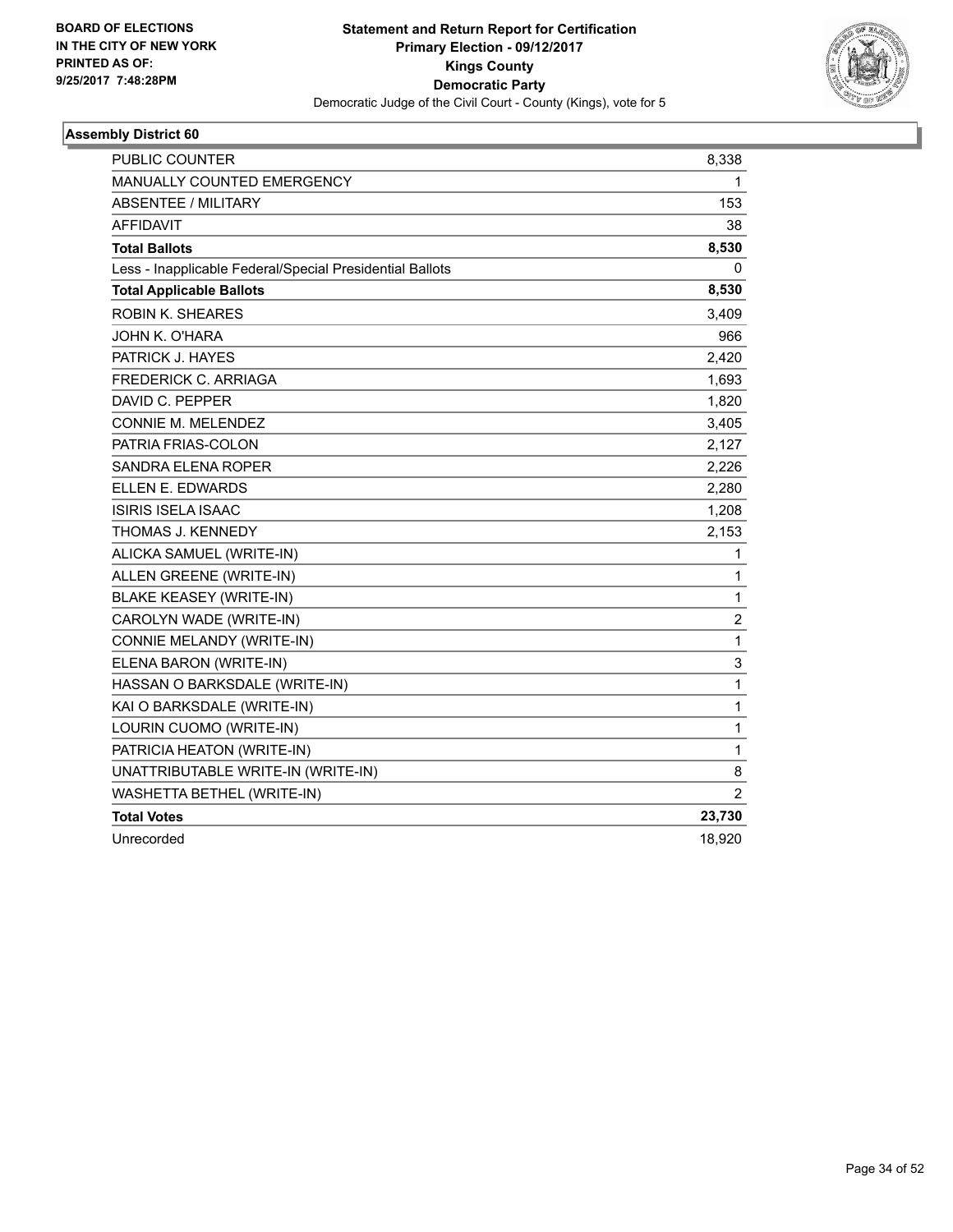

| <b>PUBLIC COUNTER</b>                                    | 2,565          |
|----------------------------------------------------------|----------------|
| <b>MANUALLY COUNTED EMERGENCY</b>                        | 0              |
| <b>ABSENTEE / MILITARY</b>                               | 54             |
| <b>AFFIDAVIT</b>                                         | 11             |
| <b>Total Ballots</b>                                     | 2,630          |
| Less - Inapplicable Federal/Special Presidential Ballots | 0              |
| <b>Total Applicable Ballots</b>                          | 2,630          |
| <b>ROBIN K. SHEARES</b>                                  | 763            |
| JOHN K. O'HARA                                           | 733            |
| PATRICK J. HAYES                                         | 773            |
| <b>FREDERICK C. ARRIAGA</b>                              | 481            |
| DAVID C. PEPPER                                          | 445            |
| <b>CONNIE M. MELENDEZ</b>                                | 1,041          |
| PATRIA FRIAS-COLON                                       | 649            |
| SANDRA ELENA ROPER                                       | 739            |
| ELLEN E. EDWARDS                                         | 763            |
| <b>ISIRIS ISELA ISAAC</b>                                | 355            |
| THOMAS J. KENNEDY                                        | 807            |
| AOIFE BENNETT (WRITE-IN)                                 | 1              |
| CHRU D'EMIC (WRITE-IN)                                   | 1              |
| ELENA BARON (WRITE-IN)                                   | $\overline{2}$ |
| RAPHAEL SCOTTO (WRITE-IN)                                | 1              |
| SCOTT STRINGER (WRITE-IN)                                | 1              |
| UNATTRIBUTABLE WRITE-IN (WRITE-IN)                       | 15             |
| <b>Total Votes</b>                                       | 7,570          |
| Unrecorded                                               | 5,580          |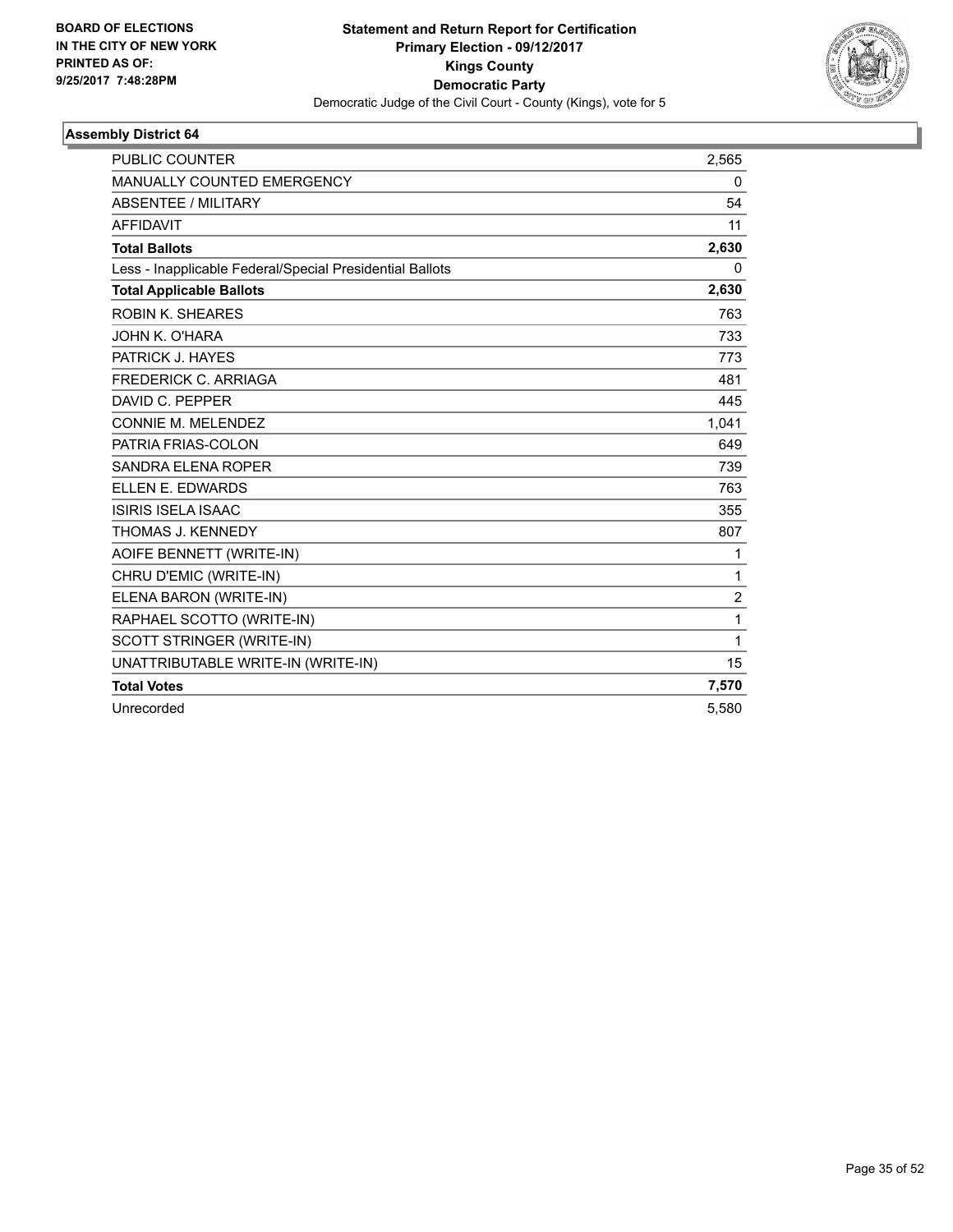

| MANUALLY COUNTED EMERGENCY<br>19<br><b>ABSENTEE / MILITARY</b><br>3,678<br>AFFIDAVIT<br>1,297<br><b>Total Ballots</b><br>166,381<br>Less - Inapplicable Federal/Special Presidential Ballots<br>0<br><b>Total Applicable Ballots</b><br>166,381<br><b>ROBIN K. SHEARES</b><br>68,303<br>JOHN K. O'HARA<br>24,325<br>PATRICK J. HAYES<br>39,998<br><b>FREDERICK C. ARRIAGA</b><br>42,639<br>DAVID C. PEPPER<br>41,548<br><b>CONNIE M. MELENDEZ</b><br>79,938<br>PATRIA FRIAS-COLON<br>55,666<br>SANDRA ELENA ROPER<br>51,564<br>ELLEN E. EDWARDS<br>51,173<br><b>ISIRIS ISELA ISAAC</b><br>28,779<br>THOMAS J. KENNEDY<br>39,751<br>AARON BERGER (WRITE-IN)<br>1<br>AARON H. MADDOX (WRITE-IN)<br>1<br>AARON JUDGE (WRITE-IN)<br>2<br>$\overline{\mathbf{c}}$<br>AARON MARTEN (WRITE-IN)<br>AARON SILVERS (WRITE-IN)<br>1<br>AARON TYK (WRITE-IN)<br>1<br>ABDEL RAHEEM DOLAH (WRITE-IN)<br>$\mathbf{1}$<br>ABE MARK (WRITE-IN)<br>$\mathbf 1$<br>ABRAHAM MAYERFELD (WRITE-IN)<br>$\mathbf 1$<br>3<br>ADAM DILEO (WRITE-IN)<br>$\mathbf{1}$<br>ADAM FACE (WRITE-IN)<br>1<br>ADAM OBERMAUER (WRITE-IN)<br>ADAM WEST (WRITE-IN)<br>1<br>AHMED ALGABBARI (WRITE-IN)<br>$\mathbf{1}$<br>AKIAWUMNI DUROJAIYE (WRITE-IN)<br>1<br>AL FENG (WRITE-IN)<br>1<br>AL SHARPTON (WRITE-IN)<br>1<br>ALAN C. TRACHTRIAN (WRITE-IN)<br>1<br>1<br>ALAN CHEVAT (WRITE-IN)<br>ALAN GARDNER (WRITE-IN)<br>1<br>ALBERT DE LEON (WRITE-IN)<br>1<br>ALBUS DUMBLEDORE (WRITE-IN)<br>1<br>ALEX CACIOPPO (WRITE-IN)<br>1<br>ALEX DRIMAL (WRITE-IN)<br>1<br>1<br>ALEX HEINEGG (WRITE-IN)<br>ALEX HEINIGG (WRITE-IN)<br>1<br>ALEX JONSSON (WRITE-IN)<br>1<br>ALEX MARK (WRITE-IN)<br>1 | <b>PUBLIC COUNTER</b> | 161,387 |
|---------------------------------------------------------------------------------------------------------------------------------------------------------------------------------------------------------------------------------------------------------------------------------------------------------------------------------------------------------------------------------------------------------------------------------------------------------------------------------------------------------------------------------------------------------------------------------------------------------------------------------------------------------------------------------------------------------------------------------------------------------------------------------------------------------------------------------------------------------------------------------------------------------------------------------------------------------------------------------------------------------------------------------------------------------------------------------------------------------------------------------------------------------------------------------------------------------------------------------------------------------------------------------------------------------------------------------------------------------------------------------------------------------------------------------------------------------------------------------------------------------------------------------------------------------------------------------------------------------------------------------------------------------|-----------------------|---------|
|                                                                                                                                                                                                                                                                                                                                                                                                                                                                                                                                                                                                                                                                                                                                                                                                                                                                                                                                                                                                                                                                                                                                                                                                                                                                                                                                                                                                                                                                                                                                                                                                                                                         |                       |         |
|                                                                                                                                                                                                                                                                                                                                                                                                                                                                                                                                                                                                                                                                                                                                                                                                                                                                                                                                                                                                                                                                                                                                                                                                                                                                                                                                                                                                                                                                                                                                                                                                                                                         |                       |         |
|                                                                                                                                                                                                                                                                                                                                                                                                                                                                                                                                                                                                                                                                                                                                                                                                                                                                                                                                                                                                                                                                                                                                                                                                                                                                                                                                                                                                                                                                                                                                                                                                                                                         |                       |         |
|                                                                                                                                                                                                                                                                                                                                                                                                                                                                                                                                                                                                                                                                                                                                                                                                                                                                                                                                                                                                                                                                                                                                                                                                                                                                                                                                                                                                                                                                                                                                                                                                                                                         |                       |         |
|                                                                                                                                                                                                                                                                                                                                                                                                                                                                                                                                                                                                                                                                                                                                                                                                                                                                                                                                                                                                                                                                                                                                                                                                                                                                                                                                                                                                                                                                                                                                                                                                                                                         |                       |         |
|                                                                                                                                                                                                                                                                                                                                                                                                                                                                                                                                                                                                                                                                                                                                                                                                                                                                                                                                                                                                                                                                                                                                                                                                                                                                                                                                                                                                                                                                                                                                                                                                                                                         |                       |         |
|                                                                                                                                                                                                                                                                                                                                                                                                                                                                                                                                                                                                                                                                                                                                                                                                                                                                                                                                                                                                                                                                                                                                                                                                                                                                                                                                                                                                                                                                                                                                                                                                                                                         |                       |         |
|                                                                                                                                                                                                                                                                                                                                                                                                                                                                                                                                                                                                                                                                                                                                                                                                                                                                                                                                                                                                                                                                                                                                                                                                                                                                                                                                                                                                                                                                                                                                                                                                                                                         |                       |         |
|                                                                                                                                                                                                                                                                                                                                                                                                                                                                                                                                                                                                                                                                                                                                                                                                                                                                                                                                                                                                                                                                                                                                                                                                                                                                                                                                                                                                                                                                                                                                                                                                                                                         |                       |         |
|                                                                                                                                                                                                                                                                                                                                                                                                                                                                                                                                                                                                                                                                                                                                                                                                                                                                                                                                                                                                                                                                                                                                                                                                                                                                                                                                                                                                                                                                                                                                                                                                                                                         |                       |         |
|                                                                                                                                                                                                                                                                                                                                                                                                                                                                                                                                                                                                                                                                                                                                                                                                                                                                                                                                                                                                                                                                                                                                                                                                                                                                                                                                                                                                                                                                                                                                                                                                                                                         |                       |         |
|                                                                                                                                                                                                                                                                                                                                                                                                                                                                                                                                                                                                                                                                                                                                                                                                                                                                                                                                                                                                                                                                                                                                                                                                                                                                                                                                                                                                                                                                                                                                                                                                                                                         |                       |         |
|                                                                                                                                                                                                                                                                                                                                                                                                                                                                                                                                                                                                                                                                                                                                                                                                                                                                                                                                                                                                                                                                                                                                                                                                                                                                                                                                                                                                                                                                                                                                                                                                                                                         |                       |         |
|                                                                                                                                                                                                                                                                                                                                                                                                                                                                                                                                                                                                                                                                                                                                                                                                                                                                                                                                                                                                                                                                                                                                                                                                                                                                                                                                                                                                                                                                                                                                                                                                                                                         |                       |         |
|                                                                                                                                                                                                                                                                                                                                                                                                                                                                                                                                                                                                                                                                                                                                                                                                                                                                                                                                                                                                                                                                                                                                                                                                                                                                                                                                                                                                                                                                                                                                                                                                                                                         |                       |         |
|                                                                                                                                                                                                                                                                                                                                                                                                                                                                                                                                                                                                                                                                                                                                                                                                                                                                                                                                                                                                                                                                                                                                                                                                                                                                                                                                                                                                                                                                                                                                                                                                                                                         |                       |         |
|                                                                                                                                                                                                                                                                                                                                                                                                                                                                                                                                                                                                                                                                                                                                                                                                                                                                                                                                                                                                                                                                                                                                                                                                                                                                                                                                                                                                                                                                                                                                                                                                                                                         |                       |         |
|                                                                                                                                                                                                                                                                                                                                                                                                                                                                                                                                                                                                                                                                                                                                                                                                                                                                                                                                                                                                                                                                                                                                                                                                                                                                                                                                                                                                                                                                                                                                                                                                                                                         |                       |         |
|                                                                                                                                                                                                                                                                                                                                                                                                                                                                                                                                                                                                                                                                                                                                                                                                                                                                                                                                                                                                                                                                                                                                                                                                                                                                                                                                                                                                                                                                                                                                                                                                                                                         |                       |         |
|                                                                                                                                                                                                                                                                                                                                                                                                                                                                                                                                                                                                                                                                                                                                                                                                                                                                                                                                                                                                                                                                                                                                                                                                                                                                                                                                                                                                                                                                                                                                                                                                                                                         |                       |         |
|                                                                                                                                                                                                                                                                                                                                                                                                                                                                                                                                                                                                                                                                                                                                                                                                                                                                                                                                                                                                                                                                                                                                                                                                                                                                                                                                                                                                                                                                                                                                                                                                                                                         |                       |         |
|                                                                                                                                                                                                                                                                                                                                                                                                                                                                                                                                                                                                                                                                                                                                                                                                                                                                                                                                                                                                                                                                                                                                                                                                                                                                                                                                                                                                                                                                                                                                                                                                                                                         |                       |         |
|                                                                                                                                                                                                                                                                                                                                                                                                                                                                                                                                                                                                                                                                                                                                                                                                                                                                                                                                                                                                                                                                                                                                                                                                                                                                                                                                                                                                                                                                                                                                                                                                                                                         |                       |         |
|                                                                                                                                                                                                                                                                                                                                                                                                                                                                                                                                                                                                                                                                                                                                                                                                                                                                                                                                                                                                                                                                                                                                                                                                                                                                                                                                                                                                                                                                                                                                                                                                                                                         |                       |         |
|                                                                                                                                                                                                                                                                                                                                                                                                                                                                                                                                                                                                                                                                                                                                                                                                                                                                                                                                                                                                                                                                                                                                                                                                                                                                                                                                                                                                                                                                                                                                                                                                                                                         |                       |         |
|                                                                                                                                                                                                                                                                                                                                                                                                                                                                                                                                                                                                                                                                                                                                                                                                                                                                                                                                                                                                                                                                                                                                                                                                                                                                                                                                                                                                                                                                                                                                                                                                                                                         |                       |         |
|                                                                                                                                                                                                                                                                                                                                                                                                                                                                                                                                                                                                                                                                                                                                                                                                                                                                                                                                                                                                                                                                                                                                                                                                                                                                                                                                                                                                                                                                                                                                                                                                                                                         |                       |         |
|                                                                                                                                                                                                                                                                                                                                                                                                                                                                                                                                                                                                                                                                                                                                                                                                                                                                                                                                                                                                                                                                                                                                                                                                                                                                                                                                                                                                                                                                                                                                                                                                                                                         |                       |         |
|                                                                                                                                                                                                                                                                                                                                                                                                                                                                                                                                                                                                                                                                                                                                                                                                                                                                                                                                                                                                                                                                                                                                                                                                                                                                                                                                                                                                                                                                                                                                                                                                                                                         |                       |         |
|                                                                                                                                                                                                                                                                                                                                                                                                                                                                                                                                                                                                                                                                                                                                                                                                                                                                                                                                                                                                                                                                                                                                                                                                                                                                                                                                                                                                                                                                                                                                                                                                                                                         |                       |         |
|                                                                                                                                                                                                                                                                                                                                                                                                                                                                                                                                                                                                                                                                                                                                                                                                                                                                                                                                                                                                                                                                                                                                                                                                                                                                                                                                                                                                                                                                                                                                                                                                                                                         |                       |         |
|                                                                                                                                                                                                                                                                                                                                                                                                                                                                                                                                                                                                                                                                                                                                                                                                                                                                                                                                                                                                                                                                                                                                                                                                                                                                                                                                                                                                                                                                                                                                                                                                                                                         |                       |         |
|                                                                                                                                                                                                                                                                                                                                                                                                                                                                                                                                                                                                                                                                                                                                                                                                                                                                                                                                                                                                                                                                                                                                                                                                                                                                                                                                                                                                                                                                                                                                                                                                                                                         |                       |         |
|                                                                                                                                                                                                                                                                                                                                                                                                                                                                                                                                                                                                                                                                                                                                                                                                                                                                                                                                                                                                                                                                                                                                                                                                                                                                                                                                                                                                                                                                                                                                                                                                                                                         |                       |         |
|                                                                                                                                                                                                                                                                                                                                                                                                                                                                                                                                                                                                                                                                                                                                                                                                                                                                                                                                                                                                                                                                                                                                                                                                                                                                                                                                                                                                                                                                                                                                                                                                                                                         |                       |         |
|                                                                                                                                                                                                                                                                                                                                                                                                                                                                                                                                                                                                                                                                                                                                                                                                                                                                                                                                                                                                                                                                                                                                                                                                                                                                                                                                                                                                                                                                                                                                                                                                                                                         |                       |         |
|                                                                                                                                                                                                                                                                                                                                                                                                                                                                                                                                                                                                                                                                                                                                                                                                                                                                                                                                                                                                                                                                                                                                                                                                                                                                                                                                                                                                                                                                                                                                                                                                                                                         |                       |         |
|                                                                                                                                                                                                                                                                                                                                                                                                                                                                                                                                                                                                                                                                                                                                                                                                                                                                                                                                                                                                                                                                                                                                                                                                                                                                                                                                                                                                                                                                                                                                                                                                                                                         |                       |         |
|                                                                                                                                                                                                                                                                                                                                                                                                                                                                                                                                                                                                                                                                                                                                                                                                                                                                                                                                                                                                                                                                                                                                                                                                                                                                                                                                                                                                                                                                                                                                                                                                                                                         |                       |         |
|                                                                                                                                                                                                                                                                                                                                                                                                                                                                                                                                                                                                                                                                                                                                                                                                                                                                                                                                                                                                                                                                                                                                                                                                                                                                                                                                                                                                                                                                                                                                                                                                                                                         |                       |         |
|                                                                                                                                                                                                                                                                                                                                                                                                                                                                                                                                                                                                                                                                                                                                                                                                                                                                                                                                                                                                                                                                                                                                                                                                                                                                                                                                                                                                                                                                                                                                                                                                                                                         |                       |         |
|                                                                                                                                                                                                                                                                                                                                                                                                                                                                                                                                                                                                                                                                                                                                                                                                                                                                                                                                                                                                                                                                                                                                                                                                                                                                                                                                                                                                                                                                                                                                                                                                                                                         |                       |         |
|                                                                                                                                                                                                                                                                                                                                                                                                                                                                                                                                                                                                                                                                                                                                                                                                                                                                                                                                                                                                                                                                                                                                                                                                                                                                                                                                                                                                                                                                                                                                                                                                                                                         |                       |         |
|                                                                                                                                                                                                                                                                                                                                                                                                                                                                                                                                                                                                                                                                                                                                                                                                                                                                                                                                                                                                                                                                                                                                                                                                                                                                                                                                                                                                                                                                                                                                                                                                                                                         |                       |         |
|                                                                                                                                                                                                                                                                                                                                                                                                                                                                                                                                                                                                                                                                                                                                                                                                                                                                                                                                                                                                                                                                                                                                                                                                                                                                                                                                                                                                                                                                                                                                                                                                                                                         |                       |         |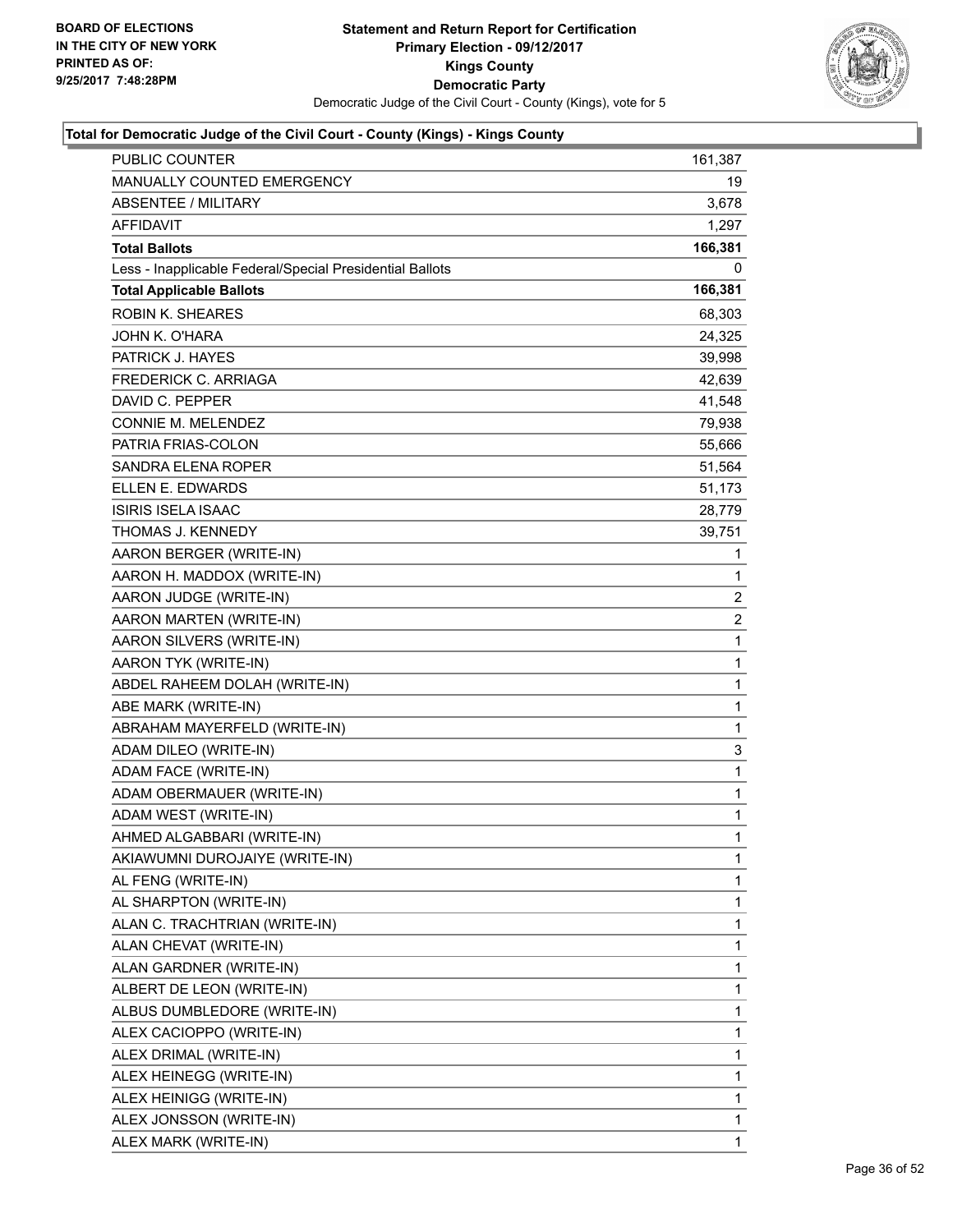

| ALEXANDER BOROGIN (WRITE-IN)     | 1                       |
|----------------------------------|-------------------------|
| ALFRED E. NEWMAN (WRITE-IN)      | 1                       |
| ALICKA AMPREY (WRITE-IN)         | 1                       |
| ALICKA AMPRY-SAMUEL (WRITE-IN)   | 1                       |
| ALICKA SAMUEL (WRITE-IN)         | 3                       |
| ALICKA SAUNDERS (WRITE-IN)       | 1                       |
| ALLEGRA GLASSHAWSER (WRITE-IN)   | 1                       |
| ALLEN GREENE (WRITE-IN)          | 1                       |
| ALLEN KARACHUN (WRITE-IN)        | 1                       |
| ALLIE MEIZHSCH (WRITE-IN)        | 1                       |
| ALLYSON FRANKLIN (WRITE-IN)      | 1                       |
| ALOW LAWN (WRITE-IN)             | 1                       |
| AMANDA FARIAS (WRITE-IN)         | 1                       |
| AMANDA JACK (WRITE-IN)           | 1                       |
| AMANDA MAYER (WRITE-IN)          | 1                       |
| AMANDA MAYU (WRITE-IN)           | 1                       |
| AMI SHANER (WRITE-IN)            | 1                       |
| AMRAN KAHN (WRITE-IN)            | 1                       |
| AMY BLUM (WRITE-IN)              | 1                       |
| AMY COLE (WRITE-IN)              | 1                       |
| AMY GOODMAN (WRITE-IN)           | 1                       |
| ANDREA BIBLE (WRITE-IN)          | 1                       |
| ANDRES RODRIGUEZ (WRITE-IN)      | 1                       |
| ANDREW GREEN (WRITE-IN)          | 1                       |
| ANDREW JACKSON (WRITE-IN)        | 1                       |
| ANDREW LISKO (WRITE-IN)          | $\overline{\mathbf{c}}$ |
| ANDREW MCGORY (WRITE-IN)         | 1                       |
| ANDREW NAPOLITANO (WRITE-IN)     | 1                       |
| ANDREW SLOAT (WRITE-IN)          | 1                       |
| ANDREW V BRIN (WRITE-IN)         | 1                       |
| ANDREW WILLIAMS (WRITE-IN)       | 1                       |
| ANNETTE M ROBINSON (WRITE-IN)    | 1                       |
| ANRUM LAZER GOLDSTEIN (WRITE-IN) | 1                       |
| ANTHONY WEINER (WRITE-IN)        | 1                       |
| ANTOINE ROYSTON (WRITE-IN)       | 2                       |
| ANTONIETTA FUCCIO (WRITE-IN)     | 1                       |
| ANTONIO REYNOSA (WRITE-IN)       | 1                       |
| AOIFE BENNETT (WRITE-IN)         | 1                       |
| ARON GRAUS (WRITE-IN)            | 1                       |
| ARRON NAPARSTER (WRITE-IN)       | 1                       |
| ARTHER FOGAL (WRITE-IN)          | 1                       |
| ARTHUR AIDALA (WRITE-IN)         | 1                       |
| ARTHUR EDWARDS (WRITE-IN)        |                         |
|                                  | $\overline{2}$          |
| ARTHUR GRUENER (WRITE-IN)        | 1                       |
| ARTHUR SCHURR (WRITE-IN)         | 1                       |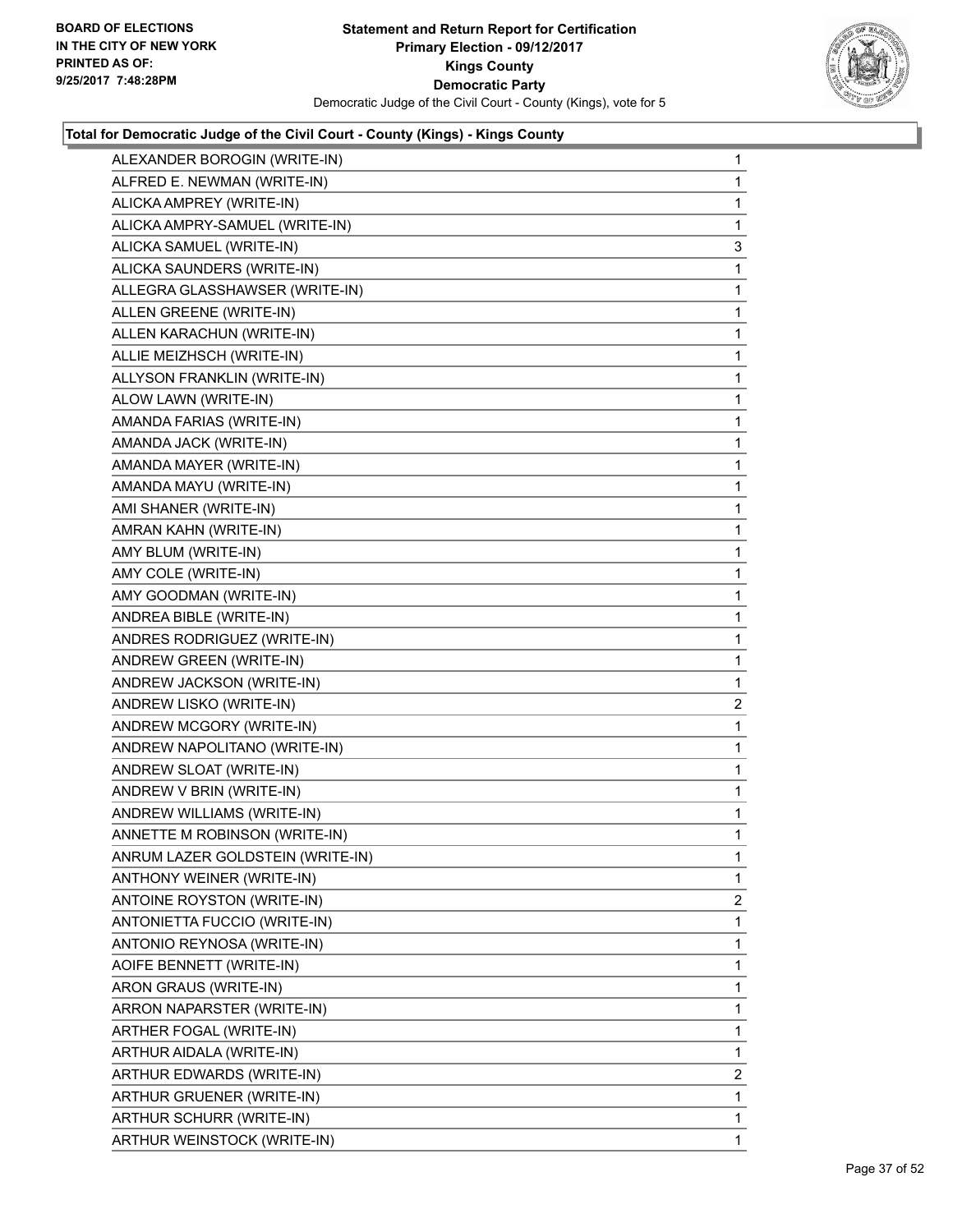

| ARYEH ZRU STORCH (WRITE-IN)       | 1 |
|-----------------------------------|---|
| <b>ASHAM PATEL (WRITE-IN)</b>     | 1 |
| <b>ASHLEY SHARPTON (WRITE-IN)</b> | 2 |
| <b>ASSATA SHAKUR (WRITE-IN)</b>   | 1 |
| AUDREY EPSTIEN (WRITE-IN)         | 1 |
| AVROHOM MICHELSON (WRITE-IN)      | 1 |
| AYN DUCAO (WRITE-IN)              | 1 |
| B. OBAMA (WRITE-IN)               | 1 |
| <b>BAO NGYUN (WRITE-IN)</b>       | 1 |
| BARBARA L JAY (WRITE-IN)          | 1 |
| <b>BARRY FISHMAN (WRITE-IN)</b>   | 1 |
| BARRY RUPENT (WRITE-IN)           | 1 |
| BASYA KASINIB (WRITE-IN)          | 1 |
| <b>BEN CHADWICK (WRITE-IN)</b>    | 1 |
| BEN COHEN (WRITE-IN)              | 1 |
| BEN MORRON (WRITE-IN)             | 1 |
| BENNY COHEN (WRITE-IN)            | 1 |
| BENYAMIN ZEV BENDIT (WRITE-IN)    | 1 |
| BERNARD GRAHAM (WRITE-IN)         | 1 |
| <b>BERNICE WONCH (WRITE-IN)</b>   | 1 |
| BERNIE SANDERS (WRITE-IN)         | 9 |
| BETH BALTIMORE (WRITE-IN)         | 5 |
| BETH HARROW (WRITE-IN)            | 1 |
| BETTY BONANNO (WRITE-IN)          | 1 |
| BILL DE BLASIO (WRITE-IN)         | 1 |
| BINYAMIE KAHN (WRITE-IN)          | 1 |
| <b>BLAKE KEASEY (WRITE-IN)</b>    | 1 |
| <b>BOB PINCUS (WRITE-IN)</b>      | 1 |
| <b>BOB SAGAT (WRITE-IN)</b>       | 1 |
| BONNIE BLONDELL (WRITE-IN)        | 1 |
| BRADLEY C. GUNYOA (WRITE-IN)      | 1 |
| <b>BRANY NEIBU (WRITE-IN)</b>     | 1 |
| BRANY NEIMAN (WRITE-IN)           | 1 |
| BRIAN A. FOX (WRITE-IN)           | 1 |
| BRIAN CUNNINGHAM (WRITE-IN)       | 1 |
| <b>BRIAN KELLEY (WRITE-IN)</b>    | 1 |
| BRIAN MOONEY (WRITE-IN)           | 1 |
| BRIAN ZIMMEREMAN (WRITE-IN)       | 1 |
| CANDALE CARPONTER (WRITE-IN)      | 1 |
| CARLINA RIVERA (WRITE-IN)         | 1 |
| CARLOS MALGAR (WRITE-IN)          | 1 |
| CARLOS MENCHACA (WRITE-IN)        | 2 |
| CAROLYN E WADE (WRITE-IN)         | 2 |
| CAROLYN WADE (WRITE-IN)           | 8 |
| CASEY WARZBACH (WRITE-IN)         | 1 |
| CECILIA CORTEZ (WRITE-IN)         | 1 |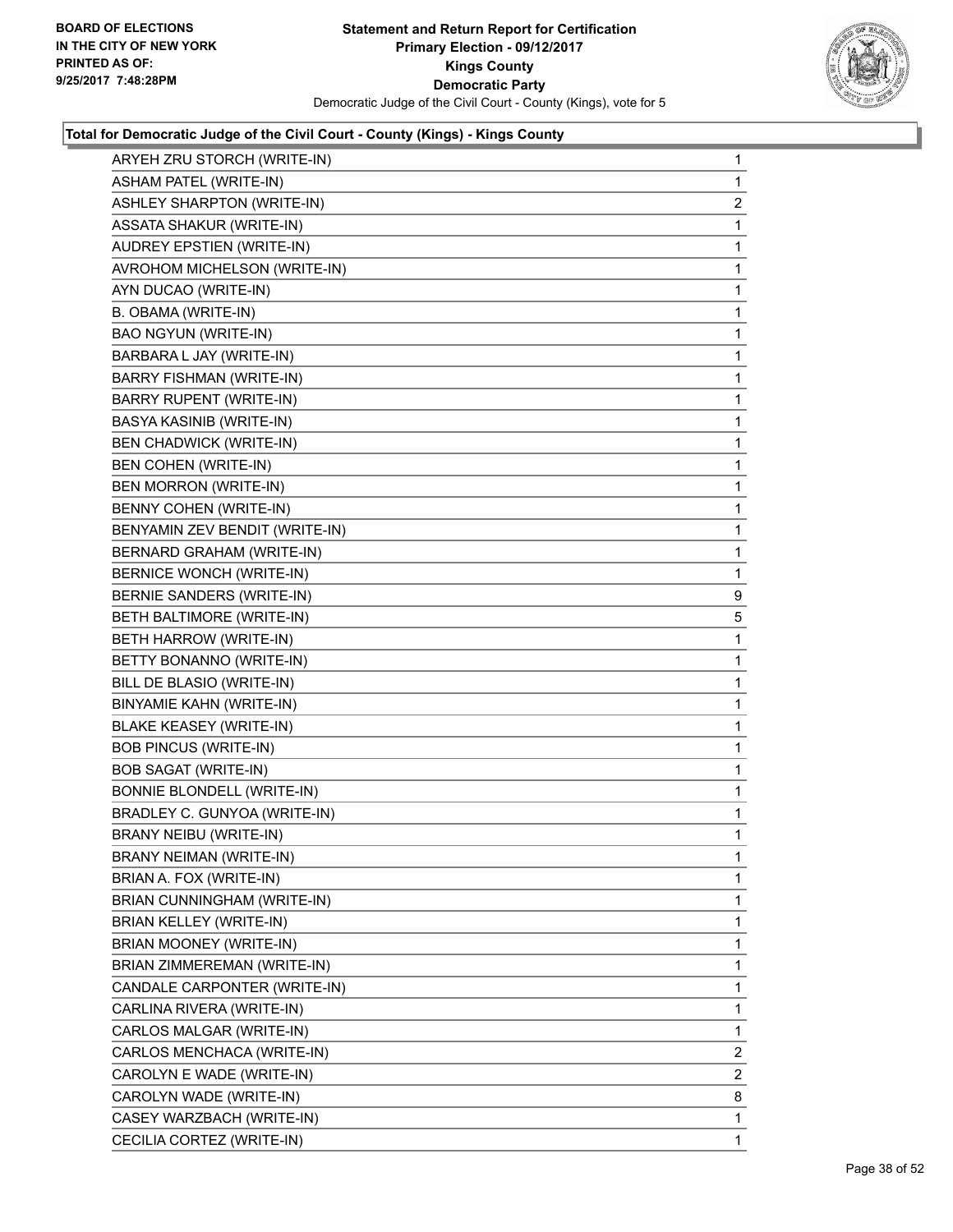

| CHAIM DEUTSCH (WRITE-IN)      | 1              |
|-------------------------------|----------------|
| CHAIN BABMANN (WRITE-IN)      | $\mathbf{1}$   |
| CHARLENE MCCRAY (WRITE-IN)    | $\mathbf{1}$   |
| CHARLES HAEUSSLER (WRITE-IN)  | 1              |
| CHARLES J. TAFOYA (WRITE-IN)  | 1              |
| CHARLES LIU (WRITE-IN)        | $\mathbf{1}$   |
| CHARLES OAKLEY (WRITE-IN)     | 1              |
| CHARLES R. SMITH (WRITE-IN)   | 1              |
| CHASE FRIEDMAN (WRITE-IN)     | 1              |
| CHASE GRAY (WRITE-IN)         | 1              |
| CHEIM TWERSKY (WRITE-IN)      | 1              |
| CHRIS FAZZALARA (WRITE-IN)    | $\mathbf{1}$   |
| CHRIS HANNAH (WRITE-IN)       | 1              |
| CHRIS OCONNOR (WRITE-IN)      | 1              |
| CHRIS REID (WRITE-IN)         | 6              |
| CHRIS SINA (WRITE-IN)         | 1              |
| CHRISTIAN EDWARDS (WRITE-IN)  | 1              |
| CHRISTIAN KLOSSNER (WRITE-IN) | $\mathbf{1}$   |
| CHRISTOPHER CARTER (WRITE-IN) | 1              |
| CHRISTOPHER G REID (WRITE-IN) | $\overline{2}$ |
| CHRISTOPHER WRIGHT (WRITE-IN) | 1              |
| CHRU D'EMIC (WRITE-IN)        | 1              |
| CLAYTON CAPP (WRITE-IN)       | 1              |
| CLINTON HUGHES (WRITE-IN)     | $\mathbf{1}$   |
| CODY MCCONE (WRITE-IN)        | 1              |
| CODY WILSON (WRITE-IN)        | 1              |
| COLIN KAPERNICK (WRITE-IN)    | 1              |
| COLIN TULEY (WRITE-IN)        | 1              |
| CONNIE DUBAL (WRITE-IN)       | 1              |
| CONNIE MELANDY (WRITE-IN)     | $\mathbf{1}$   |
| CONSTAND VILIJOEN (WRITE-IN)  | 1              |
| CONSVELO MELENDEZ (WRITE-IN)  | 1              |
| CORA CLUM (WRITE-IN)          | 1              |
| CORY PROVOST (WRITE-IN)       | $\mathbf{2}$   |
| COSMO FIJIYAUNA (WRITE-IN)    | 1              |
| CRAIG KONIECEKO (WRITE-IN)    | 1              |
| DAN BONANNO (WRITE-IN)        | 2              |
| DAN TURBOW (WRITE-IN)         | 1              |
| DANIEL HO JAY (WRITE-IN)      | 1              |
| DANIEL JUDE CLARK (WRITE-IN)  | 1              |
| DANIEL SONCION (WRITE-IN)     | 1              |
| DANIELLE CASTOR (WRITE-IN)    | 1              |
| DANNY DEVITO (WRITE-IN)       | 1              |
| DARNS WADIA (WRITE-IN)        | 1              |
| DAVID BABBOT-KLEIN (WRITE-IN) | 1              |
| DAVID BALLY (WRITE-IN)        | 1              |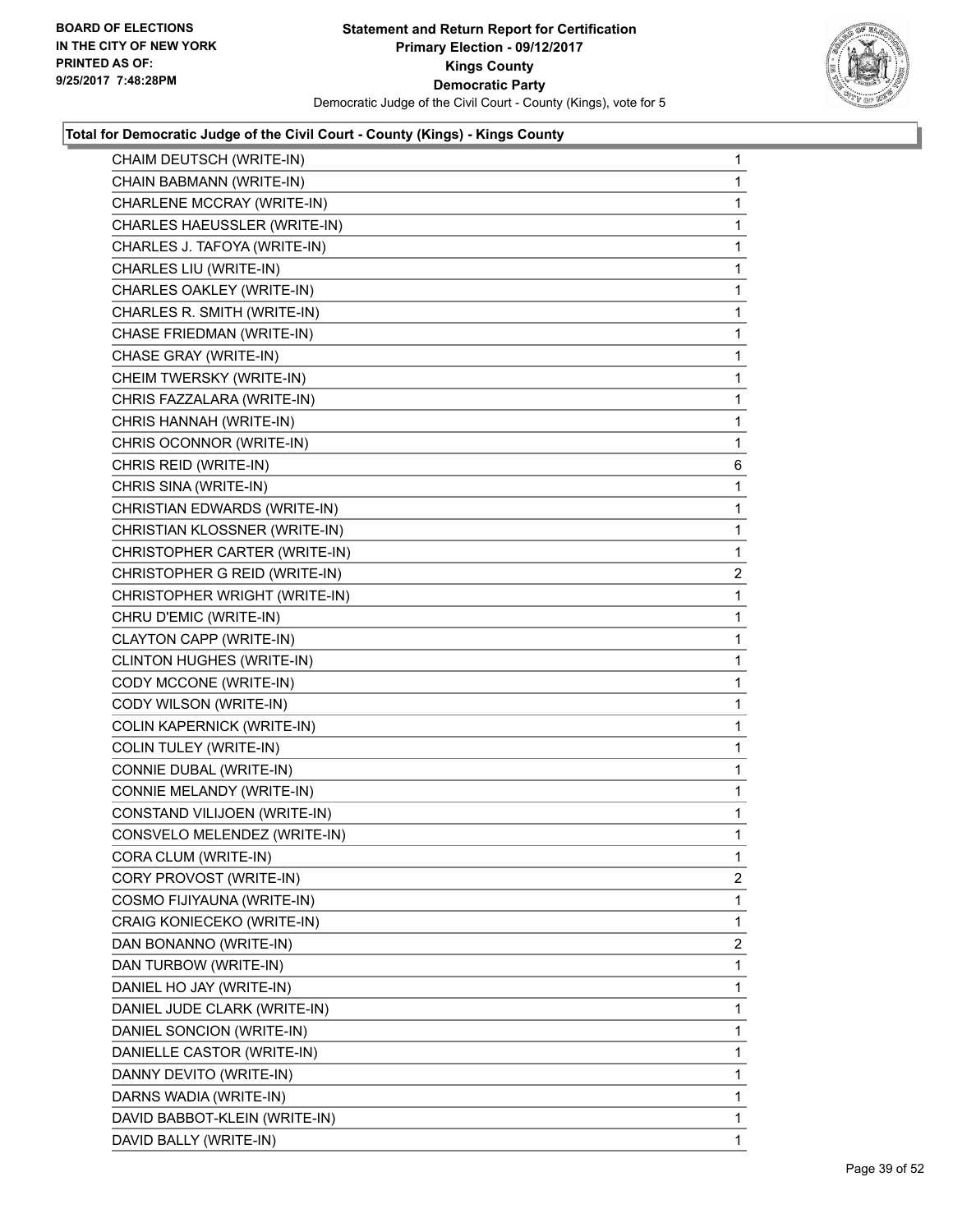

| DAVID CARROLL (WRITE-IN)           | 1              |
|------------------------------------|----------------|
| DAVID E. POLEN (WRITE-IN)          | 1              |
| DAVID HERSHKOWITZ (WRITE-IN)       | 1              |
| DAVID KATZENSTEIN (WRITE-IN)       | 1              |
| DAVID KWIAT KOWSKI (WRITE-IN)      | 1              |
| DAVID NIDERMAN (WRITE-IN)          | 1              |
| DAVID O DANUENS (WRITE-IN)         | 5              |
| DAVID PEREZ (WRITE-IN)             | 1              |
| DAVID WEINRAUB (WRITE-IN)          | 1              |
| DAVID WEISS (WRITE-IN)             | 1              |
| DAVID WEWBACH (WRITE-IN)           | 1              |
| DEANA EDWARDS (WRITE-IN)           | 1              |
| DEBRA FENSTER (WRITE-IN)           | 1              |
| DELROY LINDO (WRITE-IN)            | 1              |
| DENA DOUGLAS (WRITE-IN)            | 1              |
| DEREFIM NECKLES (WRITE-IN)         | 34             |
| DEVORAH KAHN (WRITE-IN)            | 1              |
| DIN NOISE (WRITE-IN)               | 1              |
| DIONNE FABIATES (WRITE-IN)         | 1              |
| DONALD J TRUMP (WRITE-IN)          | 1              |
| DONALD MATEO (WRITE-IN)            | 1              |
| DONALD TRUMP (WRITE-IN)            | 7              |
| DONALD TRUMP, JR. (WRITE-IN)       | 1              |
| DORNA LEVINE (WRITE-IN)            | 1              |
| DOUGLAS BANKOR (WRITE-IN)          | 1              |
| DOV HIKIND (WRITE-IN)              | 3              |
| DOV NOVE (WRITE-IN)                | 1              |
| DYNISHAL GROSS (WRITE-IN)          | $\overline{2}$ |
| ELAINE SCHACK-RODRIGUEZ (WRITE-IN) | 1              |
| ELENA BARON (WRITE-IN)             | 115            |
| ELENA BROWN (WRITE-IN)             | 1              |
| ELENA ROPER (WRITE-IN)             | 1              |
| ELENG BURON (WRITE-IN)             | 1              |
| ELI MANNING (WRITE-IN)             | 1              |
| ELIEZER GRUEN (WRITE-IN)           | 1              |
| ELISE BLAWTEIN (WRITE-IN)          | 1              |
| ELIZABETH DANIEL (WRITE-IN)        | 1              |
| ELIZABETH ISAACS (WRITE-IN)        | 1              |
| ELLIOT GOLDBERG (WRITE-IN)         | 1              |
| EMILY FURQUHARSON (WRITE-IN)       | 1              |
| EMILY KNIES (WRITE-IN)             | 1              |
| EMILY WASSERMAN (WRITE-IN)         | 1              |
| EMMA GOLDMAN (WRITE-IN)            | 1              |
| EMMA HOWELL (WRITE-IN)             | 1              |
| EMMA KARASZ (WRITE-IN)             | 1              |
| EMMA WOHLBERG (WRITE-IN)           | 1              |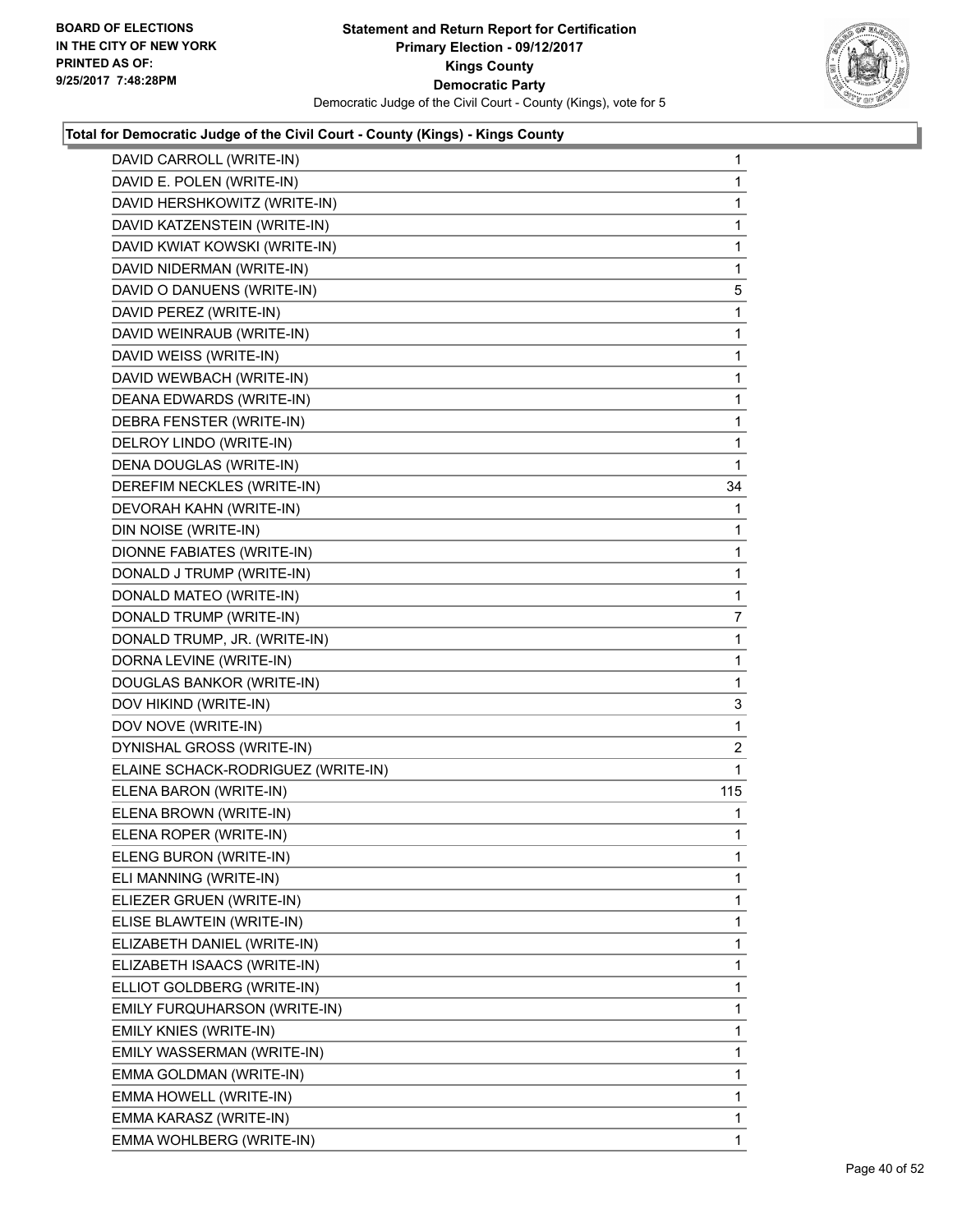

| ERIC ADAMS (WRITE-IN)                 | $\overline{7}$ |
|---------------------------------------|----------------|
| ERIC GONZALEZ (WRITE-IN)              | $\overline{2}$ |
| ERIC SOHNSON (WRITE-IN)               | 1              |
| ERIC TOMSON (WRITE-IN)                | 1              |
| ERIC TRUMP (WRITE-IN)                 | 1              |
| ERIC W MCCLURE (WRITE-IN)             | 1              |
| ERROL LEWIS (WRITE-IN)                | 1              |
| ESTAJO KOSLOW (WRITE-IN)              | 1              |
| ESTEE GELMAN (WRITE-IN)               | 1              |
| ESTHER REICH (WRITE-IN)               | 1              |
| ETHAN CHAISSON (WRITE-IN)             | 1              |
| ETHAN PHILLIPS (WRITE-IN)             | 1              |
| EUGENE DEBB (WRITE-IN)                | 1              |
| EVELYN GARCIA (WRITE-IN)              | 1              |
| FAISAL ALAM (WRITE-IN)                | 1              |
| FELIPE PEREZ (WRITE-IN)               | 1              |
| FELIX ORTIZ (WRITE-IN)                | 3              |
| FLOYD SR. BERNARD SORRNGER (WRITE-IN) | 1              |
| FORD JOACHIM (WRITE-IN)               | 1              |
| FRAIDY MOSHEY WEISS (WRITE-IN)        | 1              |
| FRAN STREICH (WRITE-IN)               | 1              |
| FRANK HELLEN (WRITE-IN)               | 5              |
| FRANK WEISSE (WRITE-IN)               | 1              |
| FRED HAMPTON (WRITE-IN)               | 1              |
| FRED HOCHBAUM (WRITE-IN)              | 1              |
| FREDERICK PAREIAEA (WRITE-IN)         | 1              |
| FREYA ROSENSTEIN (WRITE-IN)           | 1              |
| FRUMET BRECHER (WRITE-IN)             | 1              |
| <b>GABRIEL GARCIA (WRITE-IN)</b>      | $\mathbf{1}$   |
| <b>GABRIELA TULLY (WRITE-IN)</b>      | 1              |
| <b>GABRIELLA RICHMAN (WRITE-IN)</b>   | 1              |
| <b>GARY MARTON (WRITE-IN)</b>         | 1              |
| GARY SHAFFER (WRITE-IN)               | 1              |
| GEOFF BEAR EDWARDS (WRITE-IN)         | 1              |
| <b>GEORGE SHEA (WRITE-IN)</b>         | 1              |
| <b>GEORGE WASHINGTON (WRITE-IN)</b>   | $\mathbf{1}$   |
| GERAD MCCABE (WRITE-IN)               | 1              |
| GERARD MCCABE (WRITE-IN)              | 1              |
| GERORD KEOGH (WRITE-IN)               | 1              |
| <b>GERRY HATHAWAY (WRITE-IN)</b>      | 1              |
| GITTIE KLEIN (WRITE-IN)               | 1              |
| GRAHAM MAJORHART (WRITE-IN)           | 1              |
| <b>GRAINNE O'NEILL (WRITE-IN)</b>     | 2              |
| GREG GOMEZ (WRITE-IN)                 | 1              |
| GREG WERSCHING (WRITE-IN)             | 1              |
| <b>GREGG STUFF (WRITE-IN)</b>         | 1              |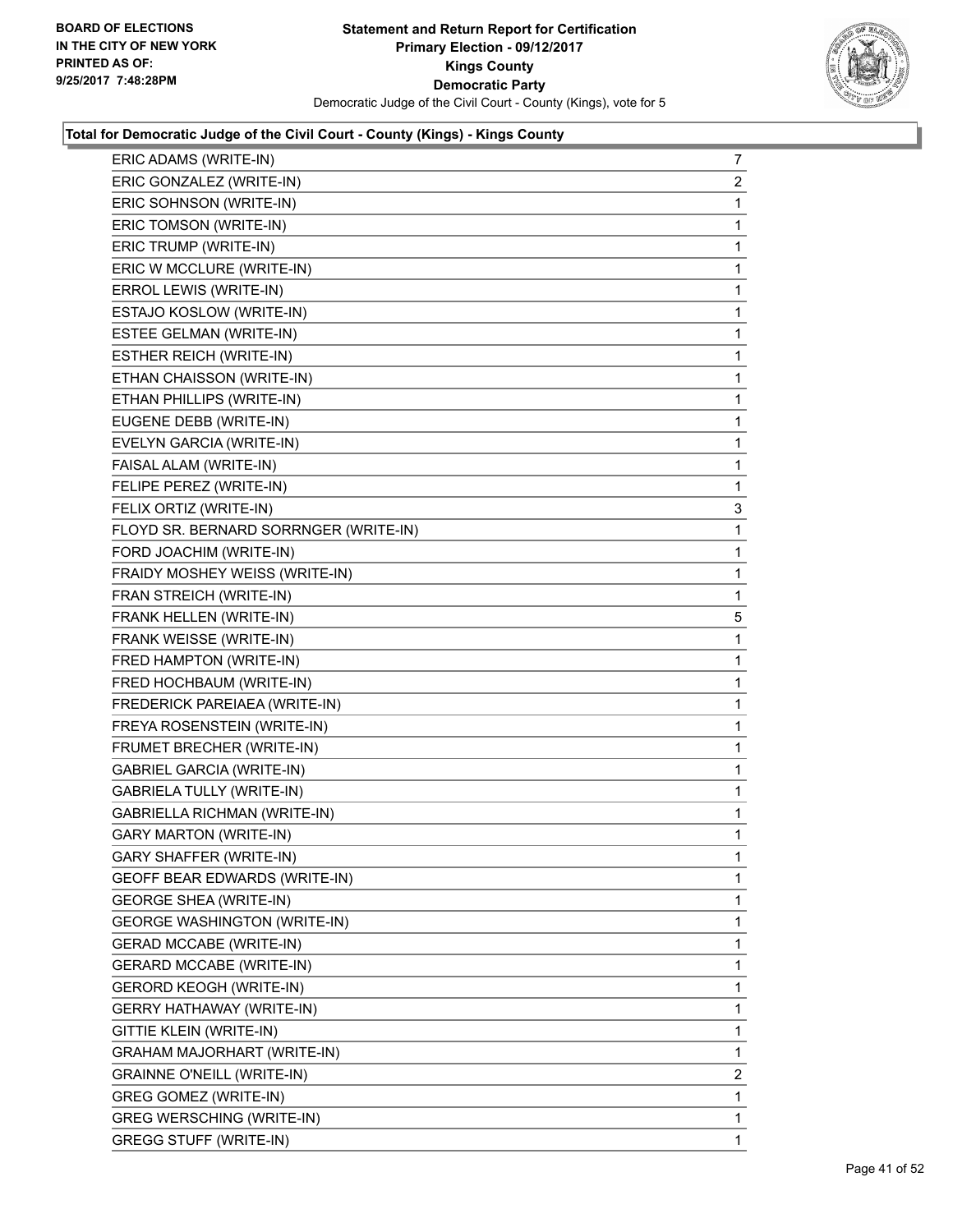

| GREGORY DAVIDSON (WRITE-IN)          | $\mathbf{1}$ |
|--------------------------------------|--------------|
| <b>GREGORY GLIEDMAN (WRITE-IN)</b>   | $\mathbf{1}$ |
| <b>GREGORY R MITCHELL (WRITE-IN)</b> | 1            |
| <b>GRYPH SHAPIRO (WRITE-IN)</b>      | 1            |
| HAKEEM JEFFRIES (WRITE-IN)           | 2            |
| HAL FRIEDMAN (WRITE-IN)              | 1            |
| HALUK SAVCI (WRITE-IN)               | 1            |
| HANNAH ALEXANDER (WRITE-IN)          | $\mathbf 1$  |
| HANNY ABDULLAH (WRITE-IN)            | 1            |
| HAROLD SCHWARTZ (WRITE-IN)           | 1            |
| HAROLD STONE (WRITE-IN)              | $\mathbf 1$  |
| HARRY RUBIN-FAURE (WRITE-IN)         | 1            |
| HASSAN O BARKSDALE (WRITE-IN)        | 1            |
| HEIDI CESARE (WRITE-IN)              | 1            |
| HEMALEE PATEL (WRITE-IN)             | 18           |
| HENDY RAWICKI (WRITE-IN)             | $\mathbf{1}$ |
| HENRY BUTLER (WRITE-IN)              | 4            |
| HENRY ROSENBERG (WRITE-IN)           | 2            |
| HERSHEL NEIMAN (WRITE-IN)            | 1            |
| HETTIE POWELL (WRITE-IN)             | $\mathbf{1}$ |
| HILLARY CLINTON (WRITE-IN)           | 3            |
| HOWARD RUDITZKY (WRITE-IN)           | 1            |
| HOWARD SMITHS (WRITE-IN)             | 1            |
| IAN D. GIRSHEK (WRITE-IN)            | 2            |
| IGENIE F HARRIS-BLENMAN (WRITE-IN)   | 1            |
| ILAWA GLAZER (WRITE-IN)              | $\mathbf{1}$ |
| ILENE RICHMOND (WRITE-IN)            | 1            |
| INEZ D. BARRON (WRITE-IN)            | 1            |
| INGRID SCHOLZE (WRITE-IN)            | $\mathbf{1}$ |
| IRA ZALCMAN (WRITE-IN)               | 1            |
| ISAAC FREUND (WRITE-IN)              | 1            |
| <b>ISAAC REISMAN (WRITE-IN)</b>      | 1            |
| <b>ISAAC TESSLER (WRITE-IN)</b>      | 1            |
| <b>ISABEL BURTON (WRITE-IN)</b>      | 1            |
| ISSA KOHLER-HAUSMANN (WRITE-IN)      | 1            |
| ISSAC MAYERFELD (WRITE-IN)           | 1            |
| <b>ISUSIN ISAAR (WRITE-IN)</b>       | 1            |
| JABARI BRISPORT (WRITE-IN)           | 3            |
| JACK BROWN (WRITE-IN)                | 1            |
| JACK EMERY (WRITE-IN)                | 1            |
| JACK STOLLER (WRITE-IN)              | 2            |
| JACK UNDERWOOD (WRITE-IN)            | 1            |
| JACOB REISMAN (WRITE-IN)             | 1            |
| JACQUELINE E. GASKIN (WRITE-IN)      | 1            |
| JACQUELINE SHERMAN (WRITE-IN)        | 1            |
| JAKE MARK (WRITE-IN)                 | 1            |
|                                      |              |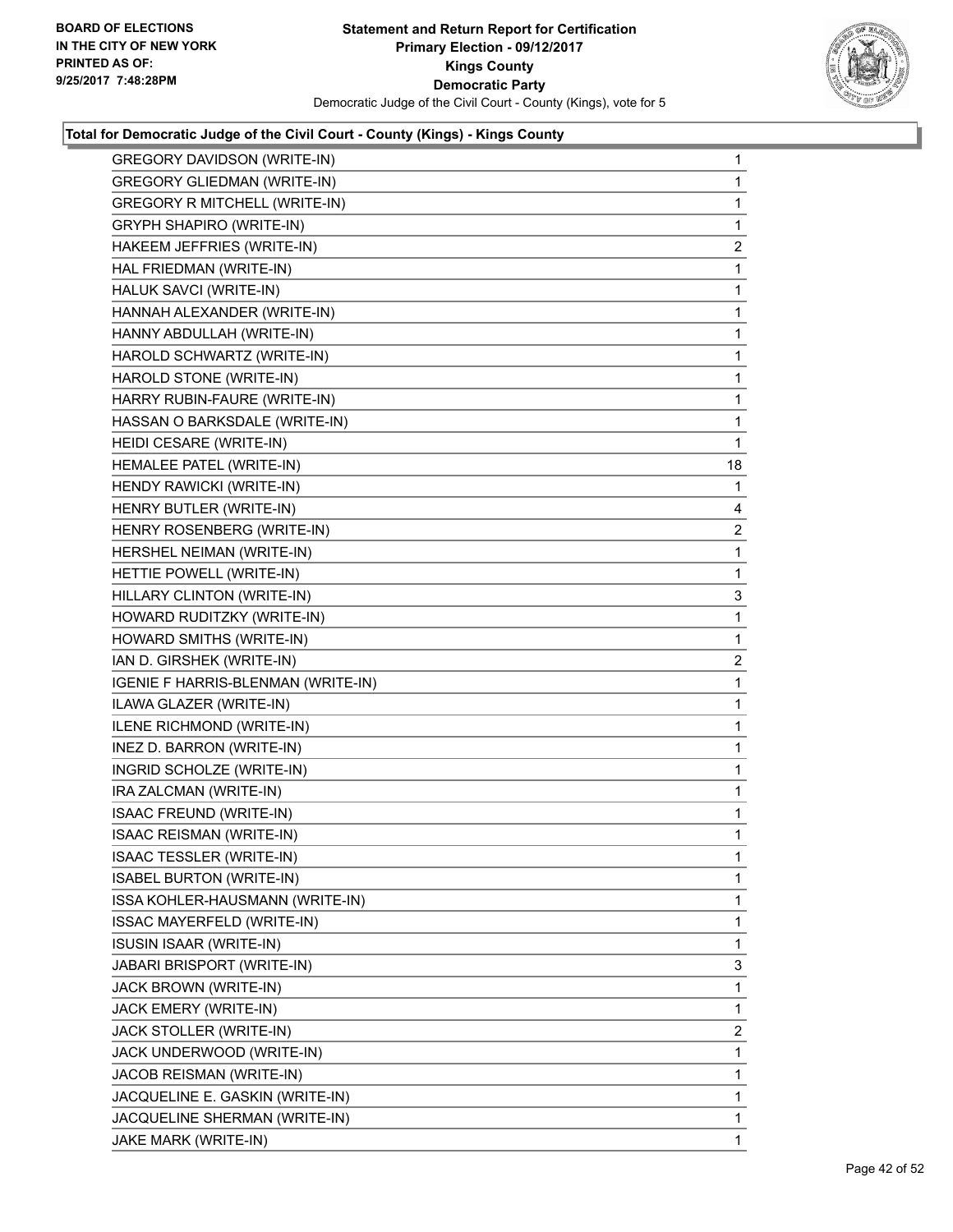

| JAMES D. MARION (WRITE-IN)       | 1 |
|----------------------------------|---|
| JAMES FYFLE (WRITE-IN)           | 1 |
| JAMES GRAHAM (WRITE-IN)          | 1 |
| JAMES MORRISON (WRITE-IN)        | 1 |
| JANE SMITHS (WRITE-IN)           | 1 |
| JASMINE ROGERS (WRITE-IN)        | 1 |
| JASON RENEE (WRITE-IN)           | 1 |
| JASON WIKER (WRITE-IN)           | 1 |
| JAVID C. PEPER (WRITE-IN)        | 1 |
| JEFFREY FENSTER (WRITE-IN)       | 1 |
| JENNE WEJMEN (WRITE-IN)          | 1 |
| JENNIFER FARRELLY (WRITE-IN)     | 1 |
| JENNIFER LEVY (WRITE-IN)         | 1 |
| JENNIFER MELILLO (WRITE-IN)      | 1 |
| JEREMY A HOFFMAN (WRITE-IN)      | 1 |
| JEROME HAYLER (WRITE-IN)         | 1 |
| JESSE JACKSON (WRITE-IN)         | 1 |
| JESSE SOLOMON (WRITE-IN)         | 1 |
| JESSICA GOLDTHWAITE (WRITE-IN)   | 1 |
| JESSIUO UIMPLE (WRITE-IN)        | 1 |
| JIM BOONE (WRITE-IN)             | 1 |
| JIM LENE (WRITE-IN)              | 1 |
| JIM MORRISON (WRITE-IN)          | 1 |
| JIMMY MCMILLAN (WRITE-IN)        | 1 |
| JO ANNE SIMON (WRITE-IN)         | 1 |
| JOAN MILLMAN (WRITE-IN)          | 1 |
| JOHN A CALABRESE (WRITE-IN)      | 1 |
| JOHN BIGOLSKI (WRITE-IN)         | 1 |
| JOHN BUYSSE (WRITE-IN)           | 1 |
| JOHN CENA (WRITE-IN)             | 1 |
| JOHN DOE (WRITE-IN)              | 1 |
| JOHN DUE (WRITE-IN)              | 1 |
| JOHN DUVAL (WRITE-IN)            | 1 |
| JOHN H. LARSEN (WRITE-IN)        | 1 |
| JOHN HODGMAN (WRITE-IN)          | 1 |
| JOHN LEWIS (WRITE-IN)            | 1 |
| JOHN MAZZINI (WRITE-IN)          | 1 |
| JOHN OLIVER (WRITE-IN)           | 1 |
| JOHN Q.E. EUBANKS 111 (WRITE-IN) | 1 |
| JOHN SHEA (WRITE-IN)             | 1 |
| JOHN SMITH (WRITE-IN)            | 1 |
| JOHN SMITHS (WRITE-IN)           | 1 |
| JOIUS BLUICH (WRITE-IN)          | 1 |
| JON STEWART (WRITE-IN)           | 1 |
| JONAH BRUNO (WRITE-IN)           | 1 |
| JONATHAN HAGLER (WRITE-IN)       | 1 |
|                                  |   |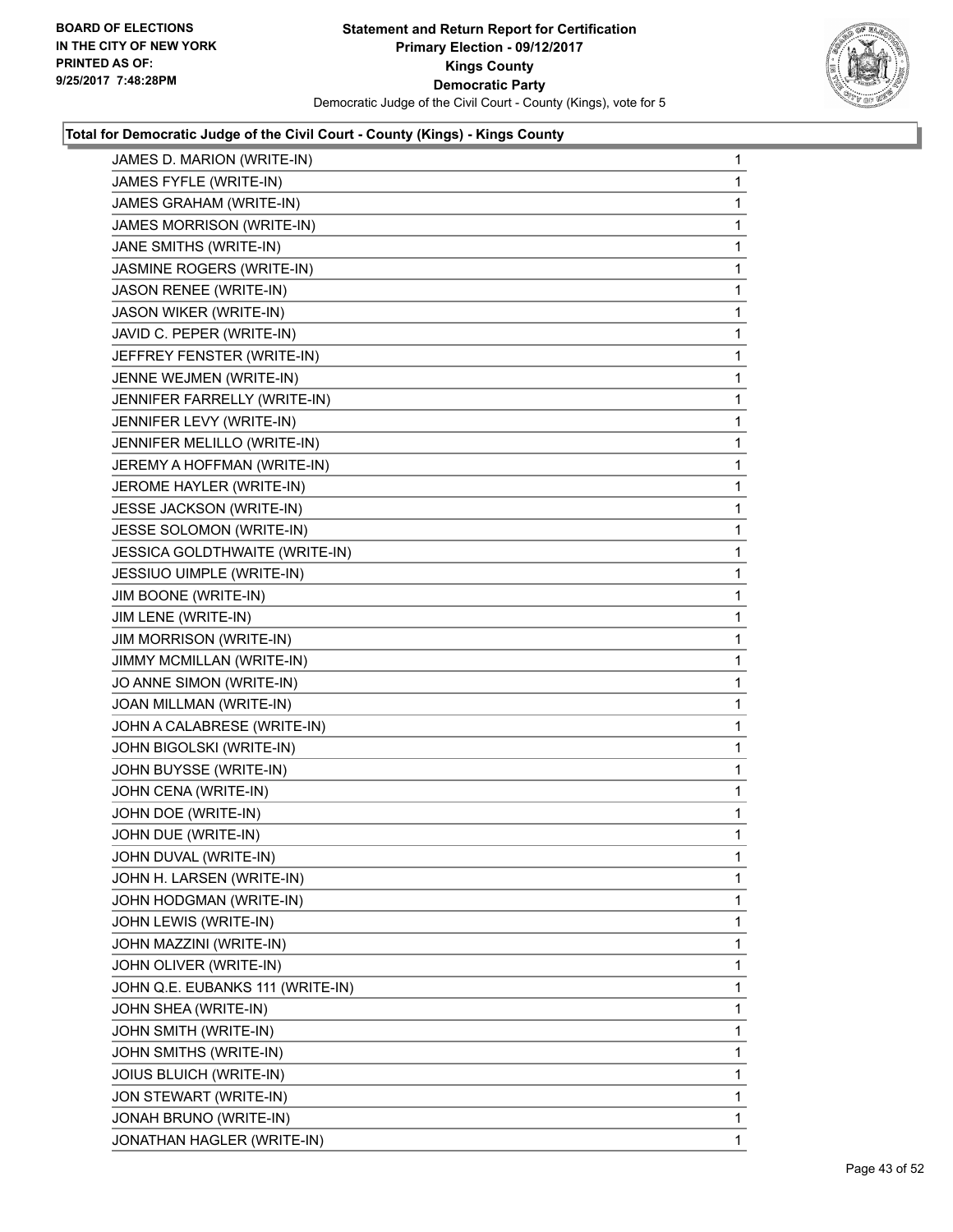

| JONATHAN SALTZMAN (WRITE-IN)   | $\mathbf{1}$   |
|--------------------------------|----------------|
| JORA CARROLL (WRITE-IN)        | 1              |
| JORDANA WOLF (WRITE-IN)        | 1              |
| JOSEPH THOMAS (WRITE-IN)       | 1              |
| JOSH REISBERG (WRITE-IN)       | 1              |
| JOSH SLALLER (WRITE-IN)        | 1              |
| JOSHUA JOSEPH LAX (WRITE-IN)   | 1              |
| JOSIE SCHIFFER (WRITE-IN)      | 1              |
| JOVAN SANTOPIETRO (WRITE-IN)   | 1              |
| JUAN MORALES (WRITE-IN)        | 1              |
| JUDGE MATHIS (WRITE-IN)        | 1              |
| JUDGE REINHOLD (WRITE-IN)      | 1              |
| JUDY MARK (WRITE-IN)           | 1              |
| JUDY MORRIS SANCHEZ (WRITE-IN) | 1              |
| JULIA FOLK (WRITE-IN)          | 1              |
| JULIE KAY (WRITE-IN)           | 1              |
| JULIE RENDELMAN (WRITE-IN)     | 1              |
| JULIE ROSENBERG (WRITE-IN)     | 1              |
| JULIEN RODRIGUEZ (WRITE-IN)    | 1              |
| KADER ELDYATEEM (WRITE-IN)     | 1              |
| KAI O BARKSDALE (WRITE-IN)     | 1              |
| KALMAN YAGER (WRITE-IN)        | 1              |
| KARI EPSTIEN (WRITE-IN)        | 1              |
| KARIN ADAM (WRITE-IN)          | 1              |
| KATALIN SZANTE (WRITE-IN)      | 1              |
| KATE GIESSEL (WRITE-IN)        | 1              |
| KATHERINE E POOR (WRITE-IN)    | 1              |
| KATHY LEVINE (WRITE-IN)        | 1              |
| KEITH POWERS (WRITE-IN)        | 1              |
| KELLY R HAGERTY (WRITE-IN)     | 1              |
| KENDEA A. JOHNSON (WRITE-IN)   | 1              |
| KEVIN PARKER (WRITE-IN)        | $\overline{2}$ |
| KHADER EL-YATEEM (WRITE-IN)    | 6              |
| KIERA BARRY (WRITE-IN)         | 1              |
| KIM ORTIZ (WRITE-IN)           | 1              |
| KING FLIPPINIPS (WRITE-IN)     | 1              |
| LAURA JACOBSON (WRITE-IN)      | 1              |
| LAUREN LOUKIA (WRITE-IN)       | 1              |
| LAURIE CUMBO (WRITE-IN)        | 2              |
| LAURIE TAMIS (WRITE-IN)        | $\overline{2}$ |
| LAWRENCE GOLDBERG (WRITE-IN)   | 1              |
| LEAH FAIGA KAHN (WRITE-IN)     | 1              |
| LEAH HIRTENFELD (WRITE-IN)     | 1              |
| LEAH KLEIN (WRITE-IN)          | 1              |
| LEAH ROTTENBERG (WRITE-IN)     | 1              |
| LEAH WENBERGER (WRITE-IN)      | 1              |
|                                |                |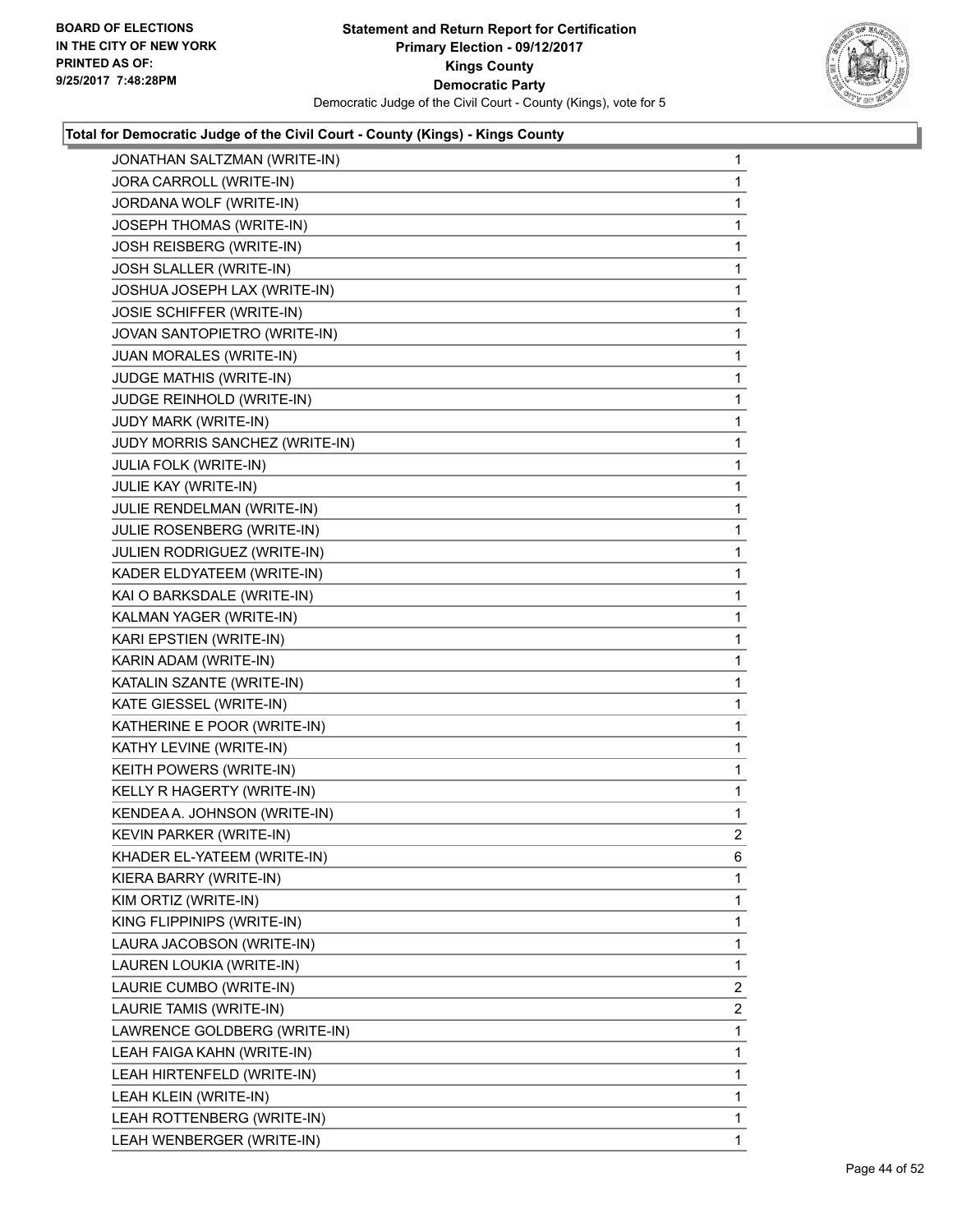

| LEE R SHUBERT (WRITE-IN)        | 1                       |
|---------------------------------|-------------------------|
| LEON OFMAN (WRITE-IN)           | 1                       |
| LEOPOLD GLUCK (WRITE-IN)        | 1                       |
| LESLIE GRUEN (WRITE-IN)         | 1                       |
| LETITIA JAMES (WRITE-IN)        | 1                       |
| LEYA PONNANSKI (WRITE-IN)       | 1                       |
| LIAM MCCABE (WRITE-IN)          | 1                       |
| LILY GOETZ (WRITE-IN)           | 1                       |
| LINDE PONCIANO (WRITE-IN)       | 1                       |
| LIN-MAVEL MIRANDA (WRITE-IN)    | 1                       |
| LISA BERKE (WRITE-IN)           | 1                       |
| LISA HOYES (WRITE-IN)           | 1                       |
| LISE GIBBS (WRITE-IN)           | 1                       |
| LIYA WEISS (WRITE-IN)           | 1                       |
| LOEVRD JOCOBSON (WRITE-IN)      | 1                       |
| LOUIS KLIEGER (WRITE-IN)        | 1                       |
| LOUIS STAHL (WRITE-IN)          | 1                       |
| LOURIN CUOMO (WRITE-IN)         | 1                       |
| LOYNETT SMITH (WRITE-IN)        | 1                       |
| LUCAS MICASLIN (WRITE-IN)       | 1                       |
| LUKE SCHRAM (WRITE-IN)          | 1                       |
| LUMI MICHELLE ROLLEY (WRITE-IN) | 1                       |
| LUNA DROUBI (WRITE-IN)          | $\overline{\mathbf{c}}$ |
| LYNNN CHANDHOK (WRITE-IN)       | 1                       |
| MADISON MCFERRIN (WRITE-IN)     | 1                       |
| MAGGIE SAALFIELD (WRITE-IN)     | 1                       |
| MALK STAHL (WRITE-IN)           | 1                       |
| MAMI GANFRIED (WRITE-IN)        | 1                       |
| MARC FINKLESTIEN (WRITE-IN)     | 1                       |
| MARCIA SIKOWITZ (WRITE-IN)      | 1                       |
| MARCOS MAGRI (WRITE-IN)         | 1                       |
| MARGARET PUTTERMAN (WRITE-IN)   | 1                       |
| MARILYN ROTHSTEIN (WRITE-IN)    | 1                       |
| MARJORIE MIESNER (WRITE-IN)     | 1                       |
| MARK BERKOWITZ (WRITE-IN)       | 1                       |
| MARK PAGLIVCO (WRITE-IN)        | 1                       |
| MARK PARTNOW (WRITE-IN)         | 1                       |
| MARK SOLOMON (WRITE-IN)         | 1                       |
| MARK TREYGER (WRITE-IN)         | 1                       |
| MARK VORKINK (WRITE-IN)         | 1                       |
| MARLENE ZURACK (WRITE-IN)       | 1                       |
| MARTIN GUGGENHEIM (WRITE-IN)    | 1                       |
| MARY ASHTON BURGH (WRITE-IN)    | 1                       |
| MARY E LUTZ (WRITE-IN)          | 1                       |
| MASON SAGEL (WRITE-IN)          | 1                       |
| MATHIEU EUGENE (WRITE-IN)       | 1                       |
|                                 |                         |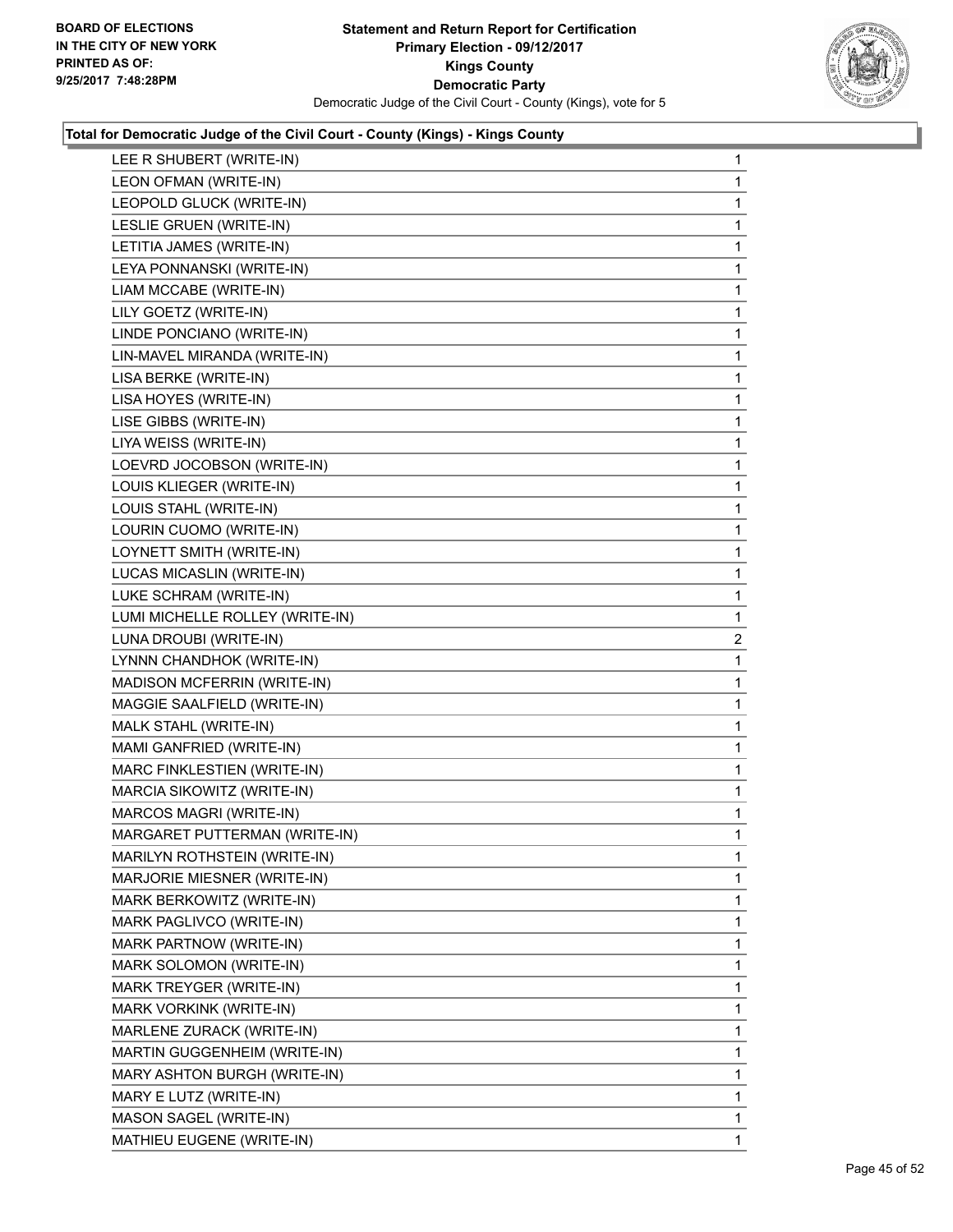

| MATT COWHERD (WRITE-IN)           | $\mathbf 1$             |
|-----------------------------------|-------------------------|
| MATT LURETT (WRITE-IN)            | 1                       |
| MATT VOLNER (WRITE-IN)            | $\mathbf{1}$            |
| MATTHEW COWHERD (WRITE-IN)        | 1                       |
| MATTHEW ELIAS (WRITE-IN)          | 1                       |
| MAUREEN GODWIN (WRITE-IN)         | 2                       |
| MAXINE H. PARK (WRITE-IN)         | 1                       |
| MAY CHIN (WRITE-IN)               | 1                       |
| MAYER MAYERFELD (WRITE-IN)        | $\mathbf{1}$            |
| <b>MEGAN DEMARUS (WRITE-IN)</b>   | 1                       |
| MENDEL WEISS (WRITE-IN)           | 1                       |
| MENT SABO (WRITE-IN)              | 1                       |
| MIA UNGER (WRITE-IN)              | 1                       |
| MICA SMITH (WRITE-IN)             | 1                       |
| MICHAEL CHRISEMER (WRITE-IN)      | 1                       |
| MICHAEL EMMETT RYAN (WRITE-IN)    | 1                       |
| MICHAEL HILLER (WRITE-IN)         | 1                       |
| MICHAEL J. HIZME (WRITE-IN)       | 1                       |
| MICHAEL J. WASSER (WRITE-IN)      | 1                       |
| MICHAEL KALT (WRITE-IN)           | 1                       |
| MICHAEL KEOGH (WRITE-IN)          | $\overline{\mathbf{c}}$ |
| MICHAEL LEE (WRITE-IN)            | 1                       |
| MICHAEL OPAK (WRITE-IN)           | 1                       |
| MICHAEL SCOTT (WRITE-IN)          | 1                       |
| MICHAEL SPEARS (WRITE-IN)         | 1                       |
| MICHAEL SPREI (WRITE-IN)          | 1                       |
| MICHAEL TVEITE (WRITE-IN)         | 1                       |
| MICHELLE BENOIT (WRITE-IN)        | 1                       |
| MICHELLE HAGLER (WRITE-IN)        | 1                       |
| MICHELLE OBAMA (WRITE-IN)         | $\overline{\mathbf{c}}$ |
| MILES KENYON (WRITE-IN)           | 1                       |
| MILES RAVITZ (WRITE-IN)           | 1                       |
| MILTON BLUM (WRITE-IN)            | 1                       |
| MILY BALAKIREV (WRITE-IN)         | 1                       |
| MINERVA MCGONAGALL (WRITE-IN)     | 1                       |
| MIRA KASINIB (WRITE-IN)           | 1                       |
| MIRIAM DAVES PARDO (WRITE-IN)     | 1                       |
| MIRIAM KLEIN (WRITE-IN)           | 1                       |
| MISNAN ROSALES (WRITE-IN)         | 1                       |
| MODEST MUDEORGFHY (WRITE-IN)      | $\mathbf{1}$            |
| MOIRA MELTZER-COHEN (WRITE-IN)    | $\mathbf{2}$            |
| MONICA HICKEY (WRITE-IN)          | 1                       |
| MONIQUE JACKSON HOWARD (WRITE-IN) | 5                       |
| MORDECHAI DECKELBAUM (WRITE-IN)   | 1                       |
| MORDECHAI HIRTENFELD (WRITE-IN)   | 1                       |
| MOREEN KING (WRITE-IN)            | 1                       |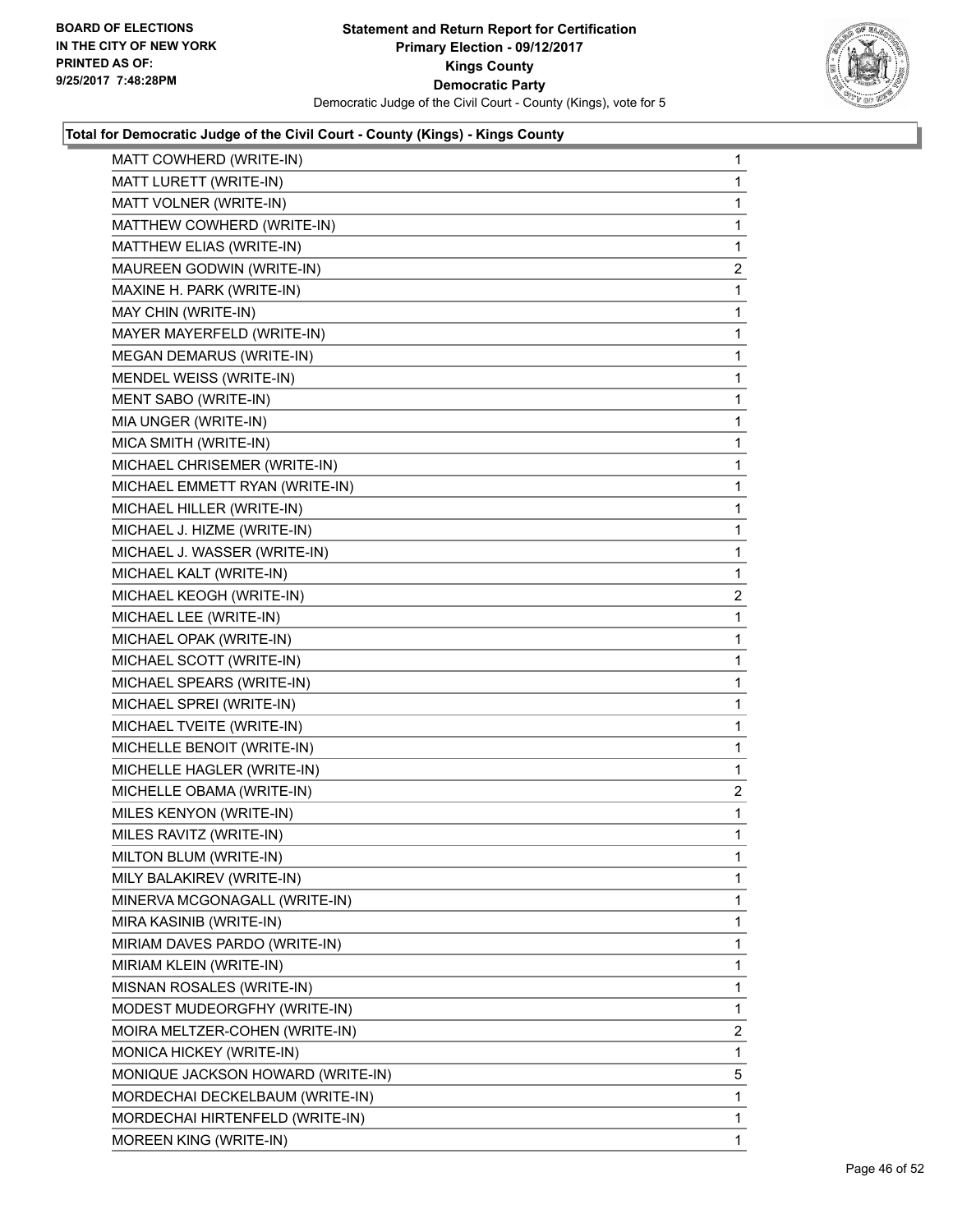

| MORTON AUIGDOR (WRITE-IN)          | $\mathbf{1}$ |
|------------------------------------|--------------|
| <b>MOSES FREUND (WRITE-IN)</b>     | 1            |
| <b>MOSES GRAUS (WRITE-IN)</b>      | 1            |
| MOSHE JACOBS (WRITE-IN)            | 1            |
| MOSHE KAHN (WRITE-IN)              | 1            |
| MYER LAUFER (WRITE-IN)             | 2            |
| NACHMAN HEIMFELD (WRITE-IN)        | 1            |
| NAMI KIM (WRITE-IN)                | 1            |
| NANCY BURNS (WRITE-IN)             | 1            |
| NANCY MARKOWITZ (WRITE-IN)         | 1            |
| NANCY MORAWITZ (WRITE-IN)          | 1            |
| NANCY TONG (WRITE-IN)              | 2            |
| NATHANIEL M. LEVINE (WRITE-IN)     | 1            |
| NED BERKE (WRITE-IN)               | 1            |
| NED LEVY JR (WRITE-IN)             | 1            |
| NEEMA MASSIRI-MOTLAGH (WRITE-IN)   | 1            |
| NEIL PFEFFER (WRITE-IN)            | 1            |
| NEIL WOHLBERG (WRITE-IN)           | 1            |
| NEWMAN ROBERT (WRITE-IN)           | 1            |
| NICK ROTF (WRITE-IN)               | 1            |
| NIKOLAI RIMSKY KORSAKOV (WRITE-IN) | 1            |
| NINA HAEUSSLER (WRITE-IN)          | 1            |
| NOACH DEAR (WRITE-IN)              | 1            |
| <b>NOLAN ELEY (WRITE-IN)</b>       | 1            |
| NORA CARROLL (WRITE-IN)            | 1            |
| NORA PETITGAND (WRITE-IN)          | 1            |
| NORMA ANDERSON (WRITE-IN)          | 1            |
| ODESSA KENNEDY (WRITE-IN)          | 1            |
| OLIVIA SCHMER ROSENBAUM (WRITE-IN) | 1            |
| OMAR GONZALEZ PAGAN (WRITE-IN)     | 1            |
| OSKAR ROSENSTEIN (WRITE-IN)        | 1            |
| PAMELA BUTELMAN (WRITE-IN)         | 1            |
| PAT TUISL (WRITE-IN)               | 1            |
| PATRICIA GATTLING (WRITE-IN)       | 1            |
| PATRICIA HEATON (WRITE-IN)         | 1            |
| PATRICK FAGAN (WRITE-IN)           | 1            |
| PAUL DANN (WRITE-IN)               | 1            |
| PAUL H. GURBURG (WRITE-IN)         | 1            |
| PAUL VAYGEN (WRITE-IN)             | 1            |
| PAUL WELLSTONE (WRITE-IN)          | 1            |
| PENELOPE JUNE STERN (WRITE-IN)     | 1            |
| PEREL BERGMAN (WRITE-IN)           | 1            |
| PESAR PUIC (WRITE-IN)              | 1            |
| PETA MONTABELLO (WRITE-IN)         | 1            |
| PETE CONNOLLY (WRITE-IN)           | 1            |
| PETER LAUGHTERE (WRITE-IN)         | 1            |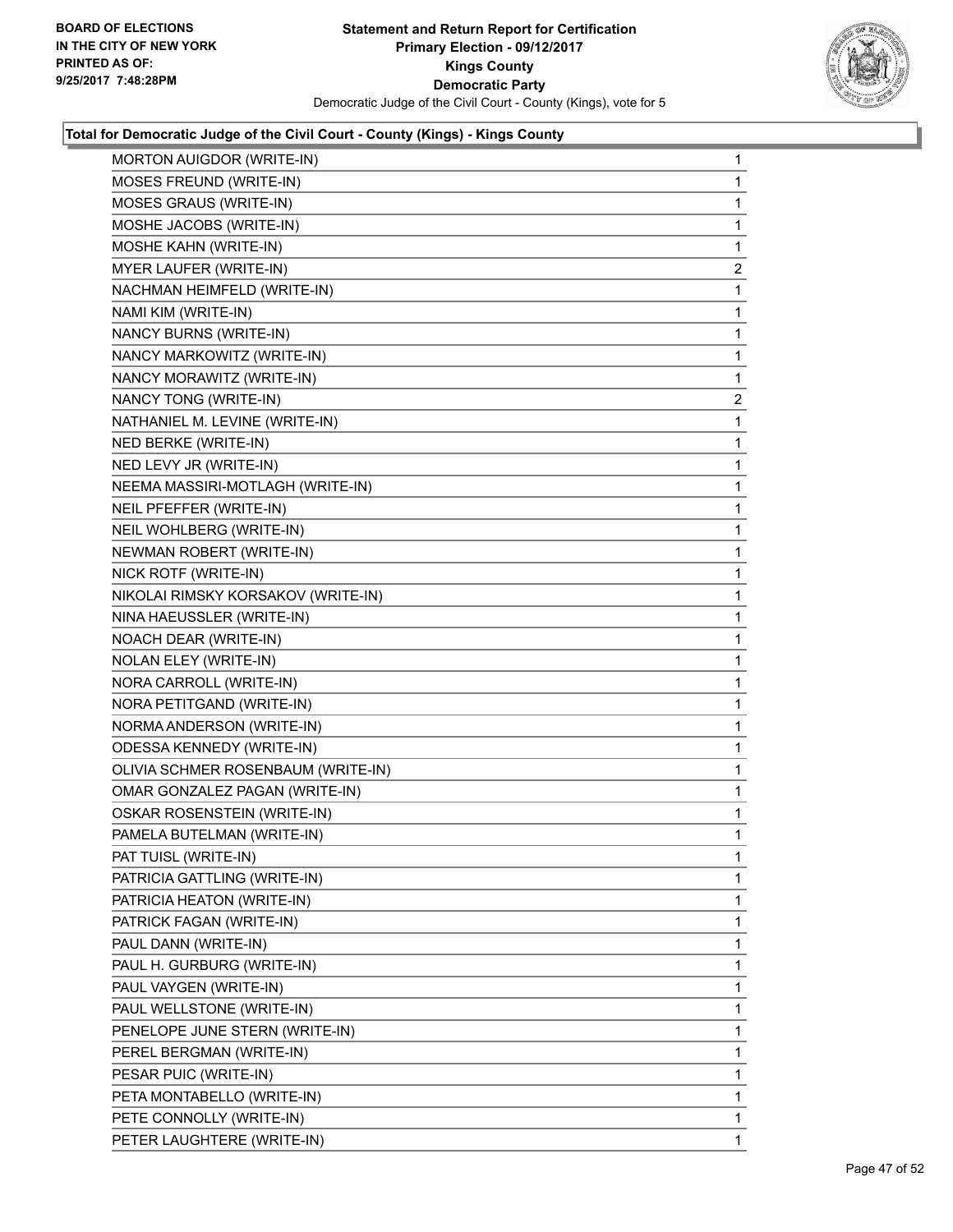

| PHIL ANDREWS (WRITE-IN)        | 1            |
|--------------------------------|--------------|
| PHILIP BRODY (WRITE-IN)        | 1            |
| PHILIP KASINIB (WRITE-IN)      | $\mathbf{1}$ |
| PIERRE SCHUIMENN (WRITE-IN)    | 1            |
| PINCUS GLAUBER (WRITE-IN)      | 1            |
| POPPY POMFREY (WRITE-IN)       | 1            |
| R'ALMORON CHEOBBER (WRITE-IN)  | 1            |
| RACHEL FREIER (WRITE-IN)       | 1            |
| RACHEL NICOTRA (WRITE-IN)      | 1            |
| RANA REISMAN (WRITE-IN)        | 1            |
| RANDI GREEN (WRITE-IN)         | 1            |
| RANDOLPH VISPREY (WRITE-IN)    | 1            |
| RANDY HERTZ (WRITE-IN)         | 1            |
| RANDY WAWGARTEN (WRITE-IN)     | 1            |
| RAPHAEL SCOTTO (WRITE-IN)      | 1            |
| REBECCA BRADLEY (WRITE-IN)     | 1            |
| RENATE LUNN (WRITE-IN)         | 1            |
| RICHARD BROWN (WRITE-IN)       | 1            |
| RICHARD SERRA (WRITE-IN)       | 1            |
| RIFKIE FREUND (WRITE-IN)       | 1            |
| RIVKY BERGER (WRITE-IN)        | 1            |
| ROBB F. MILLER (WRITE-IN)      | 1            |
| ROBB MILLER (WRITE-IN)         | 1            |
| ROBERT CORNEGY JR. (WRITE-IN)  | 1            |
| ROBERT GOODMAN (WRITE-IN)      | 1            |
| ROBERT HERZ (WRITE-IN)         | 1            |
| ROBERT RODRIGUEZ (WRITE-IN)    | 1            |
| ROBERTIE CORNEGY (WRITE-IN)    | 1            |
| ROBYN FISHER (WRITE-IN)        | 1            |
| ROCHEL FRIER (WRITE-IN)        | 1            |
| ROCHELLE LEEY (WRITE-IN)       | 1            |
| RONALD REAGAN (WRITE-IN)       | 1            |
| RONNIE CHO (WRITE-IN)          | 5            |
| ROSS K. BAKER (WRITE-IN)       | 1            |
| ROY BEANS (WRITE-IN)           | 1            |
| ROY MITCHELL (WRITE-IN)        | 1            |
| RUCHAMA CYNAMAN (WRITE-IN)     | 1            |
| RUPERT BARRY (WRITE-IN)        | 14           |
| RUPERT BERRY (WRITE-IN)        | 1            |
| RUTH BADER GINSBERG (WRITE-IN) | 1            |
| RUTH GINSBERG (WRITE-IN)       | 1            |
| RYAN BATHWAY (WRITE-IN)        | 1            |
| SAL AL (WRITE-IN)              | 1            |
| SAL ALBANESE (WRITE-IN)        | 1            |
| SAL GREENWALD (WRITE-IN)       | 1            |
| SALVADOR MORALES (WRITE-IN)    | 1            |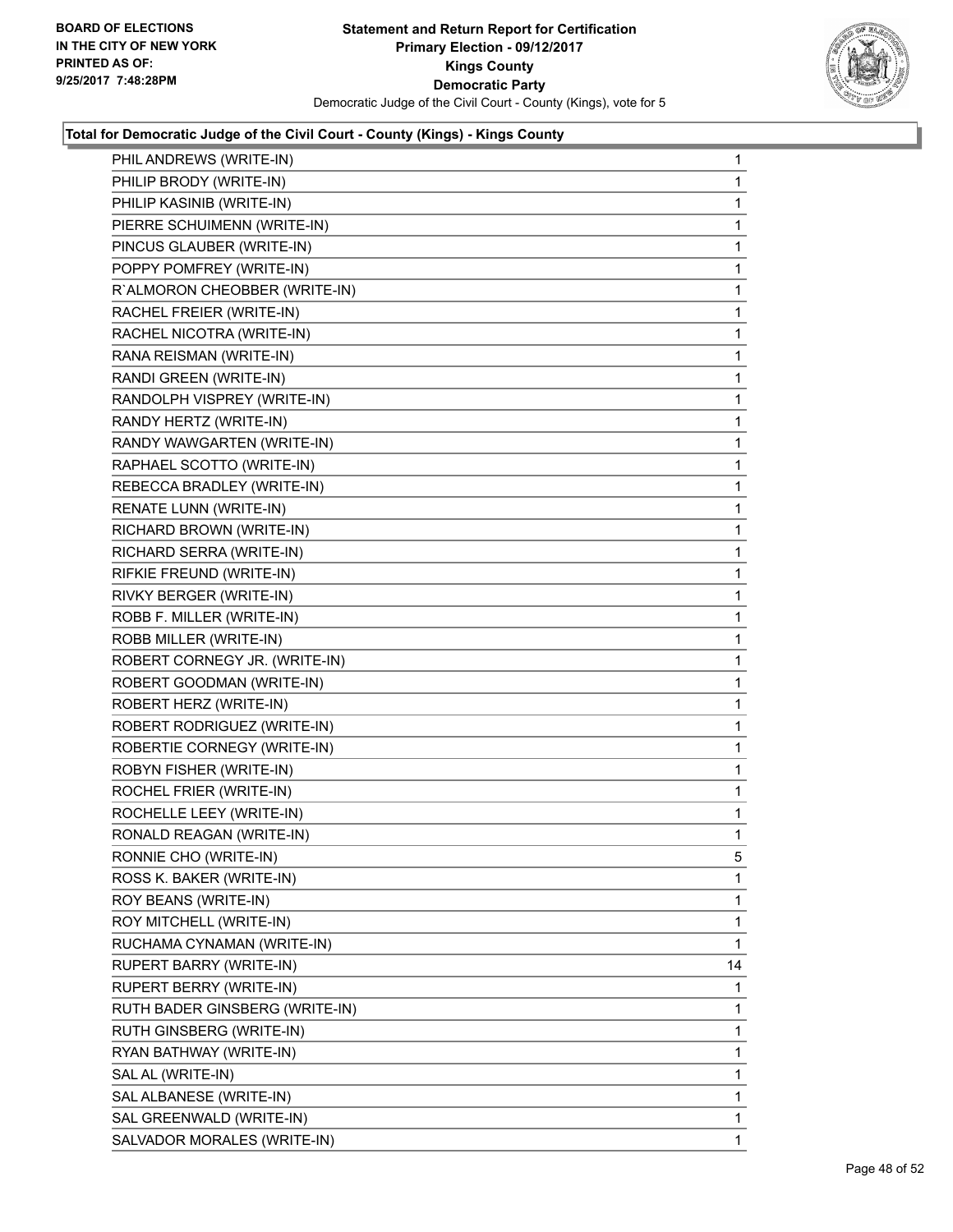

| 1 |
|---|
| 1 |
| 1 |
| 1 |
| 1 |
| 1 |
| 1 |
| 1 |
| 1 |
| 1 |
| 1 |
| 1 |
| 1 |
| 1 |
| 1 |
| 1 |
| 1 |
| 1 |
| 1 |
| 1 |
| 1 |
| 1 |
| 1 |
| 4 |
| 1 |
| 1 |
| 1 |
| 1 |
| 1 |
| 1 |
| 1 |
| 1 |
| 1 |
| 1 |
| 1 |
| 1 |
| 1 |
| 1 |
| 1 |
|   |
| 1 |
| 1 |
| 1 |
| 1 |
| 1 |
| 1 |
|   |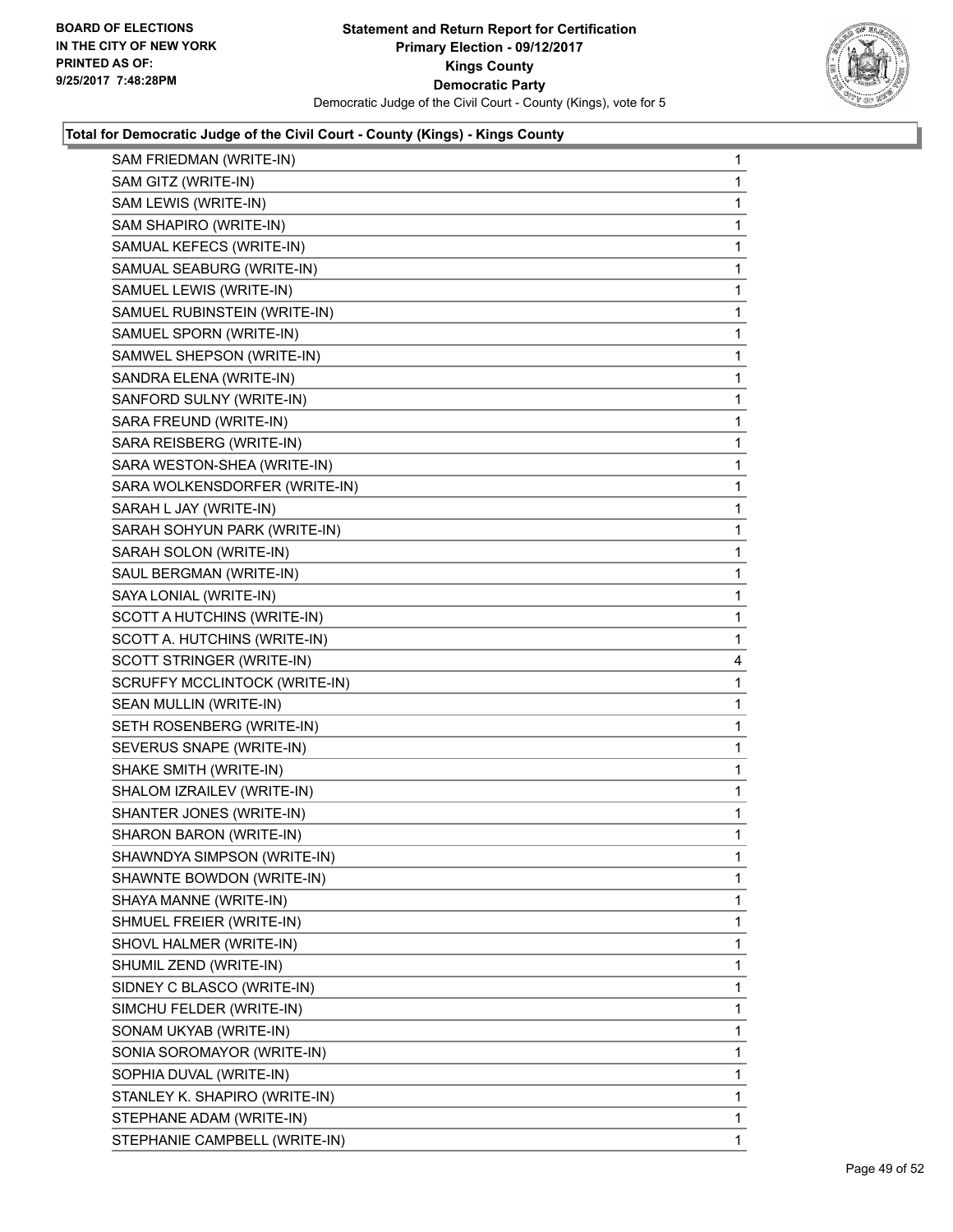

| STEPHANIE SANDLER (WRITE-IN)              | 1            |
|-------------------------------------------|--------------|
| STEPHANIE SUARAZ (WRITE-IN)               | 1            |
| STEPHEN BARNES (WRITE-IN)                 | 1            |
| STEPHEN COLBERT (WRITE-IN)                | $\mathbf{1}$ |
| STEVE BANNON (WRITE-IN)                   | 1            |
| STEVE CHADDIS (WRITE-IN)                  | 1            |
| STEVEN CYMBROWITZ (WRITE-IN)              | 1            |
| STEVEN E. SHOVERS (WRITE-IN)              | 1            |
| STEVEN MICHELEN (WRITE-IN)                | 1            |
| STEVEN SCOTT WILLIAMS (WRITE-IN)          | 1            |
| STEWART B. MILSTEIN (WRITE-IN)            | 1            |
| STEWART D BARON (WRITE-IN)                | 1            |
| SUBARI BRISPORT (WRITE-IN)                | 1            |
| SUE WILLIAMSON (WRITE-IN)                 | 1            |
| SUNDUS SEIF (WRITE-IN)                    | 2            |
| SUSAM K. LOPEZ (WRITE-IN)                 | 1            |
| SUSAN T BECKER (WRITE-IN)                 | 1            |
| SVETLANA L. POMANSKY (WRITE-IN)           | 5            |
| SVETLIN BARDAROV (WRITE-IN)               | 1            |
| SYBILL TRELAWNEY (WRITE-IN)               | 1            |
| SYLMAN J PERIS (WRITE-IN)                 | 1            |
| TAMRA CRONIN (WRITE-IN)                   | 1            |
| TARA MATTESSICH (WRITE-IN)                | 1            |
| TARDIS JOHNSON (WRITE-IN)                 | 1            |
| TAYLOR LOOLASINKI (WRITE-IN)              | 1            |
| TED CRUZ (WRITE-IN)                       | 1            |
| TED KRISCHER (WRITE-IN)                   | 2            |
| THEA FENICHEL (WRITE-IN)                  | 1            |
| THOMAS D MCGOLDEICK (WRITE-IN)            | 1            |
| THOMAS J.R. STADNIK (WRITE-IN)            | 1            |
| THOMAS KENNDEY (WRITE-IN)                 | 1            |
| THOMAS MCGOLDRICK (WRITE-IN)              | 1            |
| THURGOOD MARSHALL (WRITE-IN)              | 2            |
| TIM JOHNSTON (WRITE-IN)                   | 1            |
| TIMM SNOW (WRITE-IN)                      | 1            |
| TISH JAMES (WRITE-IN)                     | 1            |
| TOM KENEDY (WRITE-IN)                     | 1            |
| TOMMY TORRES (WRITE-IN)                   | 3            |
| TOMMY TUNE (WRITE-IN)                     | 1            |
| TREMAINE WRIGHT (WRITE-IN)                | 1            |
| TROY MC NAMARA (WRITE-IN)                 | 1            |
| TROY ODENDHAL (WRITE-IN)                  | 1            |
| TZIREL GORDON (WRITE-IN)                  | 1            |
| UNATTRIBUTABLE WRITE-IN (WRITE-IN)        | 565          |
| UNCOUNTED WRITE-IN PER STATUTE (WRITE-IN) | 30           |
| VELMANETTE MONTGOMERY (WRITE-IN)          | 1            |
|                                           |              |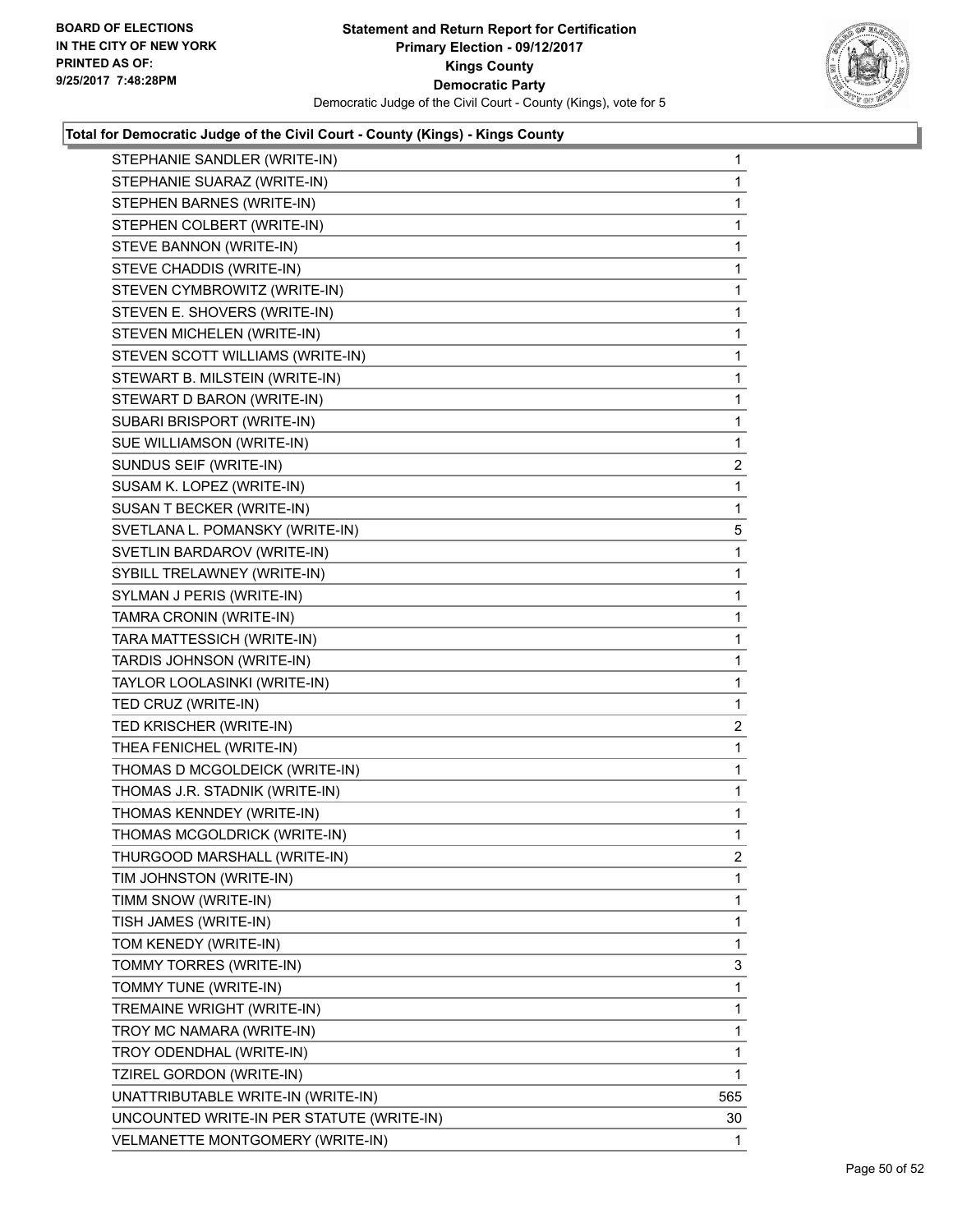

| <b>VERONICA LOUIE (WRITE-IN)</b>  | $\mathbf{1}$            |
|-----------------------------------|-------------------------|
| VICTORIA MC COOL (WRITE-IN)       | 1                       |
| VINCE CHIRICO (WRITE-IN)          | 1                       |
| VINCENT GENTILE (WRITE-IN)        | $\mathbf{1}$            |
| VIRGINIA HASS (WRITE-IN)          | $\mathbf 1$             |
| VIVIAN LAZESON (WRITE-IN)         | 1                       |
| WALTER MOSLEY (WRITE-IN)          | 2                       |
| WARREN W SHAW (WRITE-IN)          | 1                       |
| WARREN WISE (WRITE-IN)            | 1                       |
| WASHETTA BETHEL (WRITE-IN)        | $\overline{\mathbf{c}}$ |
| WAYNE LAPIERRE (WRITE-IN)         | 1                       |
| WAYNE SIATTA (WRITE-IN)           | $\overline{c}$          |
| WILL MURRAY (WRITE-IN)            | 1                       |
| WILLIAM COLTON (WRITE-IN)         | $\mathbf{1}$            |
| WILLIAM ROTH (WRITE-IN)           | 1                       |
| <b>WILLIAMS COLTON (WRITE-IN)</b> | 1                       |
| WRINKLES ROBINSON (WRITE-IN)      | 1                       |
| YADIRA HADLETT (WRITE-IN)         | 1                       |
| YAKOV RUBAN (WRITE-IN)            | 1                       |
| YEHOSHA FOGEL (WRITE-IN)          | 1                       |
| YISREAL STAHL (WRITE-IN)          | 1                       |
| YOLENE CHARLES (WRITE-IN)         | $\mathbf{1}$            |
| YONA RAPAPORT (WRITE-IN)          | $\mathbf 1$             |
| YOSHI STORLI (WRITE-IN)           | 1                       |
| YOSSI GESTEINER (WRITE-IN)        | 1                       |
| YVETTE CLARKE (WRITE-IN)          | $\overline{2}$          |
| ZACH HALL (WRITE-IN)              | $\mathbf{1}$            |
| ZACHARI VERNOFF (WRITE-IN)        | 1                       |
| ZALMAN KELBER (WRITE-IN)          | 1                       |
| ZECHARIA BELSKY (WRITE-IN)        | 1                       |
| ZIPORA MAYERFELD (WRITE-IN)       | 1                       |
| <b>Total Votes</b>                | 525,273                 |
| Unrecorded                        | 306,632                 |